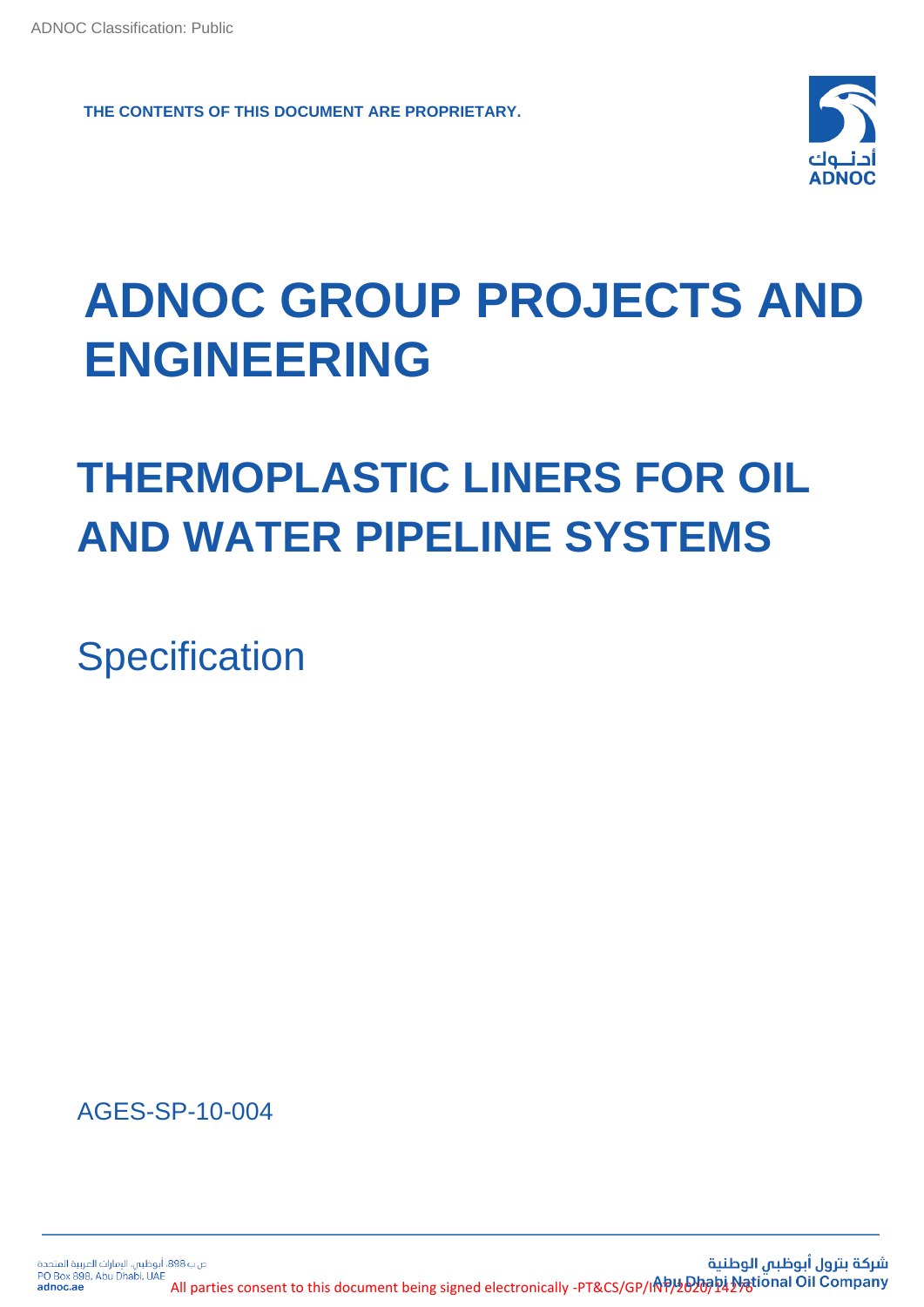

#### **GROUP PROJECTS & ENGINEERING / PT&CS DIRECTORATE**

| <b>CUSTODIAN</b> | Group Projects & Engineering / PT&CS                      |
|------------------|-----------------------------------------------------------|
| <b>ADNOC</b>     | Specification applicable to ADNOC & ADNOC Group Companies |

Group Projects & Engineering is the owner of this Specification and responsible for its custody, maintenance and periodic update.

In addition, Group Projects & Engineering is responsible for communication and distribution of any changes to this Specification and its version control.

This specification will be reviewed and updated in case of any changes affecting the activities described in this document.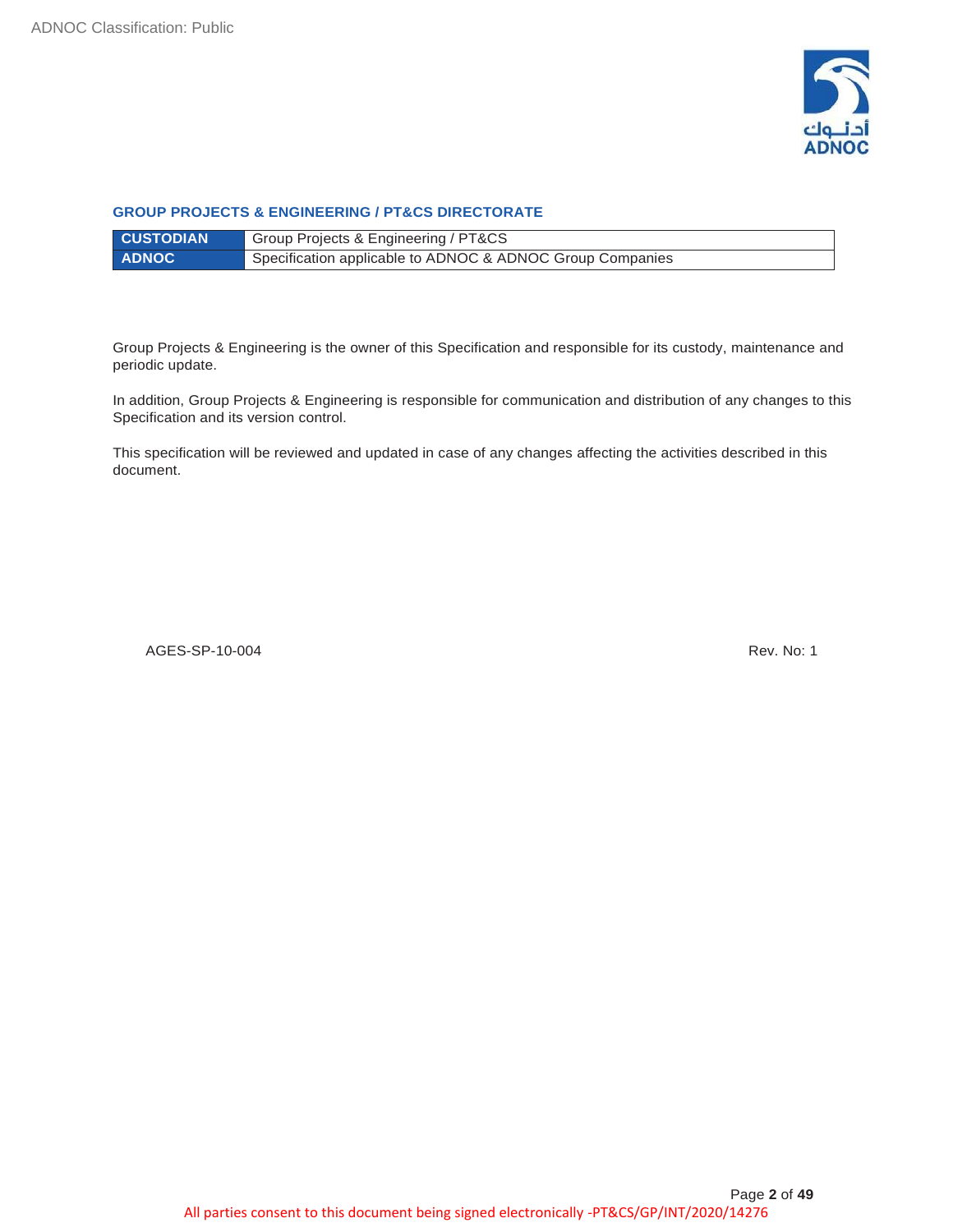

### **INTER-RELATIONSHIPS AND STAKEHOLDERS**

- a) The following are inter-relationships for implementation of this Specification:
	- i. ADNOC Upstream and ADNOC Downstream Directorates and
	- ii. ADNOC Onshore, ADNOC Offshore, ADNOC Sour Gas, ADNOG Gas Processing. ADNOC LNG, ADNOC Refining, ADNOC Fertilisers, Borouge, Al Dhafra Petroleum, Al Yasat
- b) The following are stakeholders for the purpose of this Specification: ADNOC PT&CS Directorate.
- c) This Specification has been approved by the ADNOC PT&CS is to be implemented by each ADNOC Group company included above subject to and in accordance with their Delegation of Authority and other governancerelated processes in order to ensure compliance
- d) Each ADNOC Group company must establish/nominate a Technical Authority responsible for compliance with this Specification.

# **DEFINED TERMS / abbreviations / References**

"**ADNOC**" means Abu Dhabi National Oil Company.

"**ADNOC Group**" means ADNOC together with each company in which ADNOC, directly or indirectly, controls fifty percent (50%) or more of the share capital.

"**Approving Authority**" means the decision-making body or employee with the required authority to approve Policies & Procedures or any changes to it.

"**Business Line Directorates**" or "**BLD**" means a directorate of ADNOC which is responsible for one or more Group Companies reporting to, or operating within the same line of business as, such directorate.

"**Business Support Directorates and Functions**" or "**Non- BLD**" means all the ADNOC functions and the remaining directorates, which are not ADNOC Business Line Directorates.

"**CEO**" means chief executive officer.

"**Group Company**" means any company within the ADNOC Group other than ADNOC.

**"Specification"** means this specification.

# **CONTROLLED INTRANET COPY**

The intranet copy of this document located in the section under Group Policies on One ADNOC is the only controlled document. Copies or extracts of this document, which have been downloaded from the intranet, are uncontrolled copies and cannot be guaranteed to be the latest version.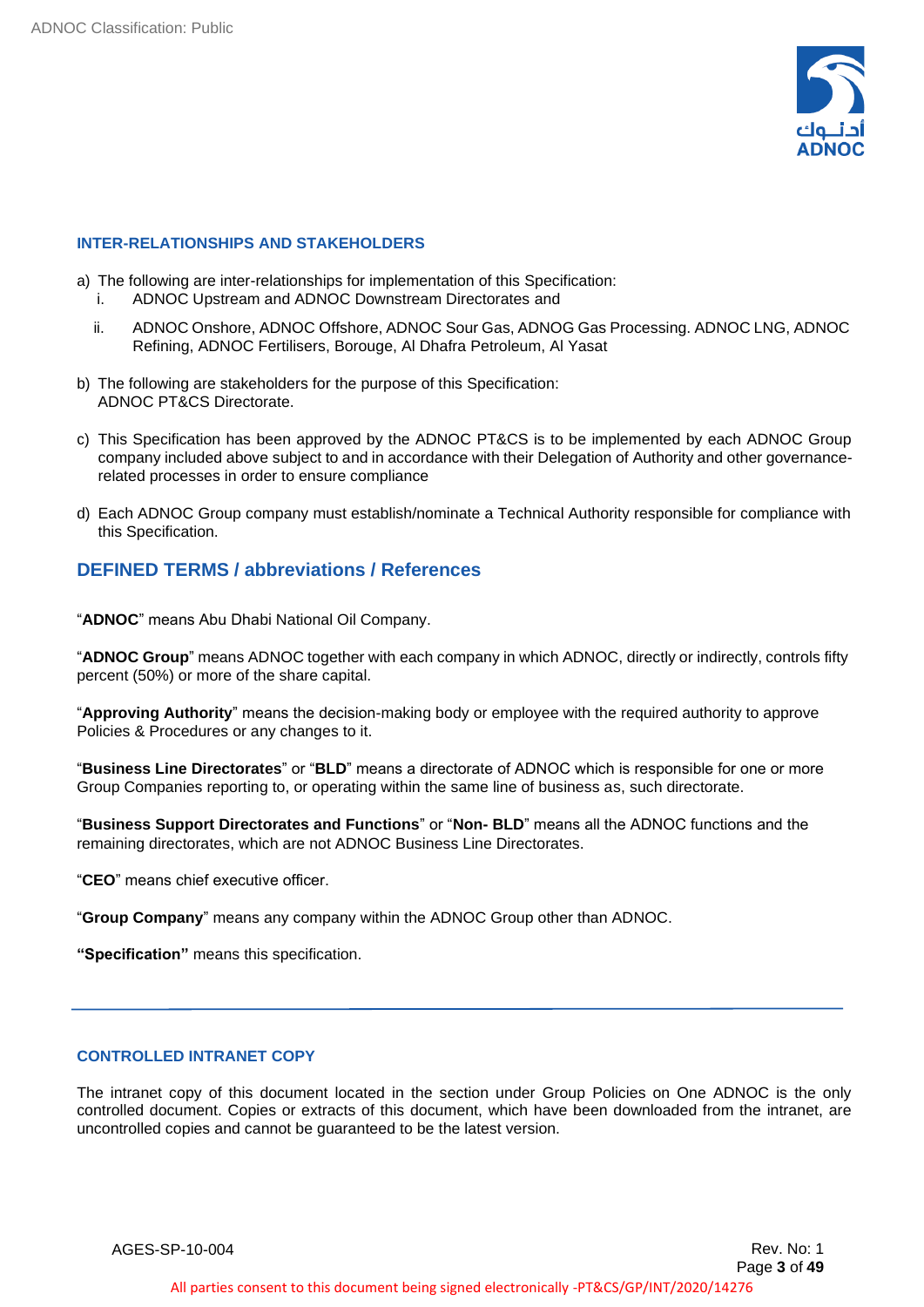

# **Table of Contents**

| 1.2 |                                                                                                                       |                                                                                                                                                                                                         |
|-----|-----------------------------------------------------------------------------------------------------------------------|---------------------------------------------------------------------------------------------------------------------------------------------------------------------------------------------------------|
|     |                                                                                                                       |                                                                                                                                                                                                         |
|     |                                                                                                                       |                                                                                                                                                                                                         |
|     |                                                                                                                       |                                                                                                                                                                                                         |
|     |                                                                                                                       |                                                                                                                                                                                                         |
|     |                                                                                                                       |                                                                                                                                                                                                         |
|     |                                                                                                                       |                                                                                                                                                                                                         |
|     |                                                                                                                       |                                                                                                                                                                                                         |
|     |                                                                                                                       |                                                                                                                                                                                                         |
|     |                                                                                                                       |                                                                                                                                                                                                         |
|     |                                                                                                                       |                                                                                                                                                                                                         |
|     |                                                                                                                       |                                                                                                                                                                                                         |
|     |                                                                                                                       |                                                                                                                                                                                                         |
|     |                                                                                                                       |                                                                                                                                                                                                         |
|     |                                                                                                                       |                                                                                                                                                                                                         |
|     |                                                                                                                       |                                                                                                                                                                                                         |
|     |                                                                                                                       |                                                                                                                                                                                                         |
|     |                                                                                                                       |                                                                                                                                                                                                         |
|     |                                                                                                                       |                                                                                                                                                                                                         |
|     |                                                                                                                       |                                                                                                                                                                                                         |
|     |                                                                                                                       |                                                                                                                                                                                                         |
|     |                                                                                                                       |                                                                                                                                                                                                         |
|     |                                                                                                                       |                                                                                                                                                                                                         |
|     |                                                                                                                       |                                                                                                                                                                                                         |
|     |                                                                                                                       |                                                                                                                                                                                                         |
|     |                                                                                                                       |                                                                                                                                                                                                         |
|     |                                                                                                                       |                                                                                                                                                                                                         |
|     |                                                                                                                       |                                                                                                                                                                                                         |
|     |                                                                                                                       |                                                                                                                                                                                                         |
|     |                                                                                                                       |                                                                                                                                                                                                         |
|     |                                                                                                                       |                                                                                                                                                                                                         |
|     |                                                                                                                       |                                                                                                                                                                                                         |
|     |                                                                                                                       |                                                                                                                                                                                                         |
|     |                                                                                                                       |                                                                                                                                                                                                         |
|     |                                                                                                                       |                                                                                                                                                                                                         |
|     |                                                                                                                       |                                                                                                                                                                                                         |
|     |                                                                                                                       |                                                                                                                                                                                                         |
|     |                                                                                                                       |                                                                                                                                                                                                         |
|     |                                                                                                                       |                                                                                                                                                                                                         |
|     | 1.1<br>1.3<br>II.1<br>II.2<br>II.3<br>II.4<br>II.5<br>II.6<br>Ш<br>III.1<br>III.2<br>III.3<br>III.4<br>III.5<br>III.6 | 1.3.1<br>1.3.2<br>II.6.1<br>II.6.2<br>II.6.3<br>II.6.4<br>II.6.5<br>II.6.6<br>II.7.1<br>II.7.2<br>II.7.3<br>II.7.4<br>II.7.5<br>II.7.6<br>II.7.7<br>III.1.1<br>III.5.1<br>III.5.2<br>III.5.3<br>III.5.4 |

All parties consent to this document being signed electronically -PT&CS/GP/INT/2020/14276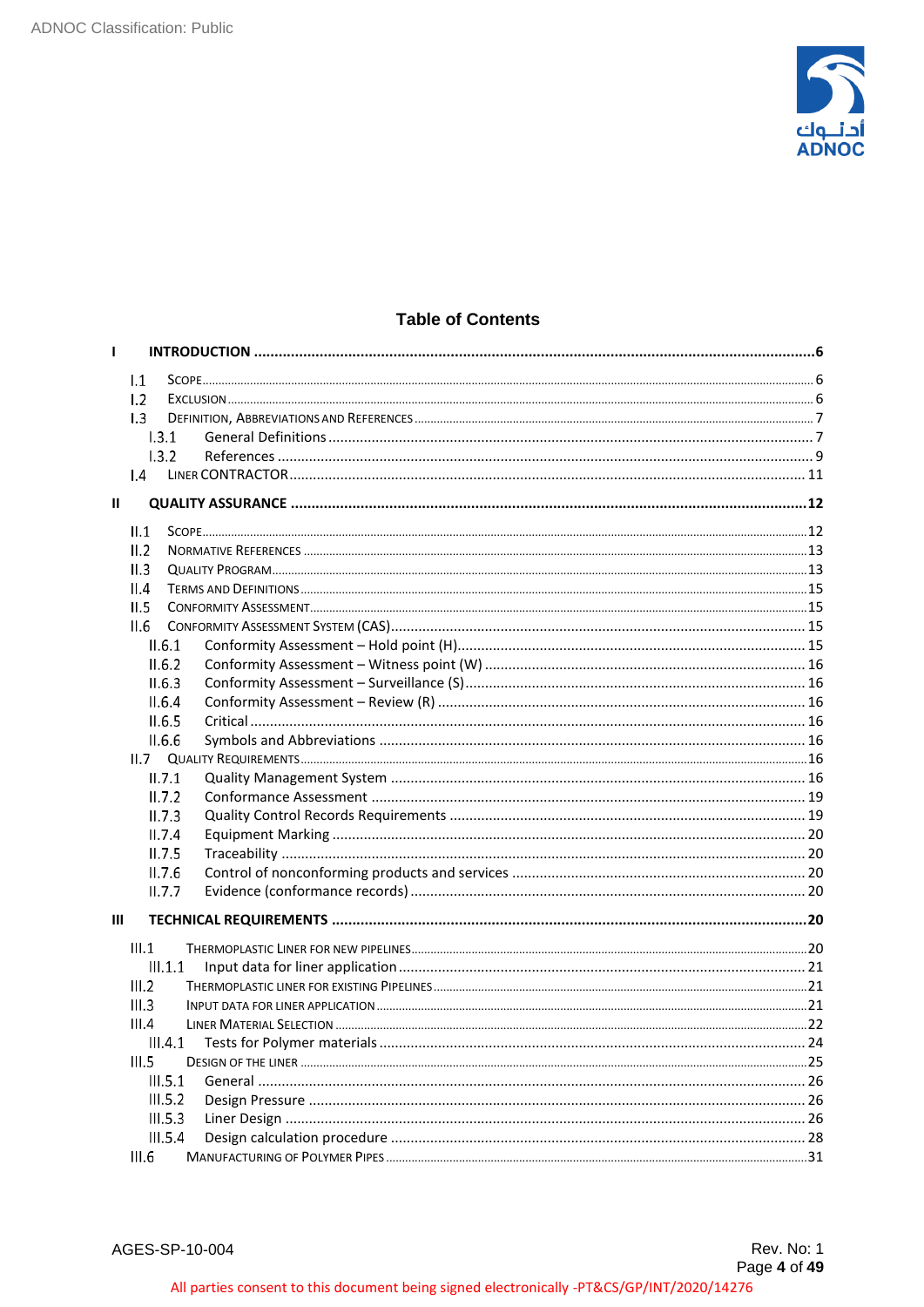

| III.6.1  |                                                                                       | <b>ADI</b> |
|----------|---------------------------------------------------------------------------------------|------------|
| III.6.2  |                                                                                       |            |
| III.6.3  |                                                                                       |            |
| III.6.4  |                                                                                       |            |
| III.6.5  |                                                                                       |            |
| III.6.6  |                                                                                       |            |
| III.6.7  |                                                                                       |            |
| III.6.8  |                                                                                       |            |
| III.6.9  |                                                                                       |            |
| III.7    |                                                                                       |            |
| III.8    |                                                                                       |            |
| III.8.1  |                                                                                       |            |
| III.8.2  |                                                                                       |            |
| III.8.3  |                                                                                       |            |
| III.9    | STEEL PIPELINE PREPARATION - STEEL FLANGES, CONNECTORS / FLANGELESS WELDED COUPLERS38 |            |
| II.9.1   |                                                                                       |            |
| III.9.2  |                                                                                       |            |
| III.9.3  |                                                                                       |            |
| III.9.4  |                                                                                       |            |
| III.9.5  |                                                                                       |            |
| III.9.6  |                                                                                       |            |
| III.9.7  |                                                                                       |            |
| III.9.8  |                                                                                       |            |
| III.10   |                                                                                       |            |
| III.10.1 |                                                                                       |            |
| III.10.2 |                                                                                       |            |
| III.10.3 |                                                                                       |            |
| III.11   |                                                                                       |            |
| III.11.1 |                                                                                       |            |
| III.11.2 |                                                                                       |            |
| III.11.3 |                                                                                       |            |
| III.11.4 |                                                                                       |            |
| III.11.5 |                                                                                       |            |
| III.12   |                                                                                       |            |
| III.12.1 |                                                                                       |            |
| III.12.2 |                                                                                       |            |
| III.12.3 |                                                                                       |            |
| II.12.4  |                                                                                       |            |
| III.12.5 |                                                                                       |            |
| III.12.6 |                                                                                       |            |
| II.12.7  |                                                                                       |            |
| III.13   |                                                                                       |            |
|          |                                                                                       |            |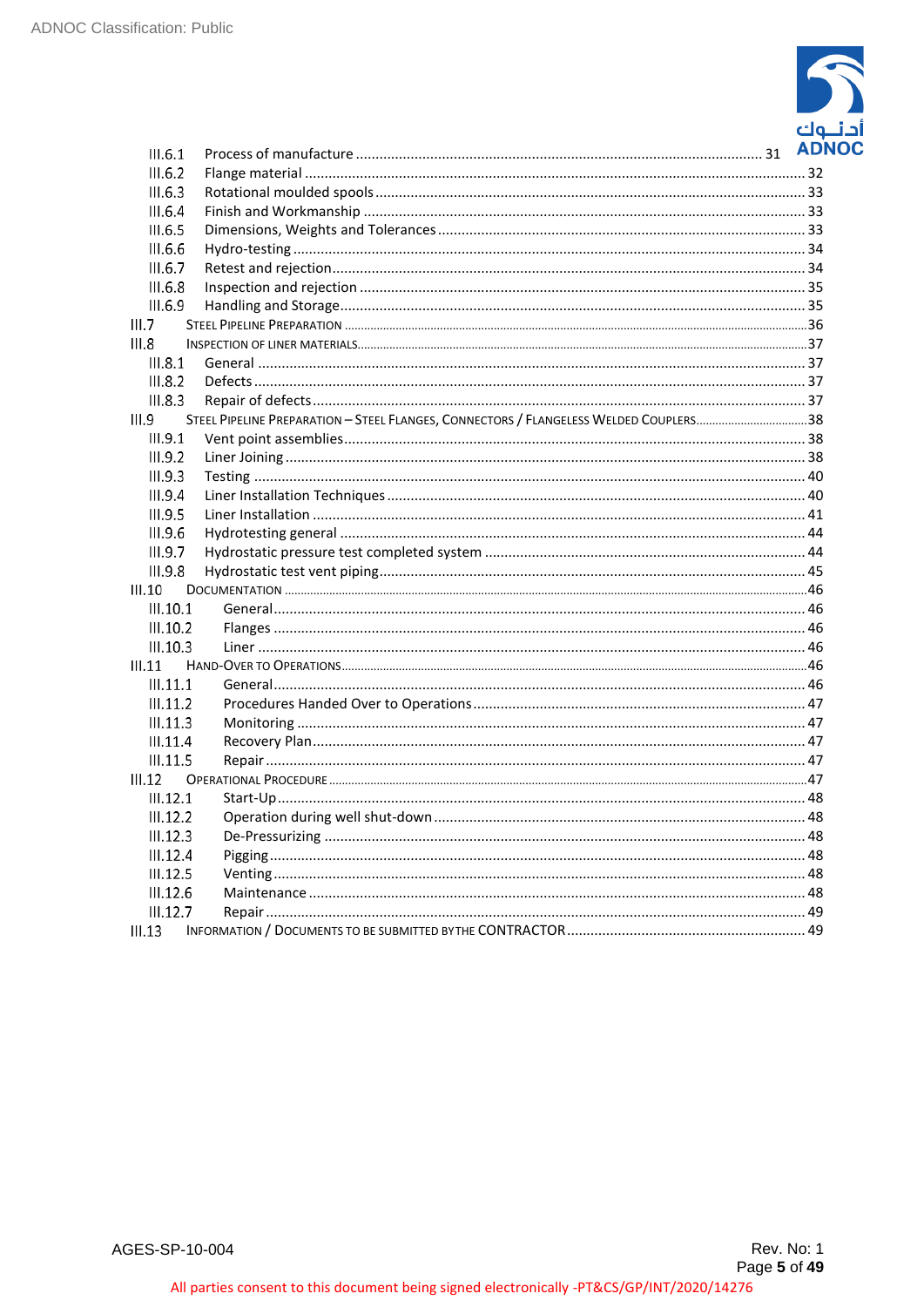

# <span id="page-5-0"></span>**I INTRODUCTION**

#### $1.1 -$ **Scope**

<span id="page-5-1"></span>This engineering specification (ES) defines the minimum requirements for material selection, design of liner, manufacturing, installation testing & commissioning, operation and maintenance of thermoplastic liner for Oil and Water Pipeline Systems in Onshore and Islands sites. Pipeline Systems cover both buried pipelines and flowlines. This specification currently covers HDPE liners as COMPANY plans to deploy HDPE for liner applications based on the Technology Trial results

In order to cover various operating conditions, other materials such as PE-RT, PA-12, PVDF shall be included in future as Company gains relevant experience by way of Technology Trials / feedback from other Operators.

Thermoplastic liner is an excellent internal corrosion barrier for pipelines / flowlines when applied and operated within specific boundaries stated in this document for each application. Other advantage of thermoplastic liner are lower thermal conductivity compared to carbon steel (lower heat loss by the fluid). Due to low surface roughness and wettability properties of thermoplastic liners, the deposition/adherence of scales is not a concern and liner reduces the flow resistance.

The following shall be considered for application of thermoplastic liner:

- i. Hydrocarbons and multiphase flowlines and pipelines including crude oil.
- ii. Water supply and water injection flowlines, pipelines

Thermoplastic Liners can be installed on existing as well as new pipelines. As per the current industry capability liners cover a wide range of pipeline sizes  $(2<sup>n</sup> - 48<sup>n</sup>)$ . The application of the liner shall take into consideration the reduction in cross section specially for the small pipe sizes.

**Note**: Use of Thermoplastic liner for high sour service is restricted in view of environmental concerns with venting of permeated gas. Application to high sour services shall be subject to specific company approval.

This document covers the minimum requirements for selection of candidates for liner application, materials selection, design, manufacturing and installation of thermoplastic liners based on the operating parameters.

#### $1.2$ **Exclusion**

<span id="page-5-2"></span>The following structures are excluded from this engineering standard:

- i. Plant piping
- ii. Valves
- iii. High Sour Oil applications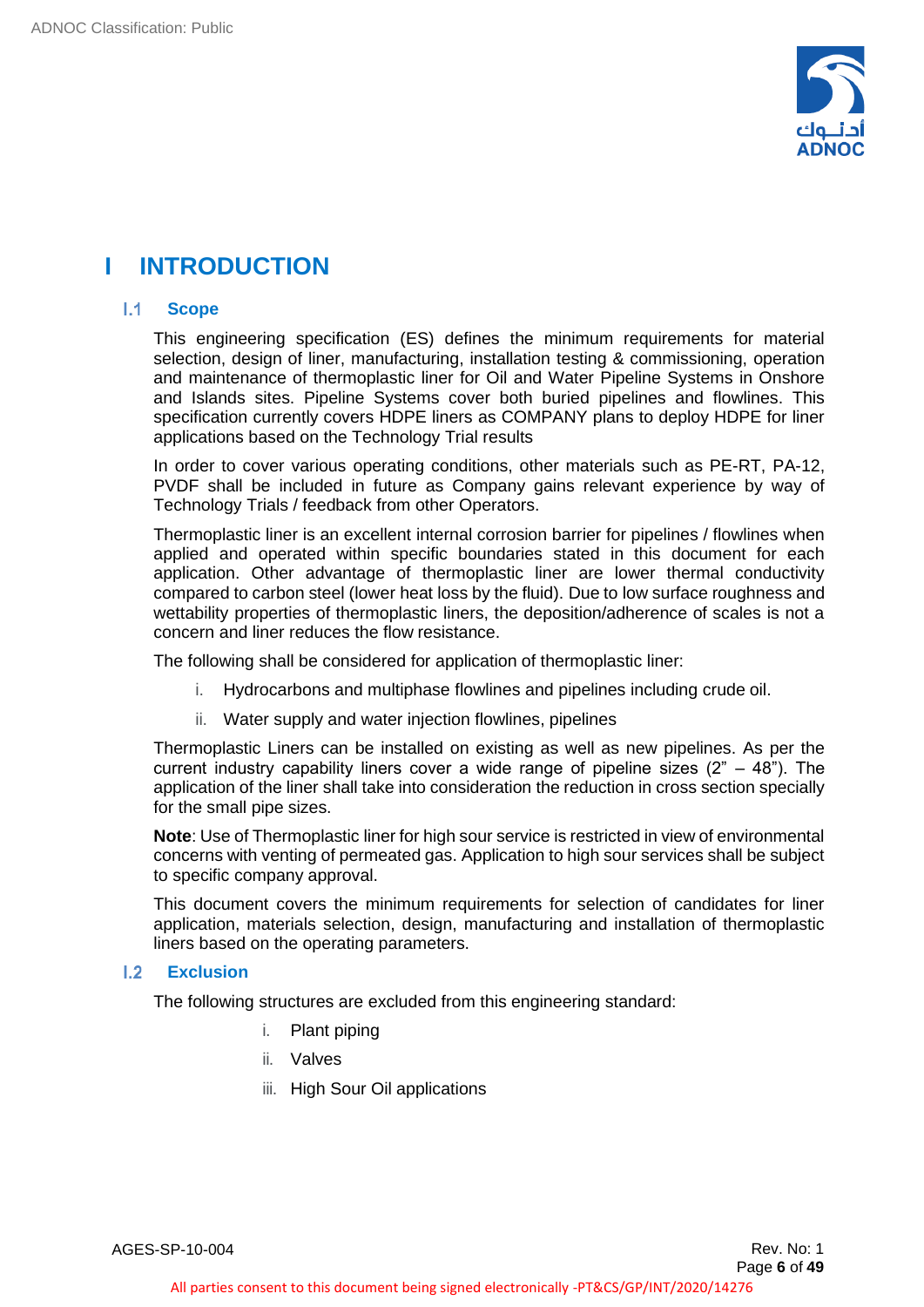

#### <span id="page-6-0"></span>**Definition, Abbreviations and References**   $1.3$

# **I.3.1 General Definitions**

<span id="page-6-1"></span>

| <b>COMPANY</b>                               | Abu Dhabi National Oil Company or any of its Upstream, Midstream and<br>Downstream Operating Companies working in UAE; while the other<br>commonly used terms are ; Owner, End User, Purchaser, Operator, Client,<br>Customer or Appointed Representative.                                                        |
|----------------------------------------------|-------------------------------------------------------------------------------------------------------------------------------------------------------------------------------------------------------------------------------------------------------------------------------------------------------------------|
| <b>CONTRACTOR</b>                            | The party who carries out all or part of the design, engineering, procurement,<br>construction, commissioning or management of the project                                                                                                                                                                        |
| Consultant                                   | The specialist party who carry out design of RTP Pipeline from Process,<br>Material Selection and Mechanical disciplines.                                                                                                                                                                                         |
| VENDOR/<br><b>SUPPLIER</b>                   | The party that manufacturers or supplies equipment and services to perform<br>the duties part of the project.                                                                                                                                                                                                     |
| <b>Third Party</b><br>Agency                 | The agency or agencies appointed or nominated to certify the equipment or<br>parts thereof by reference to the standards given in all relevant designs,<br>specifications or procedural documents.                                                                                                                |
| May                                          | Used where alternatives are equally acceptable.                                                                                                                                                                                                                                                                   |
| Should                                       | Indicates a strong recommendation to comply with the requirements of this<br>document.                                                                                                                                                                                                                            |
| Shall                                        | Indicates mandatory requirement.                                                                                                                                                                                                                                                                                  |
| LOI                                          | Letter of Intent                                                                                                                                                                                                                                                                                                  |
| Acceptance<br>Criteria                       | Defined limits placed on characteristics of materials, products or services.                                                                                                                                                                                                                                      |
| Annulus                                      | Liner annulus is the space that exists between the liner outside surface and<br>the steel carrier pipe internal surface.                                                                                                                                                                                          |
| <b>Bell hole</b>                             | Excavated area allowing access to a buried carbon steel pipeline,<br>e.g., for insertion of a section of thermoplastic liner.                                                                                                                                                                                     |
| <b>Buckling</b>                              | The onset of elastic instability of the liner. Collapse may follow quickly after<br>buckling. The buckling pressure is typically calculated using known properties<br>of materials                                                                                                                                |
| <b>Butt fusion</b><br>welding                | A process of fusing thermoplastic materials that entails squaring and aligning<br>the pipe materials, heating the pipe ends, bringing the two aligned pipe ends<br>together under pressure and a predetermined cooling time resulting in a fused<br>joint having a hydrostatic strength equal to the parent pipe. |
| Collapse                                     | The large-scale deformation of a liner usually resulting in reduced flow<br>capacity and damage to the liner. Collapse often results in a U shaped cross-<br>section of the liner.                                                                                                                                |
| <b>Critical Buckling</b><br>Pressure (Pcrit) | The external pressure applied to a liner sufficient to initiate structural buckling.                                                                                                                                                                                                                              |
| <b>Elastic Modulus</b>                       | Proportionality constant between applied stress and strain.                                                                                                                                                                                                                                                       |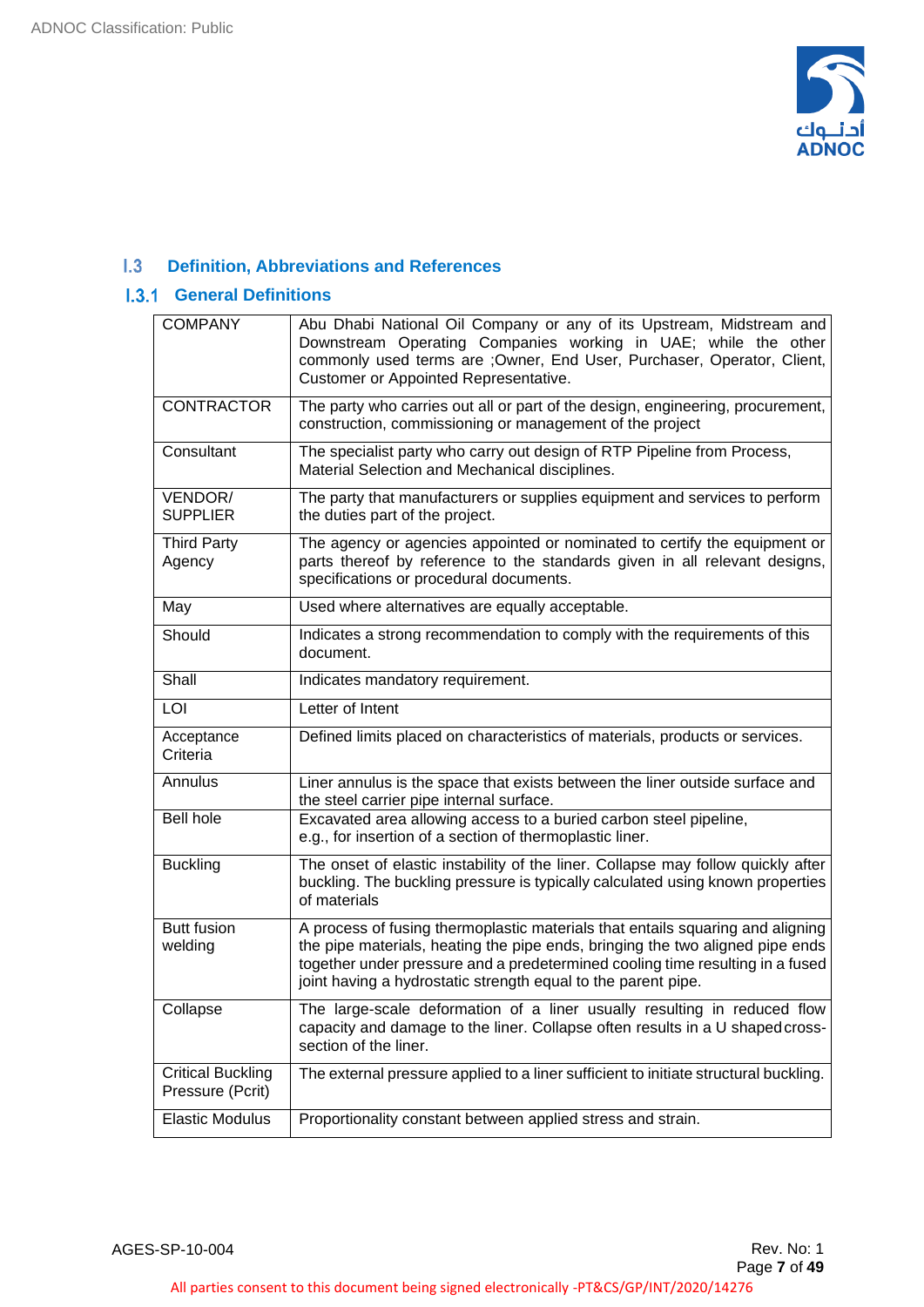

| Expansion               | Increasing the diameter of the inserted liner so it is in contact with the interior<br>surface of the host pipe.                                                                                                                                                                                                                    |  |  |  |
|-------------------------|-------------------------------------------------------------------------------------------------------------------------------------------------------------------------------------------------------------------------------------------------------------------------------------------------------------------------------------|--|--|--|
| Flange                  | Steel raised face flanges with bolt circle per ANSI B 16.5. Incorporates use of<br>PE flange and metallic backup ring.                                                                                                                                                                                                              |  |  |  |
| Fusion                  | The process of joining lengths of liner by melting the plastic at the joint. It also<br>refers to the fusion joint.                                                                                                                                                                                                                 |  |  |  |
| Groove                  | that<br>manufactured<br>the<br>An<br>external<br>is<br>at<br>liner<br>groove<br>pipe<br>Manufacturer/Supplier plant, on the liner pipe external surface.                                                                                                                                                                            |  |  |  |
| Hoop<br>Compression     | A stress state in which the liner is under uniform radial compressive stress<br>usually caused by external pressure or constraint.                                                                                                                                                                                                  |  |  |  |
| Hoop Tension            | A stress state in which the liner is under uniform radial tensile stress usually<br>caused by internal pressure.                                                                                                                                                                                                                    |  |  |  |
| <b>Host Pipe</b>        | The existing rigid pipe which may be steel or composite.                                                                                                                                                                                                                                                                            |  |  |  |
| Hydrocarbon<br>Service  | Fluids containing hydrocarbons or water with hydrocarbons.                                                                                                                                                                                                                                                                          |  |  |  |
| Hydrostatic<br>Design   | The categorized long-term hydrostatic strength (LTHS) in the circumferential<br>or hoop direction, for a given set of end use conditions, as established by                                                                                                                                                                         |  |  |  |
| Basis (HDB)             | ASTM Test Method D 2837. The HDB is one of a series of established stress<br>values (specified in Test Method D 2837) for a plastic compound.                                                                                                                                                                                       |  |  |  |
| Inspector               | Individual designated by the Company to act on behalf of the Company for<br>monitoring Contractor's quality control testing and technical acceptance.                                                                                                                                                                               |  |  |  |
| Installer               | A contractor specializing in liner insertion and termination.                                                                                                                                                                                                                                                                       |  |  |  |
| Interference Fit        | See "Tight Fit."                                                                                                                                                                                                                                                                                                                    |  |  |  |
| Joint                   | A length of liner when it is provided as straight pieces.                                                                                                                                                                                                                                                                           |  |  |  |
| Liner                   | The plastic pipe inserted into the host pipe.                                                                                                                                                                                                                                                                                       |  |  |  |
| <b>Liner Contractor</b> | A Company approved Contractor responsible for the liner installation in<br>accordance with this specification, deemed to be competent in the design,<br>supply, assembly, installation and quality assurance of the non-metallicliner.                                                                                              |  |  |  |
| Liner<br>Manufacturer   | The party that converts thermoplastic polymer material into liner pipe to be<br>used by the installer.                                                                                                                                                                                                                              |  |  |  |
| Loose Fit               | A liner design case in which the pre-insertion liner outside diameter (OD) is<br>smaller than the host pipe inside diameter (ID). A description can be found in $ $<br>the PPI report on pipeline rehabilitation by slip lining with PE pipe.                                                                                       |  |  |  |
| <b>LTHS</b>             | Long Term Hydrostatic Strength                                                                                                                                                                                                                                                                                                      |  |  |  |
| <b>MAOP</b>             | Pressure which the carbon steel pipe may be operated at in actual<br>service                                                                                                                                                                                                                                                        |  |  |  |
| <b>MDPE</b>             | Medium Density Poly Ethylene                                                                                                                                                                                                                                                                                                        |  |  |  |
| Multiphase              | Fluid containing a mix of different phases or fluid components. In this DEP<br>Multiphase will mean that at least one of the components is a gas.                                                                                                                                                                                   |  |  |  |
| <b>Neutral Fit</b>      | A liner design case in which the pre-insertion liner OD is the same as the host<br>pipe ID.                                                                                                                                                                                                                                         |  |  |  |
| Ovality                 | This is a measurement of the dimensions in a cross-section of pipe and is<br>expressed as a percentage. It is measured by taking the maximum measured<br>diameter minus the minimum measured diameter (the out-of-roundness<br>value) and dividing that sum by the average measured diameter and<br>multiplying that result by 100. |  |  |  |
| PA Liner                | Liner based on Polyamide in combination with fillers and plasticizers                                                                                                                                                                                                                                                               |  |  |  |

AGES-SP-10-004 Rev. No: 1

All parties consent to this document being signed electronically -PT&CS/GP/INT/2020/14276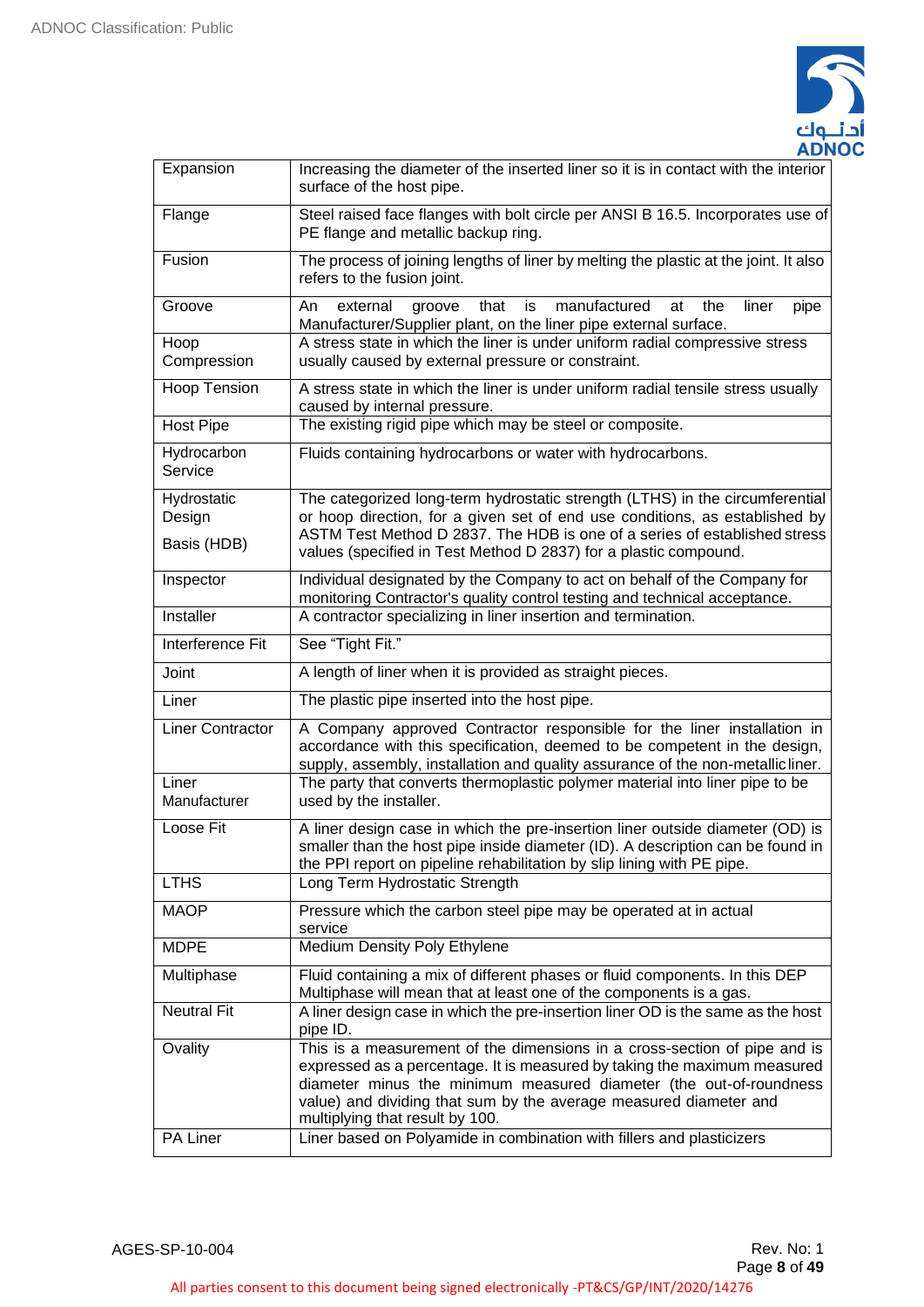

| PE                                          | Generic group name of polyethylene's that come in different grades like<br>MDPE, HDPE, XLPE/XPE/PEX, or strength classes like: PE-63, PE-80, and<br>PE-100.                                                                                                                                         |
|---------------------------------------------|-----------------------------------------------------------------------------------------------------------------------------------------------------------------------------------------------------------------------------------------------------------------------------------------------------|
| PE liner                                    | Liner based on Polyethylene in combination with fillers and plasticizers.                                                                                                                                                                                                                           |
| PE-RT                                       | Polyethylene Raised Temperature                                                                                                                                                                                                                                                                     |
| Permeation                                  | Gradual diffusion of liquid and gas through a thermoplastic layer under the<br>influence of pressure.                                                                                                                                                                                               |
| <b>PEX</b>                                  | PEX (also indicated as XPE or XLPE) is a cross-linked high-density<br>polyethylene pipe material.                                                                                                                                                                                                   |
| Point of fusion                             | The end of pipe which is available for trimming, heating, and pressing<br>together during the heat fusion process.                                                                                                                                                                                  |
| <b>Raw Material</b><br>Manufacturer         | Party that provides the raw PE material (granulate) to the PE pipe supplier.                                                                                                                                                                                                                        |
| Rotational<br>moulding<br>(Rotolining)      | Production technique in which a PE lined spool is produced by heating and<br>rotating a carbon steel spool with PE powder inside. The PE powder melts<br>and forms a liner on the surface of the carbon steel pipe.                                                                                 |
| 5% Secant<br>Modulus                        | Ratio of stress to strain at the 5% strain point on curve in a stress-strain<br>diagram.                                                                                                                                                                                                            |
| <b>Sizing Plate</b>                         | A pipeline inspection device with an accurately known OD that is normally<br>pulled through the host pipeline before liner insertion for the purpose of<br>determining the minimum ID within the host pipe.                                                                                         |
| Standard<br><b>Dimension Ratio</b><br>(SDR) | A specific ratio of the average specified outside diameter to the minimum<br>specified wall thickness (OD/t) for outside diameter controlled plastic pipe.<br>The SDR is sometimes referred to as DR ratio.                                                                                         |
| Thermoplastic<br><b>Materials</b>           | Plastic materials, which retain their mechanical properties after heating and<br>cooling within certain limits.                                                                                                                                                                                     |
| <b>Tight Fit</b>                            | A liner design case in which the pre-insertion liner OD is larger than the host<br>pipe ID. These liners require special equipment for insertion.                                                                                                                                                   |
| Vent                                        | A vent in a lined pipeline system is a hole that is drilled through the steel pipe<br>to allow passage of any permeated gases or liquids or, to monitor pressure<br>build-up in the liner annulus. The liner integrity is determined by monitoring<br>any pressure accumulations at the vent holes. |
| Water service                               | A pipeline may be considered in water service for the purpose of this<br>specification if the total hydrocarbon fraction does not exceed 0.5 vol.% of<br>total fluids and no gas phase is present.                                                                                                  |
| <b>XLPE</b>                                 | XLPE (also indicated as XPE or PEX) is a cross-linked high-density<br>polyethylene grade consisting of long polymer chains in a 3-dimensional<br>structure.                                                                                                                                         |

# **L.3.2 References**

<span id="page-8-0"></span>The following Standards, Specifications and Codes shall be applied in accordance with the requirement of this specification. All listed documents shall be of the latest issue. In the event of any conflicting requirements COMPANY Engineering Specifications shall prevail.

# **Standard Specification and Guidelines**

The engineering, supply and installation of the equipment/ package shall be in compliance with the engineering standard specifications list hereunder; as applicable.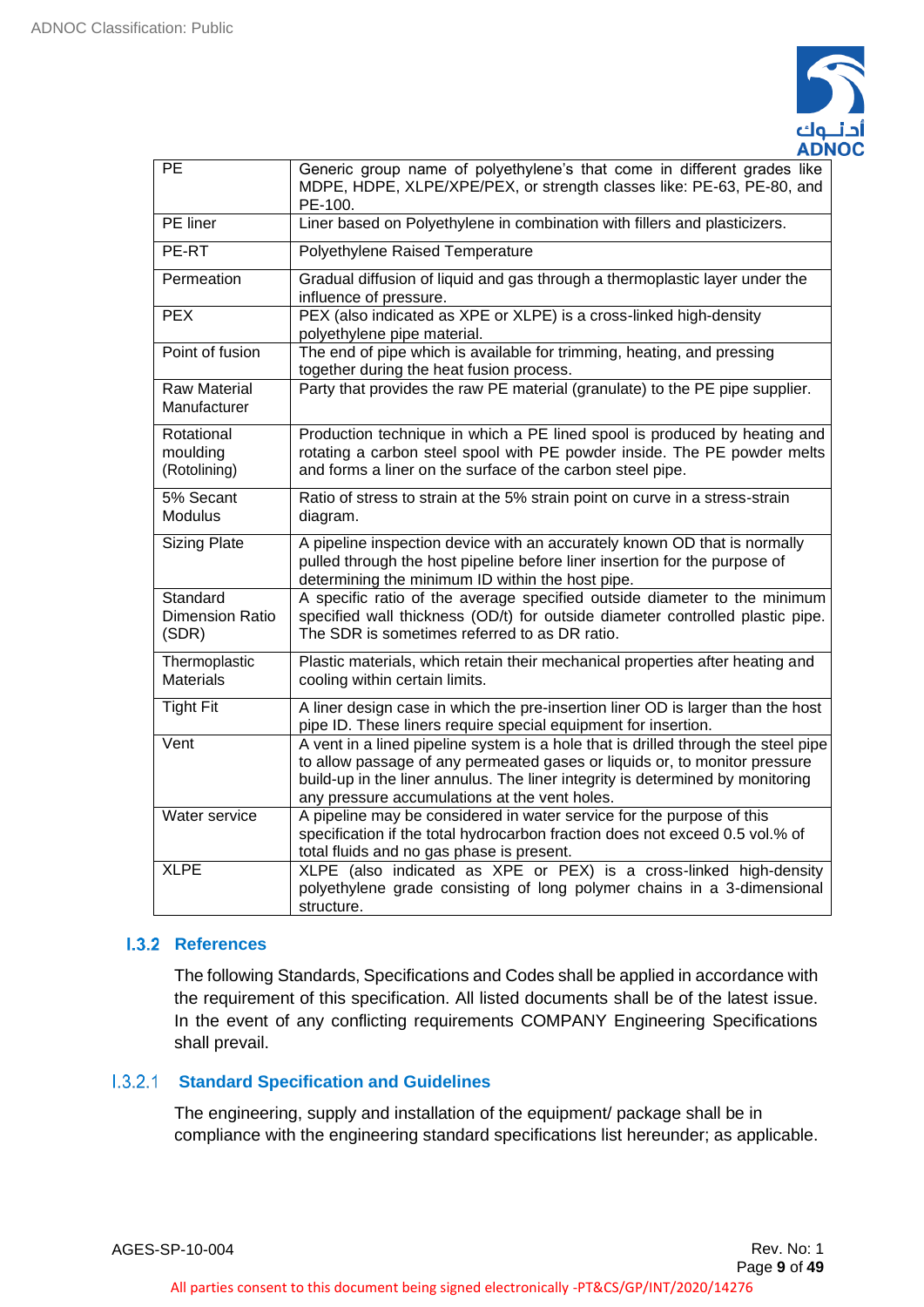

| AGES-SP-07-007      | Welding of pipelines and related facilities (1)                                   |
|---------------------|-----------------------------------------------------------------------------------|
| 30-99-23-0114 (AON) | Pre-commissioning of Pipelines <sup>(1)</sup>                                     |
| AGES-SP-10-003      | Pipeline Design and Construction Guidelines                                       |
| 30-99-12-0036 (AON) | High Density Polyethylene (HDPE) for Utility Water Pipe<br>Systems <sup>(2)</sup> |
| 30-99-97-0006 (AON) | Projects Quality System Requirements <sup>(3)</sup>                               |

- (1) Document is under preparation of Standards Rationalization Project. OPCO's standard specifications can be utilized till the completion of standard specifications.
- (2) This specification is ADNOC Onshore standard specification, however the rationalization of this specification is still under development by Non-metallic team in ADNOC.
- (3) Document is under development internally within ADNOC Onshore to include the non-metallic materials.

# **HSE Manual**

ADNOC HSE Procedures (i.e. ADNOC Onshore HSE manual Vol.10)

# **I.3.2.3** International Codes

| <b>National Association of Corrosion Engineers (NACE)</b> |                                                                                                |  |  |  |
|-----------------------------------------------------------|------------------------------------------------------------------------------------------------|--|--|--|
| SP-0304                                                   | Design, Installation and Operation of Thermoplastic Liners<br>for<br><b>Oilfield Pipelines</b> |  |  |  |
| <b>ASME</b>                                               |                                                                                                |  |  |  |
| B 16.5                                                    | Pipe Flanges and Flanged Fittings                                                              |  |  |  |
| <b>ASTM</b>                                               |                                                                                                |  |  |  |
| D638                                                      | Test method for tensile properties of plastics                                                 |  |  |  |
| D <sub>1238</sub>                                         | Test Method for Flow Rates of Thermoplastics by Extrusion<br>Plastometer                       |  |  |  |
| D <sub>1505</sub>                                         | Test Method for Density of Plastics by the Density-Gradient<br>Technique                       |  |  |  |
| D1599                                                     | Test Method for Short-Time, Hydraulic Failure Pressure of<br>Plastic Pipe, Tubing and Fittings |  |  |  |
| D <sub>1693</sub>                                         | Standard Test Method for Environmental Stress Cracking<br>of<br><b>Ethylene Plastics</b>       |  |  |  |
| D2122                                                     | Determining Dimensions of Thermoplastics Pipe and<br><b>Fittings</b>                           |  |  |  |
| D <sub>2657</sub>                                         | Heat Joining Polyolefin Pipe and Fittings                                                      |  |  |  |
| D <sub>2837</sub>                                         | Obtaining Hydrostatic Design Basis for Thermoplastic Pipe<br><b>Materials</b>                  |  |  |  |
| D3035                                                     | Standard Specification for Polyethylene (PE) Plastic Pipe<br>(DR-                              |  |  |  |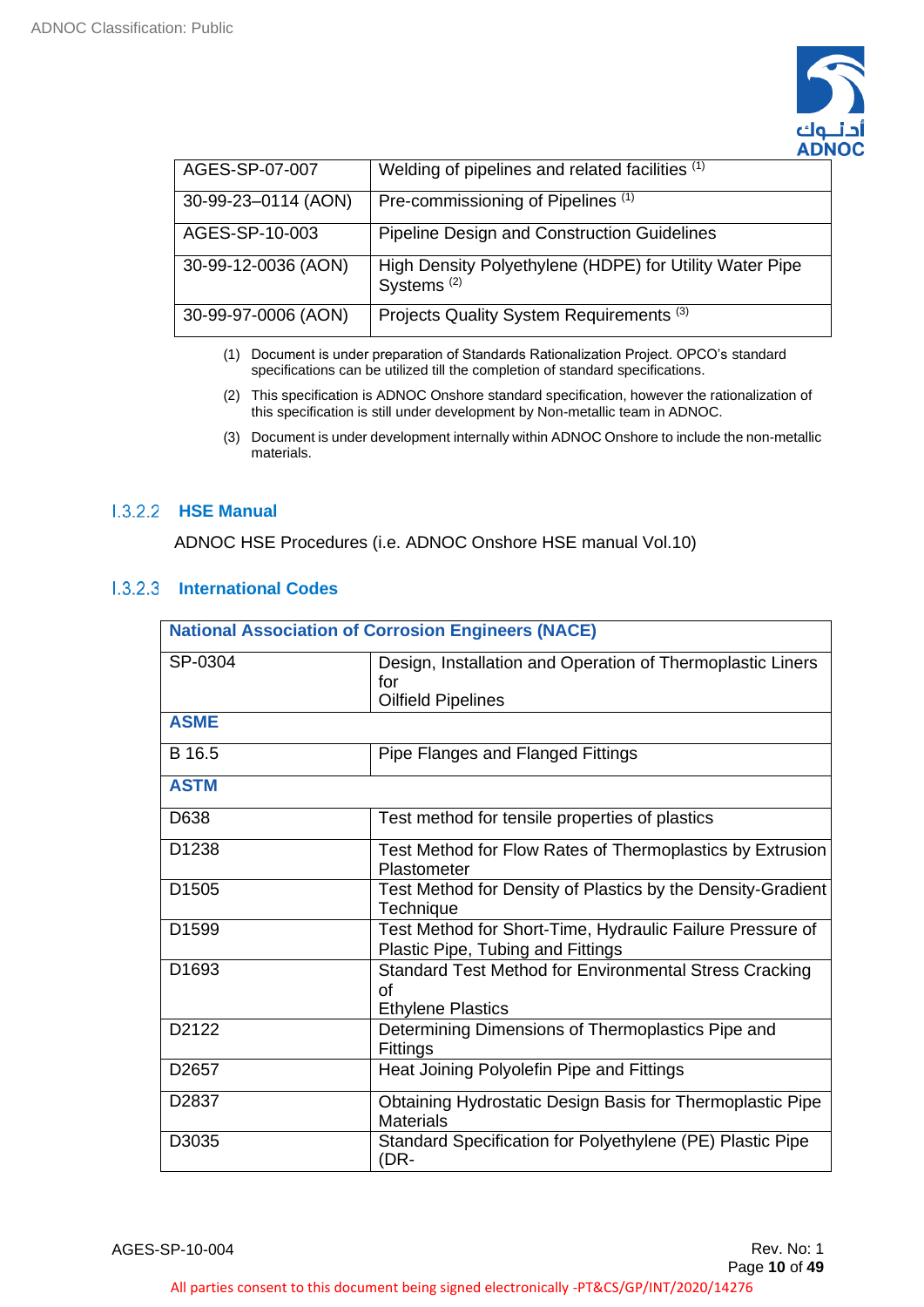

|                                               | PR) Based on Controlled Outside Diameter                                                                                |  |
|-----------------------------------------------|-------------------------------------------------------------------------------------------------------------------------|--|
| D3350<br>PE Plastic Pipe and Fitting Material |                                                                                                                         |  |
| D3895                                         | Standard Test Method for Oxidative Induction Time of<br><b>Polymeric Materials by Differential Scanning Calorimetry</b> |  |
| <b>API</b>                                    |                                                                                                                         |  |
| <b>15 LE</b>                                  | Recommended Practice for Polyethylene Line pipe and<br>Fittings                                                         |  |
| <b>RP 5L1</b>                                 | Recommended Practice for Railroad Transportation of<br>Linepipe                                                         |  |
| <b>ISO Standards</b>                          |                                                                                                                         |  |
| <b>ISO 4427</b>                               | Polyethylene (PE) pipes for Water Supply – Specifications                                                               |  |
| <b>ISO 13479</b>                              | Environmental stress crack resistance                                                                                   |  |
| <b>ISO 9969</b>                               | Thermoplastic pipes- Determination of ring stiffness                                                                    |  |
| <b>ISO 9001</b>                               | <b>Quality Management Systems Requirements</b>                                                                          |  |
| ISO14001                                      | <b>Environmental Management Systems Requirements</b>                                                                    |  |
| ISO 45001                                     | Occupational Health and Safety Management Systems<br>Requirements                                                       |  |

# <span id="page-10-0"></span>**Liner CONTRACTOR**

The design of liner system shall be carried out by a professional and experienced Engineering CONTRACTOR / CONSULTANT approved by the COMPANY.

The CONTRACTOR / Engineering CONSULTANT shall have demonstrated the following capability and specific staff requirements:

- i. A minimum of 15 years' experience in construction / Engineering consulting
- ii. Permanent offices and staff in UAE for planning and operations office support for routine progress meetings, and review of schedules, collected data, and other tasks deliverables during their testing and inspection
- iii.Management, Construction and Technical teams

The CONSULTANT shall have staff engineers with experience in:

- i. Selection of materials as per the operational parameters.
- ii. Design and manufacturing of thermoplastic pipes.
- iii. Procurement, Construction and civil works.
- iv. Preparation of engineering documentation, including drawings.
- v. Pre-commissioning, commissioning testing and evaluation of liner systems.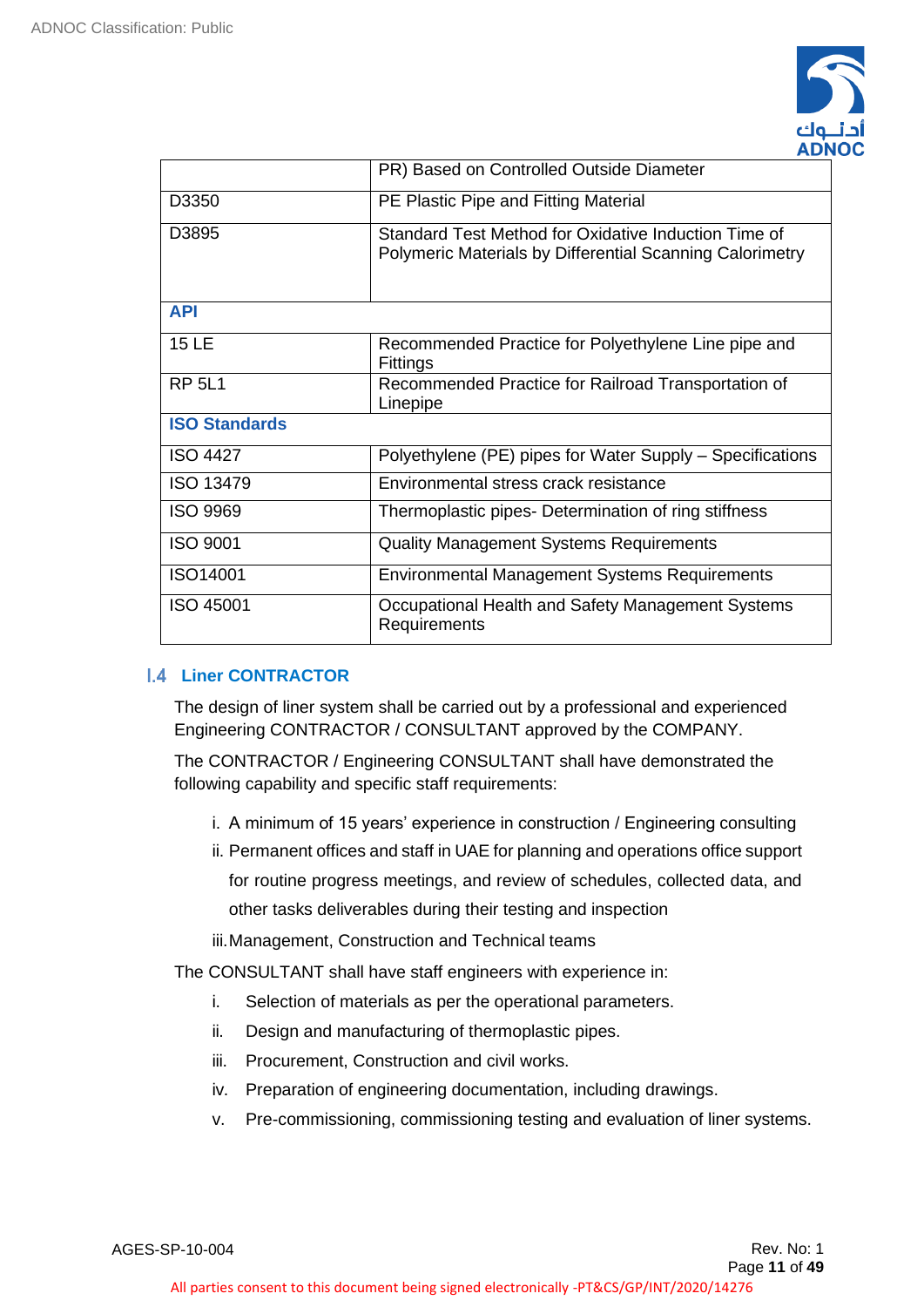

Proven track record in provision of similar systems for Middle East onshore locations

CVs and valid certificates of personal undertaking design, site and performance surveys, testing and commissioning shall be provided.

Education and experience data (CV or resume) of Contractor's personnel shall be forwarded to Company for approval before work commences.

# <span id="page-11-0"></span>**II QUALITY ASSURANCE**

# <span id="page-11-1"></span>**II.1 Scope**

The manufacturer shall operate a Quality Management System (QMS) within his organization, which ensures that the requirements of this Specification are fully achieved.

The Liner Manufacturer shall have activated quality system in compliance at least with ISO 9001, ISO 29001, and API Q1 and accredited by API, ISO, ASTM or other accredited international organization.

CONTRACTOR shall plan, establish, implement, and maintain a Quality system for the Engineering, Procurement, Construction and Pre-commissioning of the project.

A Project specific Quality Plan shall be prepared specifically for the project describing the application of the corporate Quality System to the works, and any extension or adaptation necessary to meet the specified contract requirements. Although reference to, and appropriate parts of CONTRACTORS Corporate Quality Manual and Procedures can be utilized, the submission of the Corporate Quality Manual as substitute for a Contract specific Project Quality Plan will not be recognized as fulfilling the project quality plan requirement. A specific Project Quality Plan shall be submitted by CONTRACTOR and shall be subject to approval by Company. It is Contractor's responsibility to ensure the execution of COMPANY approved Project QA / QC plan.

The CONSULTANT / CONTRACTOR shall bring to the attention of COMPANY any requirements of the project documentation which in their opinion are not in accordance with good engineering practices, or otherwise not suitable for the intended service, or areas where potential cost savings could be made without prejudicing operability, availability and maintainability.

In the event of conflict between statutory requirements, project documentation, COMPANY standards, international Codes and Standards, COMPANY shall be intimated by CONSULTANT / CONTRACTOR. The more onerous and more stringent requirements in such a conflict shall be deemed to apply, unless there is formal agreement by the COMPANY to the contrary.

CONTRACTOR shall clearly state every exception to the requirements of the project documentation to which the equipment shall be manufactured and tested. If no exceptions are stated, then full conformity shall be assumed and required.

AGES-SP-10-004 Rev. No: 1

All parties consent to this document being signed electronically -PT&CS/GP/INT/2020/14276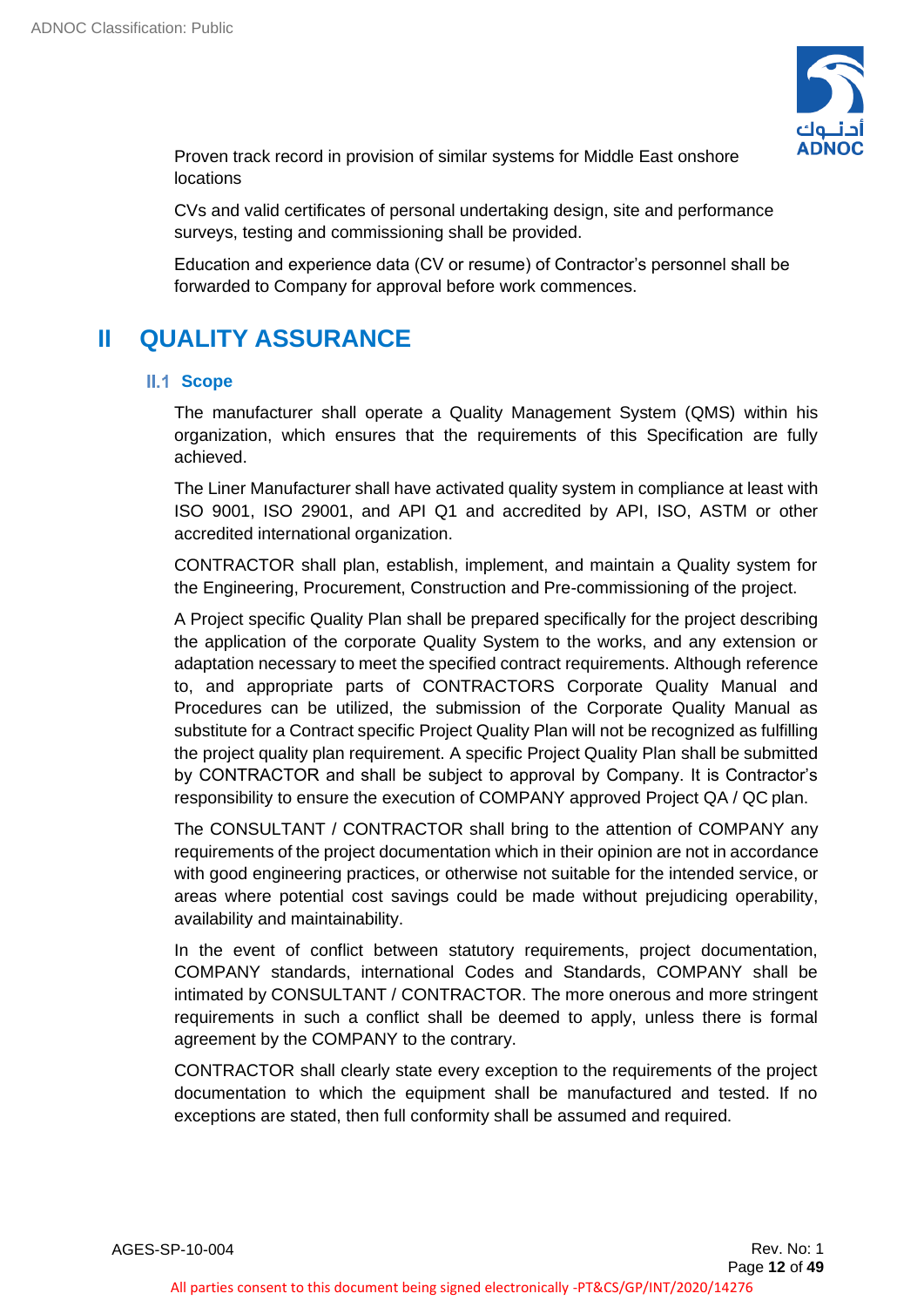

All components shall be procured from ADNOC approved manufacturers. In case of any item not listed in the Approved Vendor List, special approval shall be obtained from COMPANY before supply. No deviation is acceptable in this regard.

Installation shall be carried out under the supervision of a qualified Engineer having minimum 5 years of experience in site activities.

Commissioning report shall be validated by a liner Specialist having minimum ten years of experience, before being submitted to COMPANY.

# <span id="page-12-0"></span>**Normative References**

For the purpose of this document the documents referenced in quality requirements DOC. Ref. No. 30-99-97-0006 (AON) latest version and those listed below, in whole or in part, are normatively referenced in this document and are indispensable for its application. For dated references, only the edition cited applies. For undated references, the latest edition of the referenced document (including any amendments) applies.

| ISO 9001:2015               | Quality management systems - Requirements                                                                                                                        |
|-----------------------------|------------------------------------------------------------------------------------------------------------------------------------------------------------------|
| <b>API Specification Q1</b> | Specification for Quality Management System Requirements<br>for Manufacturing Organizations for the Petroleum and<br><b>Natural Gas Industry</b>                 |
| ISO 29001: 2018             | Petroleum, petrochemical and natural gas industries -<br>Sector-specific quality management systems<br>Requirements for product and service supply organizations |

# <span id="page-12-1"></span>**Quality Program**

# A. Quality Manual

The Manufacturer shall maintain a Quality Manual which describes the quality program. All prior revisions shall be retained for a period of not less than five years.

# B. Process and Quality Control Requirements

The Quality Manual shall include a documentation program to assure communication of approved manufacturing and inspection procedures to qualified receiving, manufacturing and quality control personnel. The Quality Manual shall be submitted to the COMPANY for review and approval, and shall cover at least the following aspects:

- i. Raw material acceptance.
- ii. Extrusion procedures.
- iii. Pipe manufacturing practices.
- iv. Welding procedures and qualifications.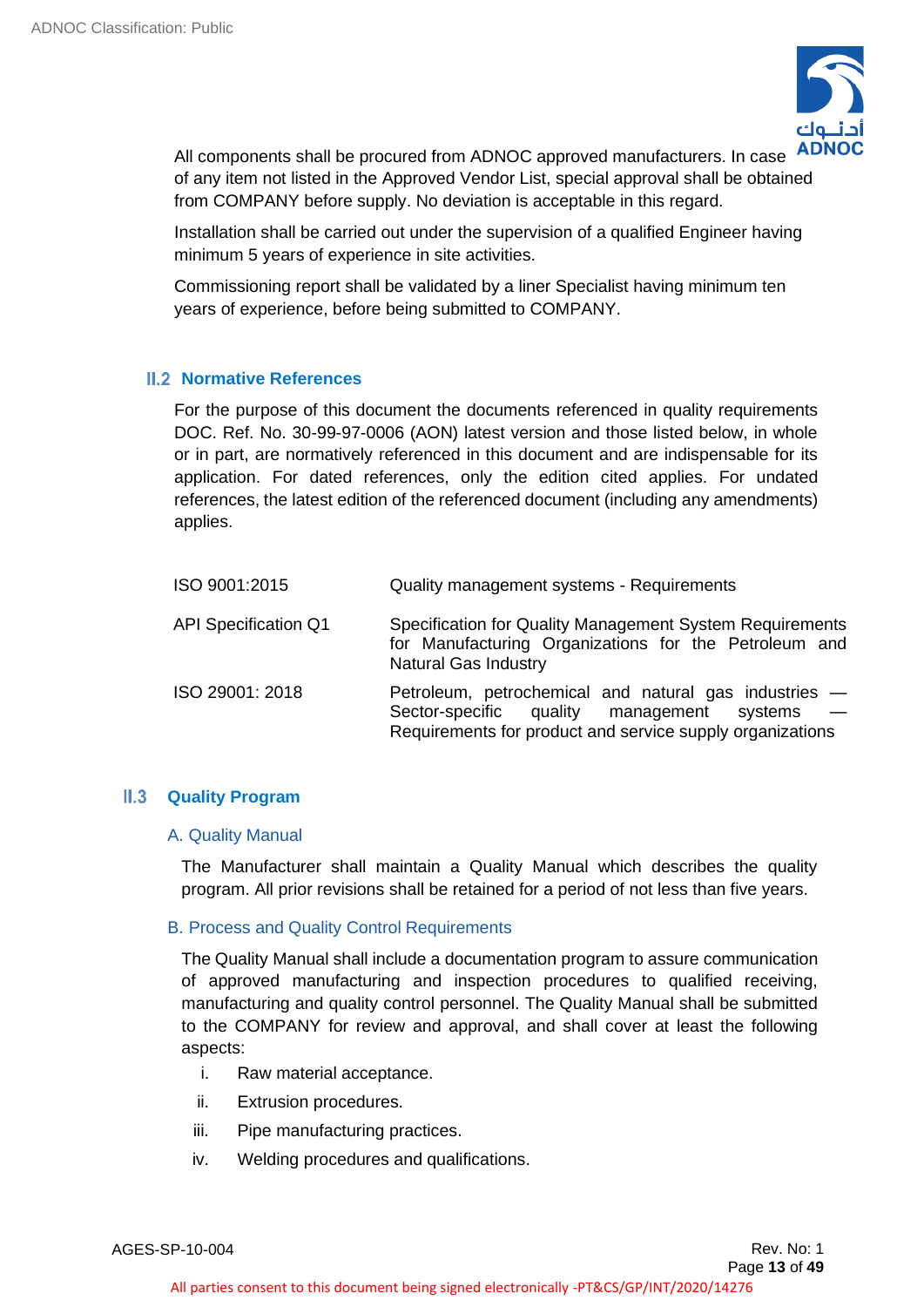

- v. Inspection and test procedures.
- vi. Acceptance criteria.
- vii. Repair procedures.

# C. Quality Control Equipment

Equipment used to inspect, test or examine material shall be calibrated at specified intervals in accordance with the Manufacturer's Quality Manual and consistent with referenced industry standards.

# D. Conditioning

Unless otherwise specified, all Quality Control (QC) specimens shall be conditioned for a minimum of 4 hours prior to test in air or 1 hour in water at 23 °C + 2 °C.

When conditioning is required for witness tests the specimens shall be conditioned in accordance with Procedure A of ASTMD 618 at 23  $^{\circ}$ C + 2  $^{\circ}$ C and at an agreed level of relative humidity and conditioning time.

# E. Test conditions

Tests shall be conducted at the Standard Laboratory temperature of 23  $^{\circ}$ C + 2  $^{\circ}$ C unless otherwise specified in the test methods.

# F. Material property requirements and frequency

The Manufacturer shall be responsible for ensuring that all pipes meet the specified requirements.

Acceptable QC shall be demonstrated by successfully completing the tests listed in (Table 7) of API Spec 15 LE at the specified frequency. Where the Manufacturer has agreed to the supply of pipe produced to ISO 4427, the equivalent quality control tests prescribed by ISO 4427 shall be applied.

**NOTE**: API Spec 15 LE and ISO 4427 are specific to PE. However, the general principles of quality control through material testing outlined in both API Spec 15 LE and ISO 4427 are also applicable to other thermoplastics. Minimum strength and specific temperatures for elevated temperature tests shall be proposed by the CONTRACTOR and agreed with the COMPANY.

Table 1 lists the quality control tests that are required along with the appropriate standard test procedure, testing frequency and acceptance criterion. The total number of QC tests shall be agreed between CONTRACTOR and COMPANY.

|  |  | Table 1 - QC requirements on material properties during production |  |
|--|--|--------------------------------------------------------------------|--|
|--|--|--------------------------------------------------------------------|--|

| <b>Property</b>  | <b>ASTM</b>        | <b>Acceptance criteria</b> | <b>Frequency</b> |
|------------------|--------------------|----------------------------|------------------|
| Outside diameter | D <sub>2</sub> 122 | API Spec 15 LE, Table 3    |                  |
| Wall thickness   | D <sub>2122</sub>  | API Spec 15 LE, Table 3    |                  |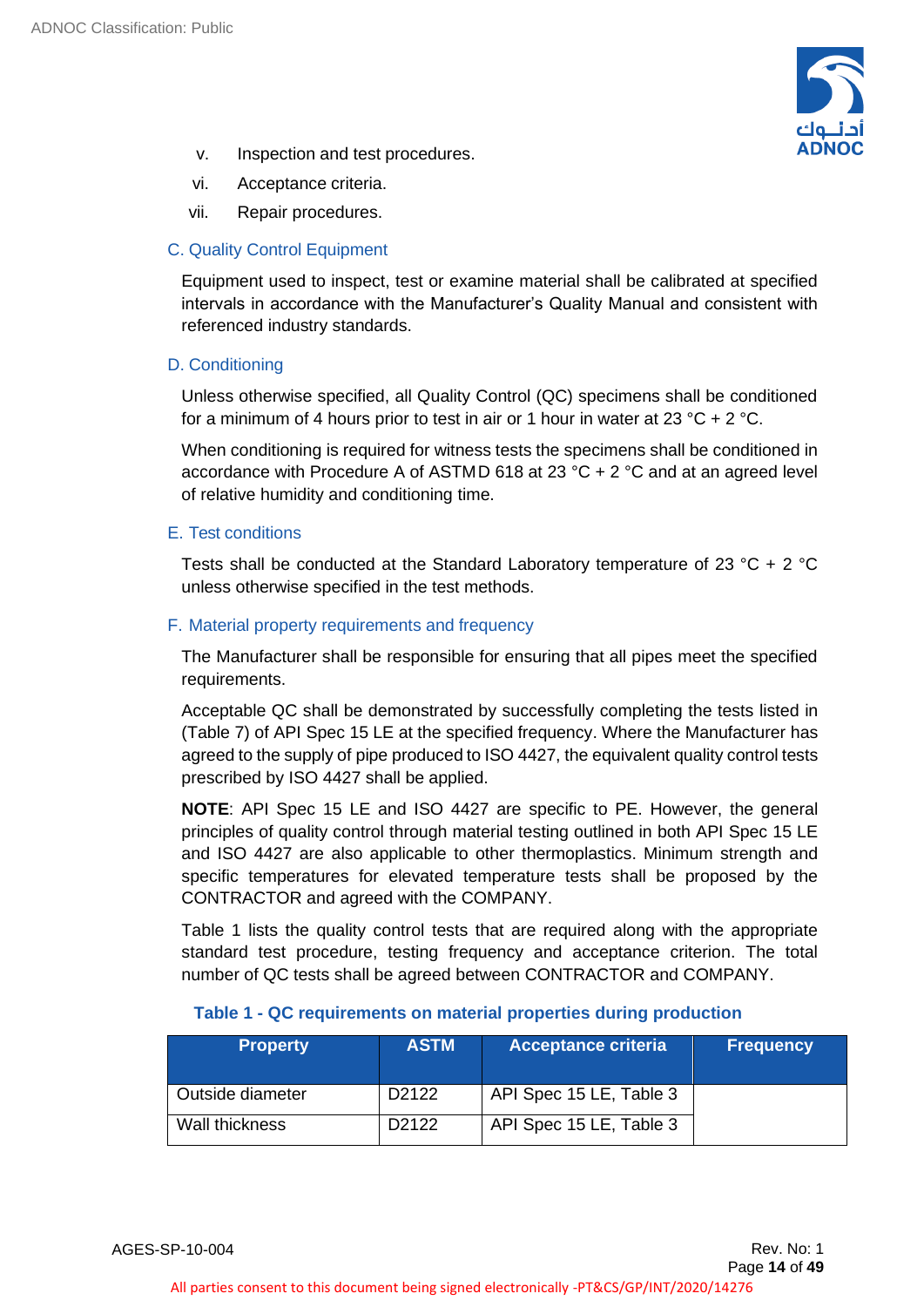

|                           |                    |                            | ╌                   |
|---------------------------|--------------------|----------------------------|---------------------|
| Burst pressure (up to 100 | D 1559             | To be agreed between       | Once every hour     |
| mm diameter)              |                    | Contractor and Company     | or once every coil, |
| Strength (Over 100 mm     | D <sub>2</sub> 122 | To be agreed between       | whichever is        |
| diameter)                 |                    | Contractor and Company     | less frequent       |
| Hydro-test                |                    | See III.9.6                |                     |
| Out of roundness          | D2122              | < 5% of quoted value       | Once<br>lot<br>per  |
| Ovality                   | D2122              | < 5% of quoted value       | (production run)    |
| Density                   | D <sub>1505</sub>  | < 2% of quoted value       |                     |
| Melt flow rate            | D <sub>1238</sub>  | < 30% of quoted value      |                     |
| <b>Modulus</b>            | D638               | $\lt$ + 5% of quoted value |                     |
| <b>ESC</b> resistance     | D <sub>1693</sub>  | < 5% of quoted value       |                     |
| Carbon black              | D <sub>1603</sub>  | 2% min. unless otherwise   |                     |
|                           |                    | agreed.                    |                     |

# **Terms and Definitions**

<span id="page-14-0"></span>For the purpose of this document, the terms and definitions given in 30-99-97-0006 (AON) and subsequently ISO 9000:2015 (normative to ISO 9001) and the following shall apply.

# **Conformity Assessment**

<span id="page-14-1"></span>Demonstration that requirements relating to a product, process, system, person or body are fulfilled.

**Note 1** Conformity assessment (or assessment) includes but is not limited to review, inspection, verification and validation activities.

**Note 2** Assessment activities may be undertaken at a manufacturer's or submanufacturer's premises, virtually by video link, desktop sharing, etc. or by review of information formally submitted for acceptance or for information.

# **Conformity Assessment System (CAS)**

<span id="page-14-2"></span>Systems providing different levels of assessment of the manufacturer's control activities by the purchaser (second-party) or independent body (third-party) based on evaluation of the manufacturer's capability to conform to the product or service specification and obligatory requirements.

<span id="page-14-3"></span>**Note** CAS A reflects the highest risk and associated extent of verification.

# **II.6.1 Conformity Assessment – Hold point (H)**

The point in the chain of activities beyond which an activity shall not proceed without the approval of the purchaser/purchaser's representative.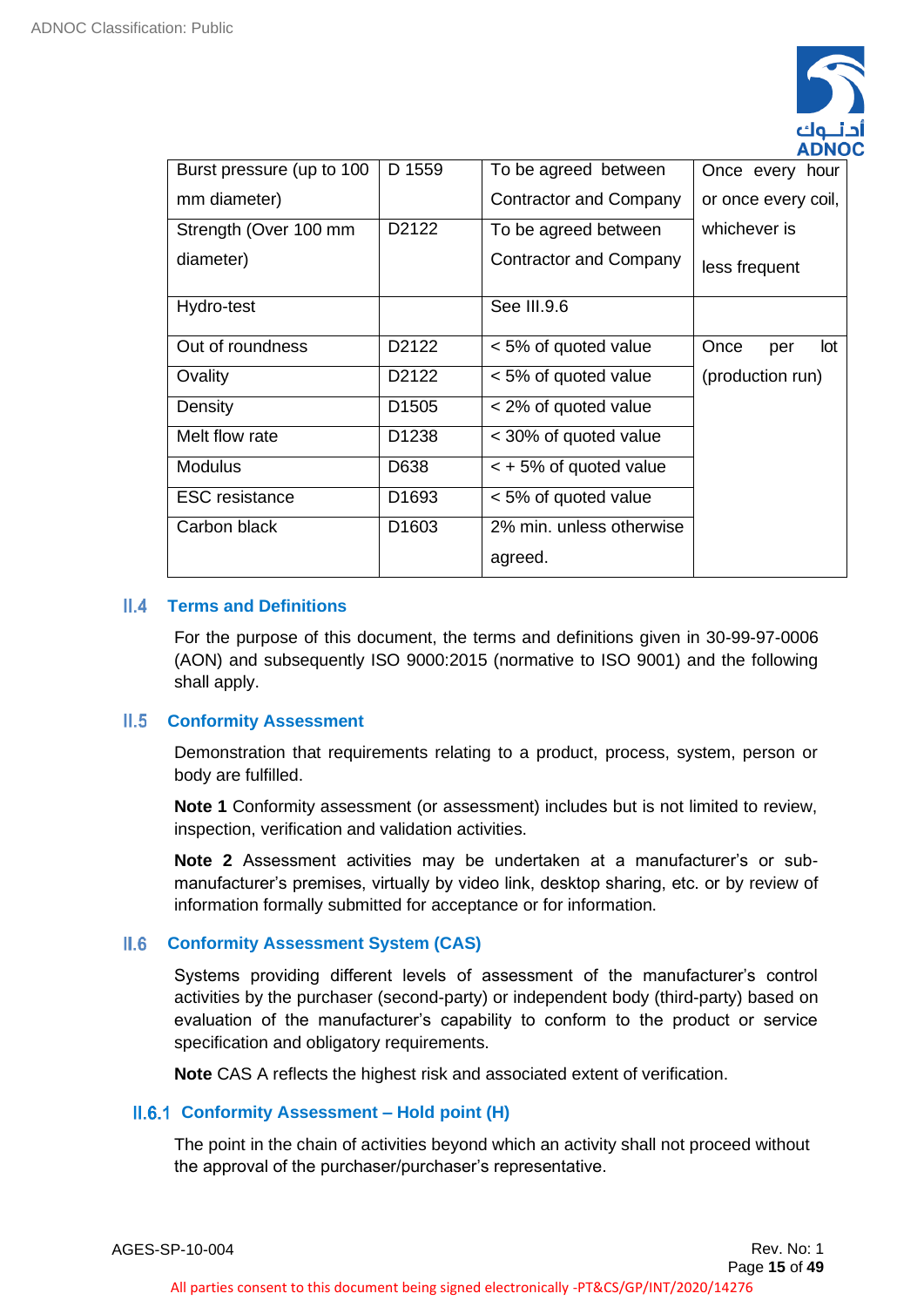

# **Conformity Assessment – Witness point (W)**

<span id="page-15-0"></span>The point in the chain of activities that the manufacturer shall notify the purchaser/purchaser's representative before proceeding. The operation or process may proceed without witness if the purchaser does not attend after the agreed notice period.

# **Conformity Assessment – Surveillance (S)**

<span id="page-15-1"></span>Observation, monitoring or review by the purchaser/purchaser's representative of an activity, operation, process, product or associated information.

# **II.6.4 Conformity Assessment – Review (R)**

<span id="page-15-2"></span>Review of the manufacturer's information by the user or the user's representative to verify conformance to requirements.

NOTEInformation review requirements are managed on a surveillance basis and as such do not impose schedule constraints, unless specified as hold points as conditions specified in the associated ITP.

# **II.6.5 Critical**

<span id="page-15-3"></span>That deemed by the manufacturer, product specification, or purchaser as mandatory, indispensable or essential, needed for a stated purpose or task, and requiring specific action.

# **II.6.6 Symbols and Abbreviations**

<span id="page-15-4"></span>For purposes of this document, the following symbols and abbreviations apply:

<span id="page-15-5"></span>CAS conformity assessment system

# **Quality Requirements**

# **II.7.1 Quality Management System**

<span id="page-15-6"></span>The manufacturer shall demonstrate that the quality management arrangements established for the supply of products and services conform to ISO 9001, API Specification Q1 or an equivalent quality management system standard agreed with the purchaser.

All manufacturing and site installation shall be in accordance with quality requirements DOC. Ref. No. 30-99-97-0006 (AON) latest version.

The manufacturer's quality management system shall be based on the latest issue of ISO 9001 (or an equivalent) and accredited by a reputable certifying agency. The manufacturer's quality manual shall provide details for the preparation of a quality plan, which shall include provisions for the QA/QC of all raw materials, pipe manufacture, testing and final inspection. Where an approved Manufacturer revises their Quality Management system that effect any changes to COMPANY approved Quality plan /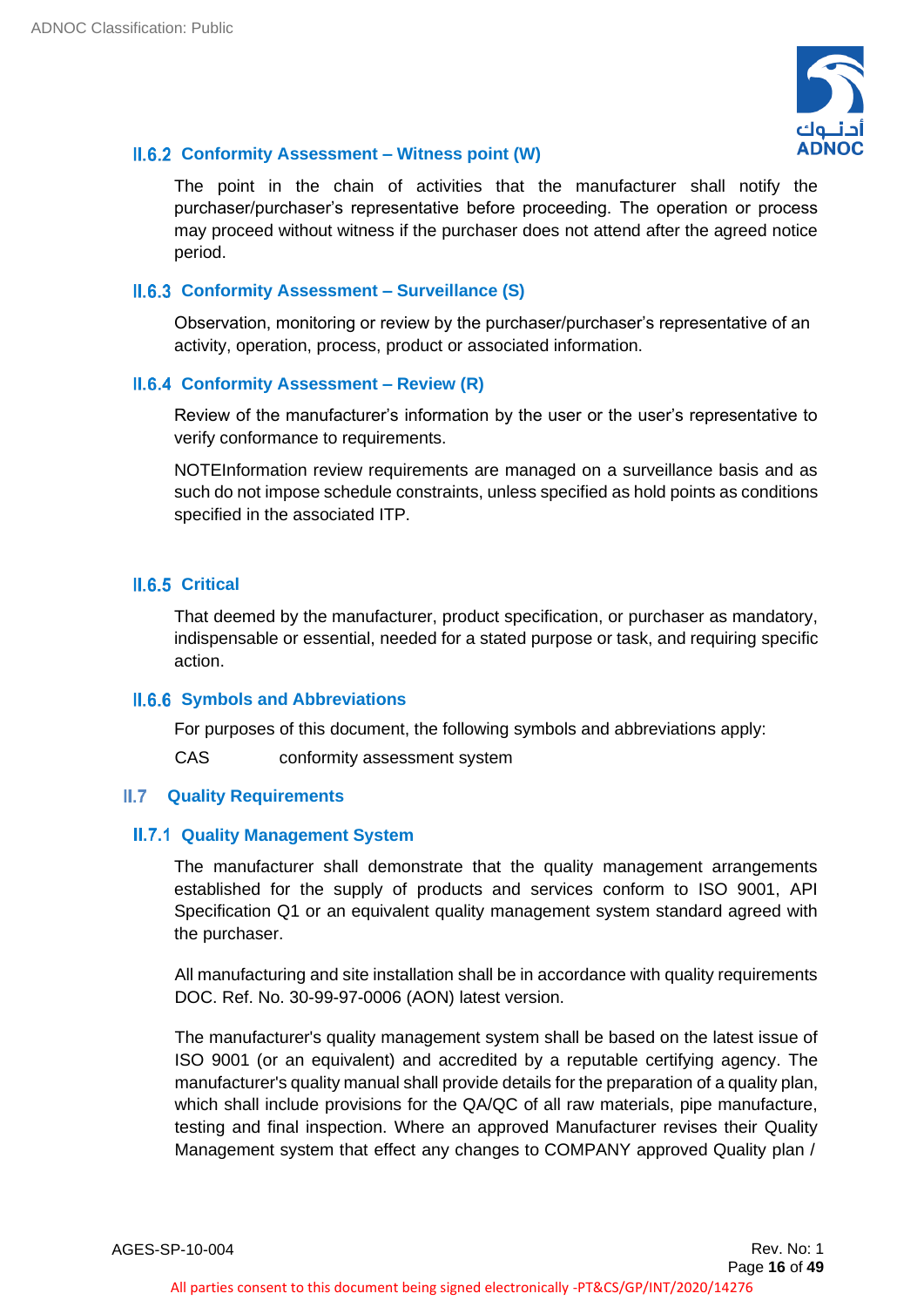

Inspection & test plan, then the revised Quality plan / Inspection & test plan shall be submitted for COMPANY approval before initiating any manufacturing process.

The effectiveness of this quality system may be subject to monitoring by the COMPANY or its representative and may be audited following an agreed period of notice.

The manufacturer shall maintain sufficient Inspection and Quality Assurance staff, independent of his production management, to ensure that the Quality plan is correctly implemented and that all related documentation is available.

The manufacturer shall not deviate from specified materials or substitute sources of material supply without prior written consent of technical authority from COMPANY.

Pre-production meetings shall be held between the COMPANY and / or its representatives and the manufacturer, to clarify and resolve any technical issues.

The first pre-production meeting shall be conducted within 14 days after the award of Purchase Order.

Project quality plan (PQP) and inspection test plan (ITP), along with all referenced procedures shall be approved by at least 4 working weeks before production commencement. In addition, at least the following documents and records:

- The products regression curves for pipes, fittings, and connections ... etc.
- Track records of similar orders for the last 3 years including the following details; product, service conditions, pipe geometry, produced quantity … etc.
- Technical specifications for resourced raw materials.
- Procedure for non-conformance analysis and corrective actions implementation
- Manufacturing procedure specification (MPS).

Any approved document shall not be modified without the written approval of the COMPANY, all procedures listed in the MPS and ITP shall be made available to the COMPANY for review and comments, manufacturer shall submit for review & approval any deviations to the requirements specified in all applicable technical documents referenced herein.

Just before production commencement, the head of manufacturers' quality with COMPANY Representative, and TPI (as applicable) shall check and review all involved production and inspection stages, and assure that the relevant working instructions and procedures are available, complete in conformance with applicable the approved specifications and this document. A report by manufacturers shall be issued, endorsed and filled in the final dossier.

All procedures shall have prior approval by COMPANY, and all qualification tests shall take place under the supervision of the COMPANY.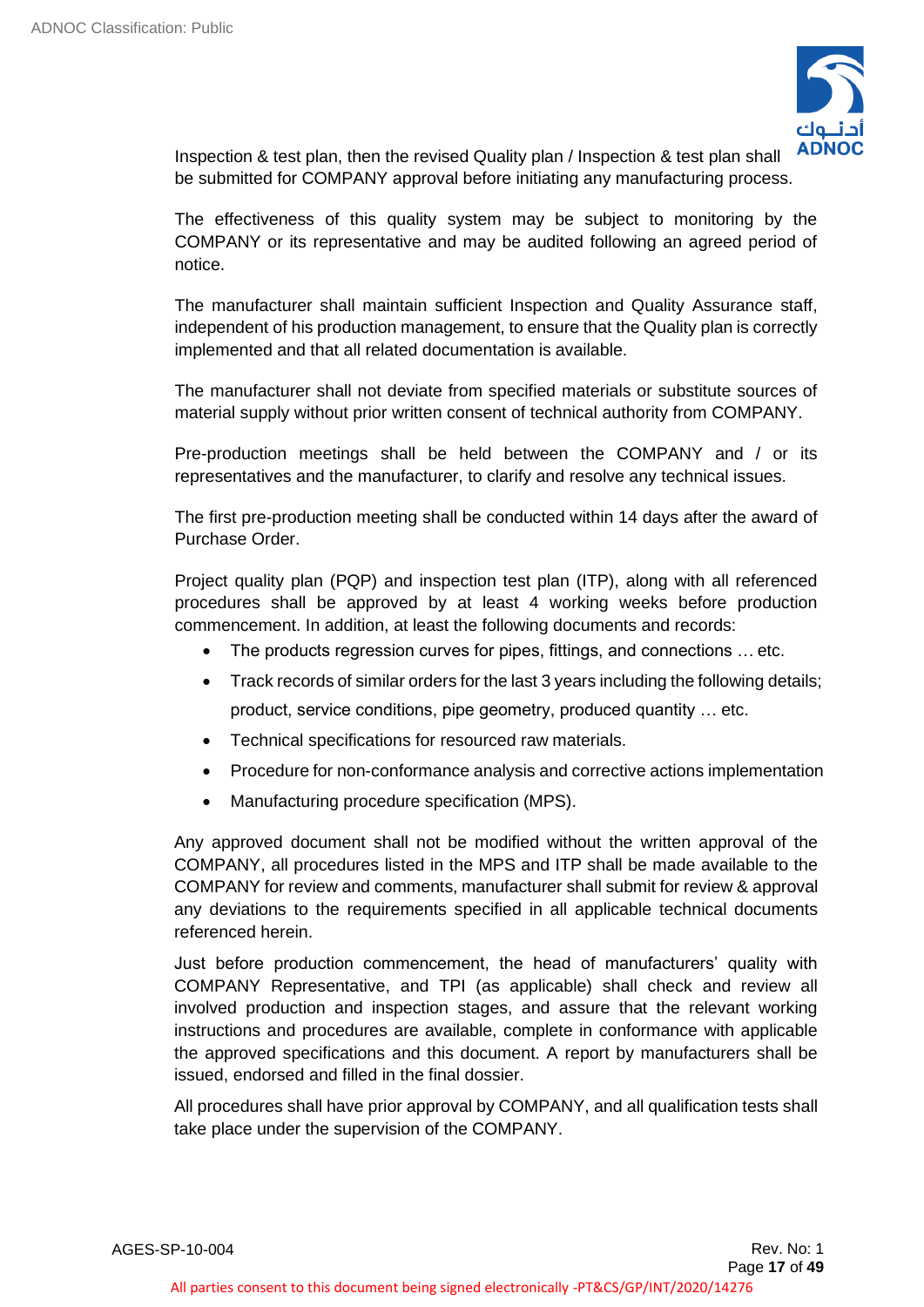

Manufacturer shall notify the COMPANY's representative sufficiently in advance to enable him to present at qualification tests and at all other tests/stages of manufacturing which subjected to acceptance in accordance with the specifications.

The manufacturer shall provide COMPANY's representative with full and free access to all parts of the production facility as well as to all information; records and documents relevant to the purchase order under process .all information shall be in English language.

COMPANY's representative shall ensure that materials and pipes are manufactured in accordance with all specified requirements and approved procedures.

Liner Manufacturer shall provide free access to COMPANY's representative for the following information:

- Tracking system of production and inspection
- All data and results of mechanical tests, NDE results
- Any other information considered pertinent by COMPANY's representative as per ITP and referenced procedures
- COMPANY's representative will notify the COMPANY immediately for any difficulty, irregularity, problem, or delay likely to occur during pipe production
- The company reserves the right to check tests carried out by the manufacturer, consequently the COMPANY may request the delivery of the corresponding samples or specimens to be analyzed in independent laboratory chosen by the company any on cost of the manufacturer.

Liner Manufacturer shall not deviate from any part of the manufacturing plan without prior written approval from COMPANY.

Liner CONTRACTOR shall submit the following documents for review and approval at least 4 weeks before site construction commencement:

- Jointing procedure
- Storage and handling procedure
- Handing drawings
- Site-assembly detailed procedure
- Construction operators qualifications and track records
- NDT procedure
- NDT examiners qualifications and certifications
- Hydrotest procedure
- Training and certification of installation crew
- Installation of pipeline at road crossing

COMPANY reserves the right to reject any, or part, or all material and manufacturing anomalies where acceptance of the non-compliance is not adequately justified by the manufacturer's technical argument.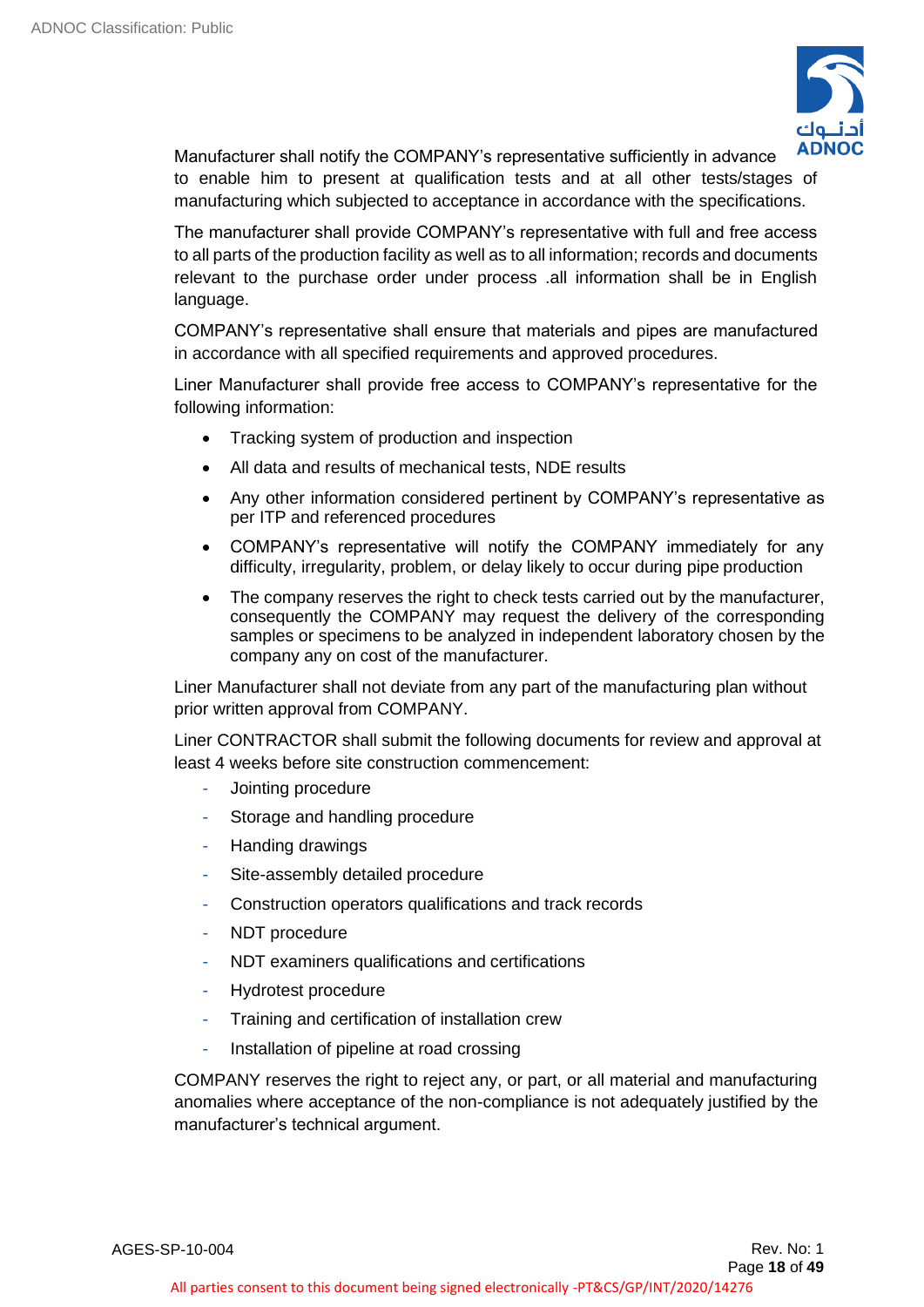

Liner manufacturing documentation shall be retained by the CONTRACTOR / MANUFACTURER and shall be handed over as part of the handing over of the project's documentation.

<span id="page-18-0"></span>COMPANY shall approve the manufacturer's specification before to its application.

# **II.7.2 Conformance Assessment**

Quality plans and inspection and test plans developed as outputs to operational planning and control for the products and services shall define the specific controls to be implemented by the manufacturer and when applicable, their sub-manufacturers, to ensure conformance with the specified requirements.

Controls shall address both internally and externally sourced processes, products and services Quality plans and inspection and test plans shall include provisions for the purchaser's conformity assessment system as specified in the project approved ITP.

The manufacturer's performance in meeting the requirements will be routinely assessed during execution of the scope and where appropriate, corrective action requested and conformity assessment activities increased or decreased consistent with criticality and risk.

Irrespective of conformity assessment requirements defined by the purchaser, either, by reference to standard and specification requirements or in the scope, the manufacturer remains responsible for operational planning and control and demonstration of the conformity of products and services with the requirements (see ISO 9001:2015, 8.1 and 8.2).

# <span id="page-18-1"></span>**II.7.3 Quality Control Records Requirements**

# A. Purpose

Quality control records are necessary to substantiate that all pipe manufactured conforms to the requirements specified in this specification.

# B. Records control

- i. Quality control records required by this specification shall be legible, identifiable, retrievable and protected from damage, deterioration or loss.
- ii. Quality control records required by this specification shall be retained by the pipe supplier and CONTRACTOR for a minimum of five years following the date of manufacture.
- iii. All quality control records required by this specification shall be signed and dated by the pipe supplier's designated authorized person.

The following records shall be maintained and supplied by pipe supplier:

- i. Quality manual in accordance with (Section II.3 Point. A).
- ii. Quality control test results in accordance with (Section II.3 Point D).
- iii. Design and material qualification data in accordance with Sections II.7 and III.6.
- iv. All procedures utilized by the pipe supplier in the process of fulfilling the order.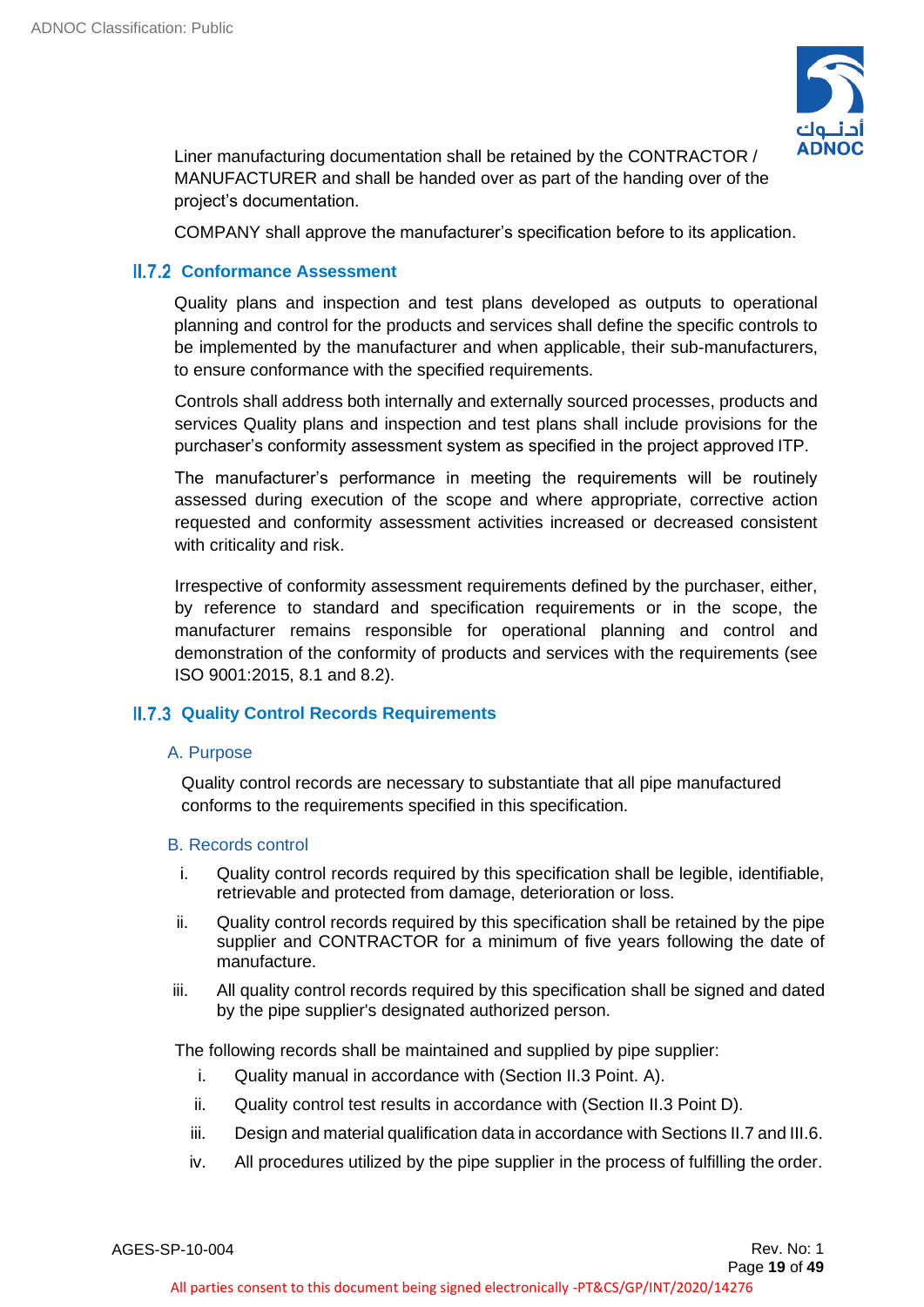

<span id="page-19-0"></span>v. Quality assurance records for all materials supplied by the pipe supplier.

# **Equipment Marking**

Pipe shall be marked by the Manufacturer. The markings on each length of pipe or fitting shall include in any sequence:

- i. Manufacturer's name or trademarks
- ii. Base specification shown on purchase order, e.g. API Spec 15 LE or ISO 4427
- iii. Nominal pipe size
- iv. Date of manufacture
- v. SDR
- vi. Appropriate material code
- vii. Manufacturer's lot number
- viii. Additional markings, as agreed between Manufacturer, CONTRACTOR and COMPANY.

Pressure rating shall not be marked on the pipe.

The markings on pipe shall be paint stenciled or printed on the outside surface at intervals of not more than 1.5 m or on each fitting. Indentation marking may be used provided:

- i. The marking does not reduce the wall thickness to less than the minimum value.
- ii. The marking has no effect on the long-term strength.

# **II.7.5 Traceability**

<span id="page-19-1"></span>Material certification and traceability of starting material including billet, plate, coil and welding consumables and production inspection and testing results to finished pipe identification numbers shall be maintained in accordance with 30-99-97-0006 (AON).

# **II.7.6 Control of nonconforming products and services**

<span id="page-19-2"></span>Non-conformance with specified requirements identified by or to manufacturer prior to or during the delivery of the products and services shall be corrected such that the specified requirements are satisfied or the purchaser's acceptance of the nonconformance agreed in accordance with purchase order conditions (see ISO 9001:2015, 8.2.3, 8.2.4, 8.5.6 and 8.7).

# **Evidence (conformance records)**

<span id="page-19-3"></span>Plans, procedures, methods and resultant records shall be provided in accordance with the associated ITP.

# <span id="page-19-4"></span>**III TECHNICAL REQUIREMENTS**

# <span id="page-19-5"></span>**Thermoplastic Liner for new pipelines**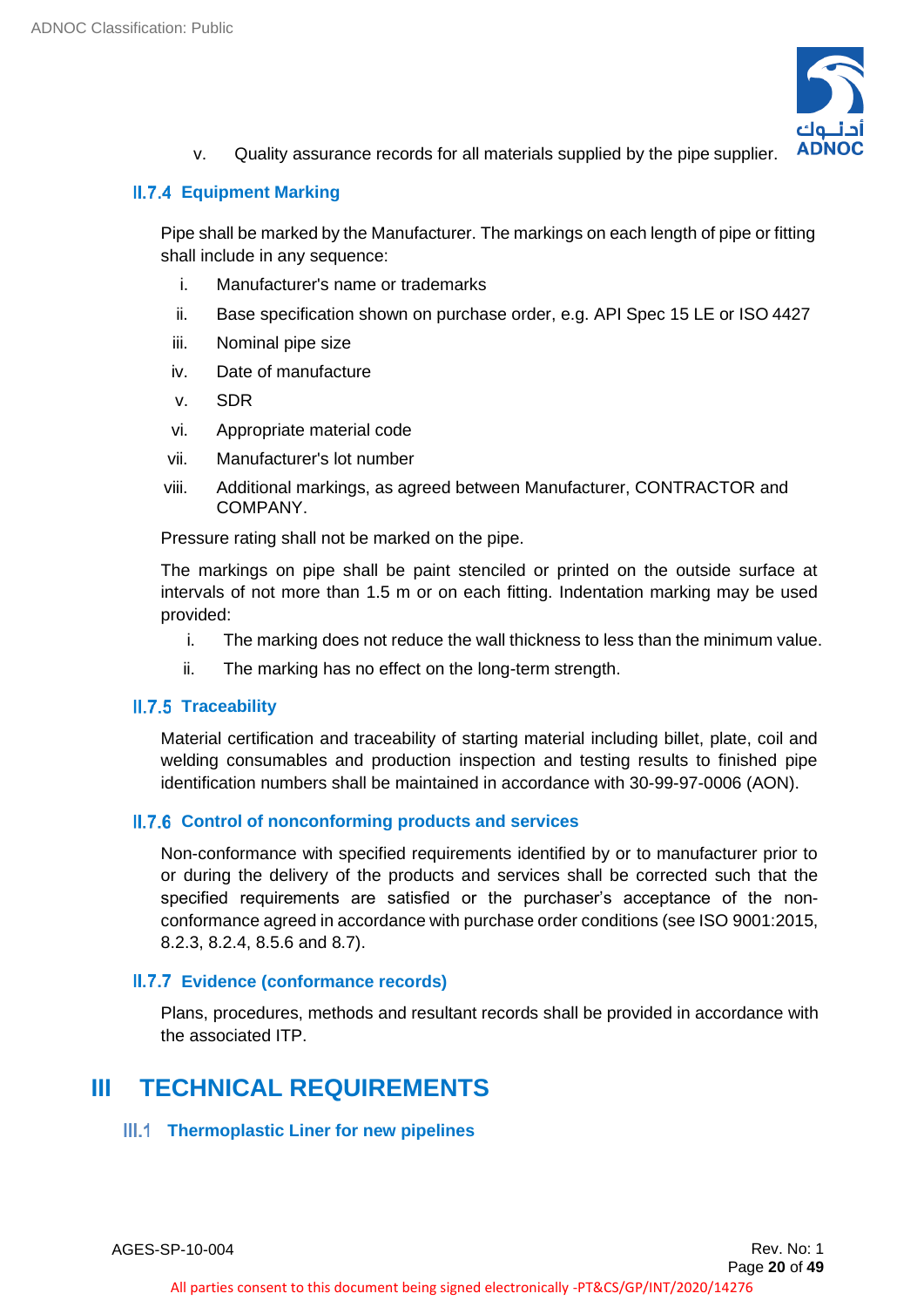

Decision to design and install a thermoplastic liner in a new pipeline shall be based on the evaluation of following factors by COMPANY:

- i. Comparison of the total lifecycle costs of the pipeline with and without a liner.
- ii. This includes design, installation, procurement, maintenance, inspection and corrosion management costs.
- iii. Cost of the liner installation.
- iv. This depends on the type of liner chosen. This includes any facilities required for dealing with gases vented from the annulus.
- v. Regulatory requirements with respect to activities on the pipeline right-ofway, such as flaring or venting activities, allowable pipeline damage.
- vi. In case of permeation of highly corrosive fluids such as H2S or CO2, a corrosion assessment of the annulus should be carried out
- <span id="page-20-0"></span>vii. Competency of the liner contractor.

# **III.1.1 Input data for liner application**

COMPANY shall provide new pipeline data to Tie-in or EPC CONTRACTOR to facilitate design of liner as part of pipeline installation. These can be listed as under

- i. Design and Operating Conditions.
- ii. Expected life of pipeline / Design life of liner.
- iii. Product Analysis: Oil / Water / Multiphase product and GOR.
- iv. Fluid composition including e.g. inhibitors, well stimulation chemicals and concentrations.
- v. H2S and CO2, Partial pressure of H2S in gas phase.

All other design information shall be coordinated between EPC CONTRACTOR and Liner applicator under the responsibility of Project EPC CONTRACTOR.

# **Thermoplastic liner for existing Pipelines**

<span id="page-20-1"></span>In addition to the evaluations listed under III.1 above, the cost of Hydrotest, cleaning & drying and premature pipeline replacement shall also be considered for existing pipelines.

# **Input data for liner application**

<span id="page-20-2"></span>The following information is required for liner design:

- i. Outer diameter of pipeline
- ii. Wall thickness
- iii. Length of pipeline
- iv. Expected life of pipeline / Design life of liner
- v. Pipe materials
- vi. Flange rating
- vii. Location (onshore/offshore, buried/above ground)
- viii. Route map \*
- ix. Elevation profile of pipeline \*
- x. Right-of-Way access \*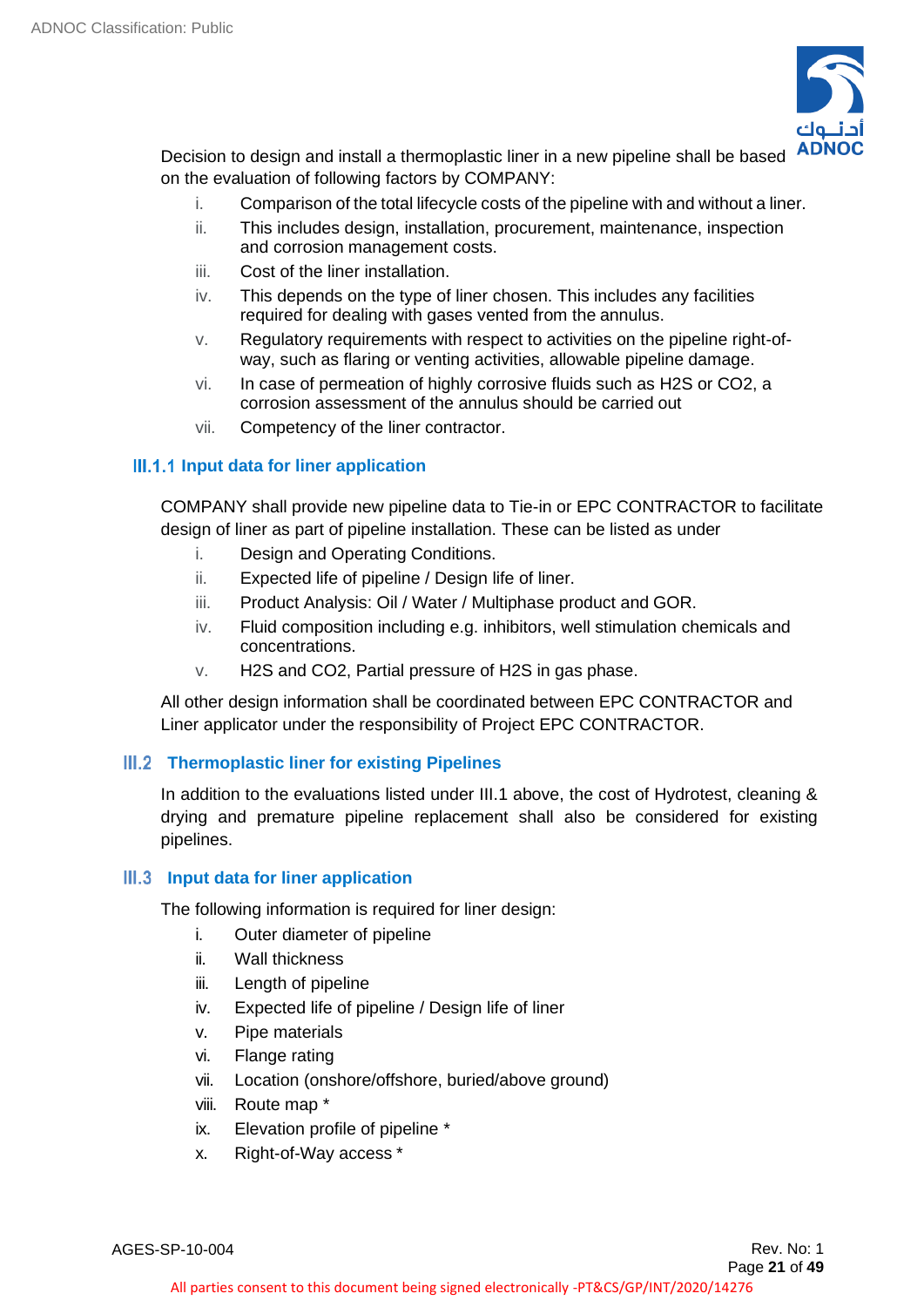

- xi. Road crossing details including wall thickness at road crossings, length of crossing, burial depth at crossing \*
- xii. Expansion loops location, construction details (bend radius, length) \*
- xiii. Location, radius and angle of all bends \*
- xiv. Location of any valves and fittings (e.g. tees) installed in the pipeline \*
- xv. Expected maximum ambient temperatures during installation
- xvi. Maximum operating temperature of the system
- xvii. Minimum/Maximum operating pressure of the system
- xviii. Maximum rate of de-pressurization of the system
- xix. Indication of likelihood of large pressure fluctuations
- xx. Upset operating conditions
- xxi. Product: Oil / Water / Multiphase product
- xxii. Fluid composition including e.g. inhibitors, well stimulation chemicals and concentrations
- xxiii. GOR
- xxiv. H2S and CO2, Partial pressure of H2S in gas phase
- xxv. Expected changes in fluid composition and operating conditions during expected life of liner
- xxvi. Condition of internal surface of the carbon steel pipeline (new/used, roughness, weld root penetration, etc.)
- xxvii. Leak and repair history
- xxviii.Inspection reports as applicable
- xxix. Possibility and frequency of local venting. \*\*
- xxx. Requirements for valves at gas venting points, requirements for gas monitoring, limitations on gas venting rates and any restrictions on venting locations.\*\*

# **Notes:**

\* In case this information is not available for the pipeline, CONTRACTOR shall conduct site visit to familiarize with the pipeline route and carry out topographical survey to collect these information.

\*\* CONTRACTOR shall propose the design and installation requirements as part of his scope for Company review and approval.

CONTRACTOR shall take into account different (higher) wall thickness at road crossings and repaired sections and design the liner accordingly. Reducing the wall thickness at road crossings may not be feasible due to higher loads at crossings.

# <span id="page-21-0"></span>**Liner Material Selection**

Polyethylene (PE) is the most commonly applied liner material. Based upon current products and known performance, PE liners should not be exposed to operating temperatures above 80 °C (176 °F) in water service and above 65 °C (149 °F) in hydrocarbon and multiphase service without free gas and above 55°C (131°F) for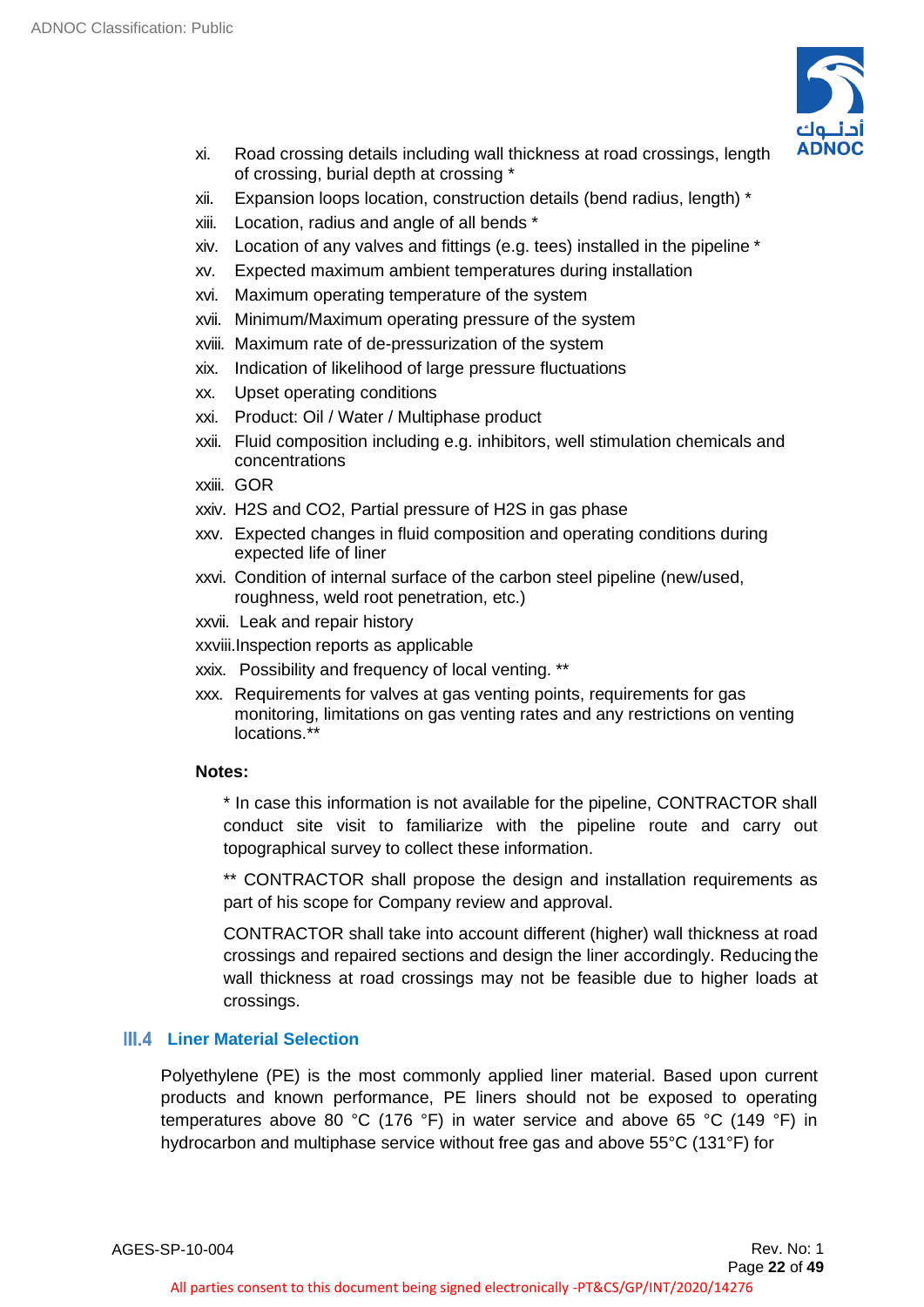

hydrocarbon and multiphase service with free gas without a thorough design and operations review with COMPANY.

Table 2 lists the recommended maximum operating temperature as a function of fluid composition. Each pipeline liner design must account for temperature and chemical exposure. These temperatures are the starting point for an engineering design risk analysis. Installed stress state affects these temperatures significantly.

**HDPE (PE-3708 and 3710, PE-4708 and 4710, or PE 100)** is the basic engineering grade of HDPE used in liners. HDPE has been successfully used in water injection pipelines, multiphase oil and gas gathering pipelines, sour multiphase crude product pipelines, and oil transmission pipelines in Oil Industry. Liner materials shall be selected based on mechanical properties and chemical resistance information provided by the thermoplastic polymer material supplier or other generally accepted information source such as ASTM, ISO, CSA, API or PPI standards. Reported properties of liner materials shall be measured and reported in accordance with the appropriate standard test method.

The properties of liner materials after attaining equilibrium in service are different from the "as new" material properties reported on data sheets. The changes are sometimes significant and might affect liner performance in service. The effects of the service environment should be evaluated as part of the design process. Short-term effects of the service environment, such as swelling or aggressive chemical attack, are relatively easy to determine and standard test methods are available. Longer-term effects, such as slow chemical attack or slow environmental stress cracking, are equally important. Fewer standard test methods are available in this case, but materials suppliers often have useful data to address the concerns. The medium- to long-term properties of the material in the service environment shall be considered when making decisions about liner design.

Fluid chemical compatibility tests should be performed in accordance with the material manufacturer's or liner supplier's documented procedures, preferably consistent with applicable NACE, API, ASTM, or ISO test methods. Other test methods may be used, provided that the details of the method are provided to the liner designer. Laboratory exposure testing with extruded samples, representative of the intended liner pipe, should be used to determine whether the polymer liner material is compatible with pipeline product.

Liner materials shall be suitable for joining in the field by butt fusion or other suitable joining methods applicable tor thermoplastic pipe. The joint must not increase the OD of the liner. External fusion beads must be trimmed off. Internal fusion beads may be trimmed off as needed for operating considerations.

| <b>Material</b> | <b>Maximum Operating Temperature Limit (Degree C)</b> |                                             | <b>Remarks</b>                         |  |
|-----------------|-------------------------------------------------------|---------------------------------------------|----------------------------------------|--|
|                 | <b>Water</b>                                          | <b>Multiphase Oil</b><br>(without free gas) | <b>Multiphase Oil</b><br>with free gas |  |

# **Table 2– Non-Metallic liner materials for Pipeline applications**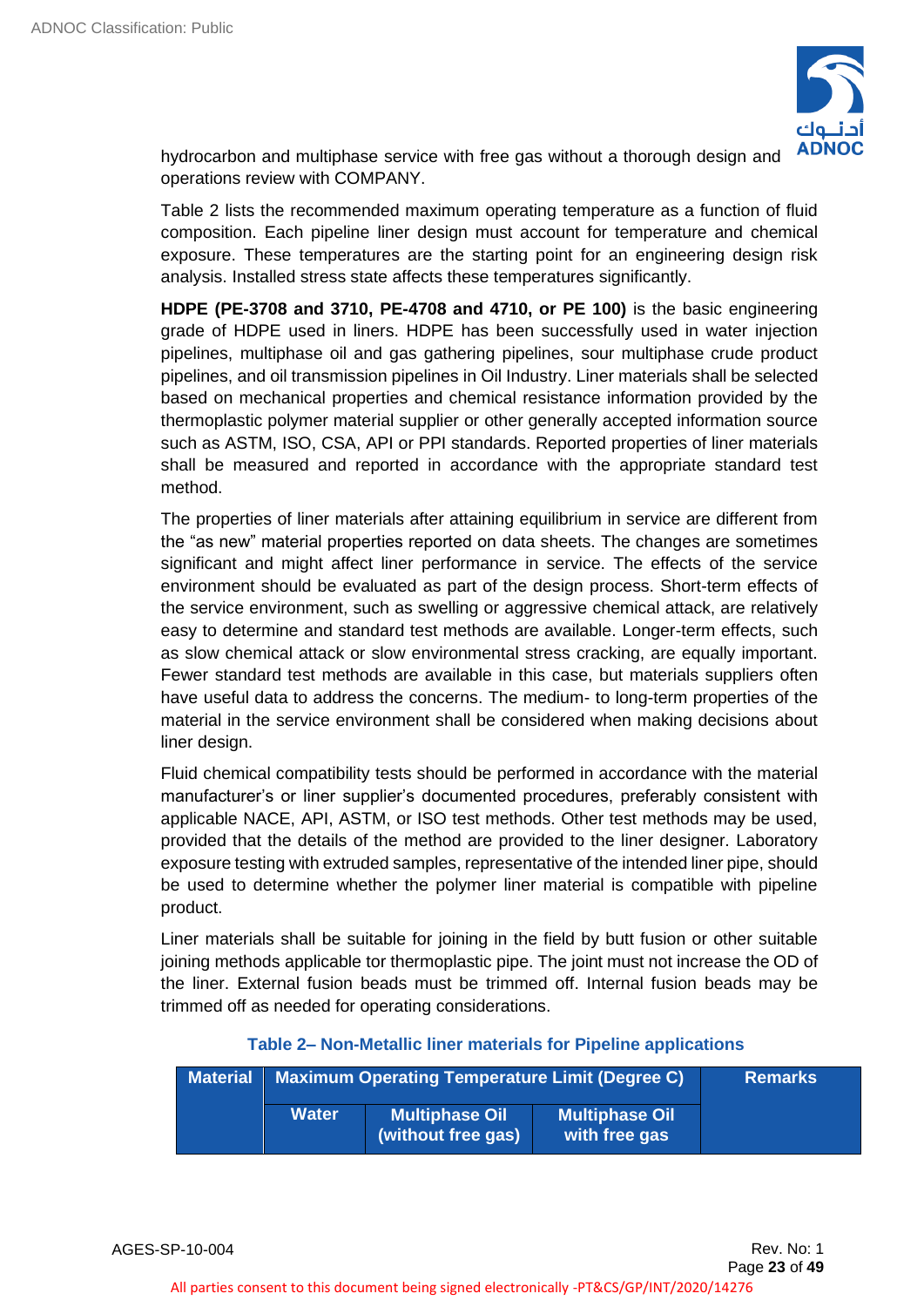

| <b>HDPE</b>  | 80  | 65 | 55 | Temperature<br>Permeation<br>Softening and |
|--------------|-----|----|----|--------------------------------------------|
|              |     |    |    | swelling in HC                             |
| PE-RT        | 90  | 65 | 55 | Temperature                                |
|              |     |    |    | Permeation                                 |
| <b>PA-12</b> | N/A | 80 | 80 | Hydrolysis                                 |

# **Notes:**

- 1. Oil and water flowlines are surface laid. The design temperature shall consider the operating temperature resulting from the thermodynamic calculation of the flowing fluid temperature and the contribution of heat transfer caused by the black body approach.
- 2. Grooved liner shall be used for multiphase products. , and smooth wall liners shall be used for water applications.
- 3. In case temperature exceeds above stated limits, it shall be subject to review and approval by COMPANY. Liner contractor shall submit the calculations and advise estimated life at operating temperature based on collapse resistance calculations.

# <span id="page-23-0"></span>**III.4.1 Tests for Polymer materials**

# **Pre-exposure Testing**

One sample of liner material, per batch, shall be tested as per details below:

| <b>Test</b>                                               | <b>Standard</b> | <b>Acceptance Criteria</b>                                                                                                                                    |  |
|-----------------------------------------------------------|-----------------|---------------------------------------------------------------------------------------------------------------------------------------------------------------|--|
| of<br>Inspection<br>Visual<br><b>Internal Surface</b>     | N/A             | Uniform, no scratches, notches,<br>protrusion,<br>cracks, no colour change                                                                                    |  |
| Surface roughness                                         | <b>ISO 4288</b> |                                                                                                                                                               |  |
| <b>Tensile Testing</b>                                    | ISO 6259-1      | $+/-20\%$ max deviation from the manufacturer<br>specification complying with the<br>applicable<br>material specification                                     |  |
| Induction<br>Oxidation<br>Time (OIT)                      | ISO 11357 - 6   | $> 20$ min                                                                                                                                                    |  |
| <b>Hardness</b><br>Internal<br>Surface                    | <b>ISO 2039</b> | $<$ 2 units                                                                                                                                                   |  |
| Melt Flow Rate                                            | <b>ISO 1133</b> | as per the applicable material standards                                                                                                                      |  |
| Reverse Bend Test                                         | <b>ISO 2505</b> | $<$ 3%                                                                                                                                                        |  |
| Total<br>Attenuated<br>ATR-<br>Reflectance<br><b>FTIR</b> | N/A             | and anti-oxidant Uniform<br>Carbonyl<br>across<br>thickness measured each 1mm along thickness,<br>as shown by the intensity of the characteristic IR<br>bands |  |
| Calorimetry                                               | ISO 11357 - 3   | No change                                                                                                                                                     |  |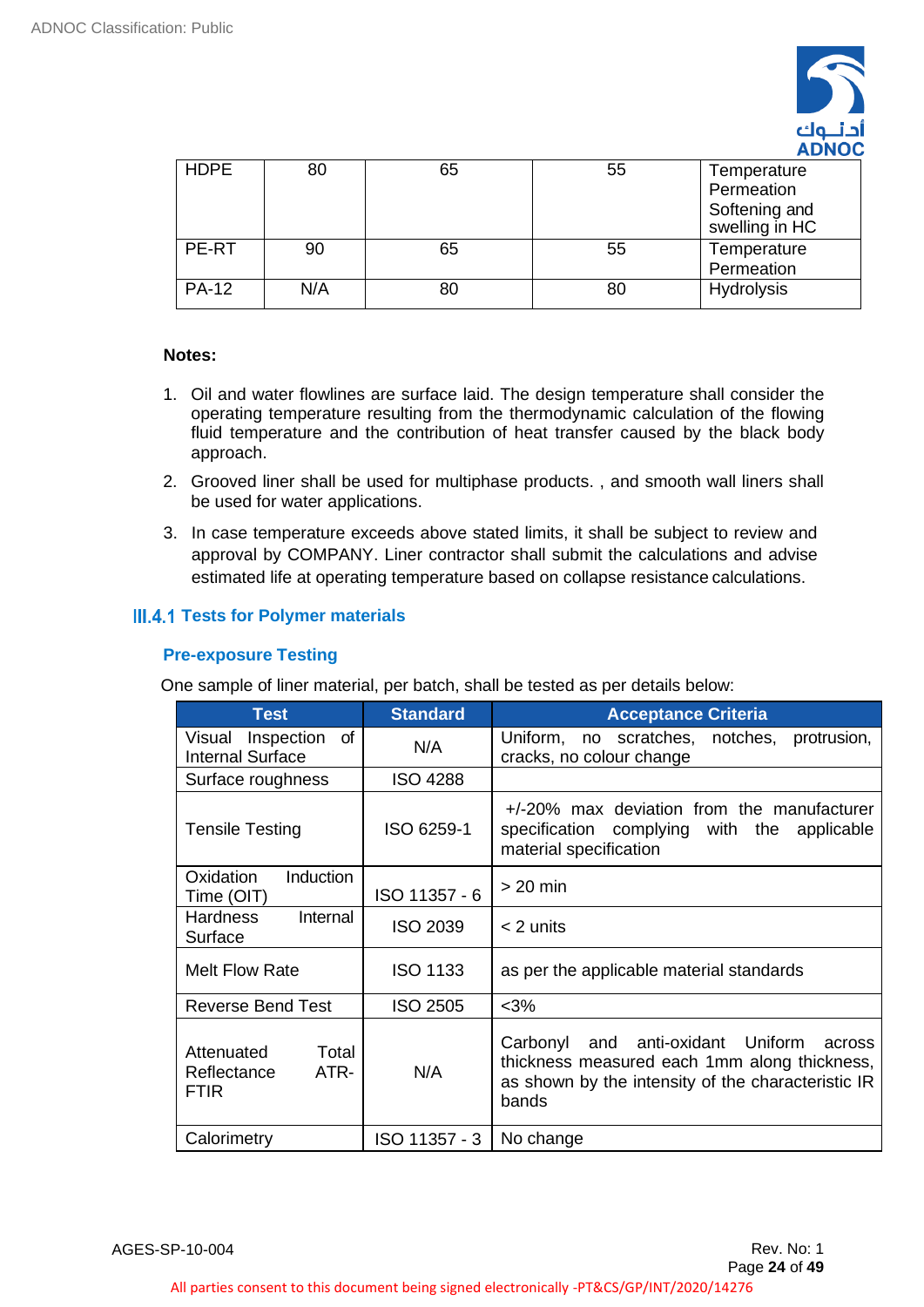

**Note:** It shall be the responsibility of the CONTRACTOR, in consultation with the material supplier and COMPANY, to verify that the liner material meets the requirements of this standard.

# **Post-Field Trial Testing**

Performance of the polymer shall be evaluated by COMPANY after it has been in use for certain time (1, 5, 10 years). Test spools shall be installed in each pipeline. No. and location of test spools shall be advised by COMPANY. COMPANY shall retrieve the test samples from test spool and forward the same to test lab for carrying out following tests:

| <b>Standard</b><br><b>Test</b>                            |                 | <b>Acceptance Criteria</b>                                                                                                        |  |
|-----------------------------------------------------------|-----------------|-----------------------------------------------------------------------------------------------------------------------------------|--|
| Inspection<br>of<br>Visual<br><b>Internal Surface</b>     | N/A             | Uniform, no color change, no surface<br>cracks                                                                                    |  |
| <b>Tensile Testing</b>                                    | ISO 6259-1      | as per the applicable material specification                                                                                      |  |
| Oxidation<br><b>Induction</b><br>Time (OIT)               | ISO 11357 -6    | $>$ 20 min                                                                                                                        |  |
| <b>Melt Flow Rate</b>                                     | <b>ISO 1133</b> | $+/-20%$<br>deviation<br>the<br>from<br>max<br>manufacturer specification complying with<br>the applicable material specification |  |
| Mass change                                               | <b>BS 4433</b>  | $< +10%$                                                                                                                          |  |
| Thickness change                                          | N/A             | $< +10%$                                                                                                                          |  |
| <b>Hardness</b><br>Internal<br>Surface                    | <b>ISO 2039</b> | < 2 units                                                                                                                         |  |
| <b>Reverse Bend Test</b>                                  | <b>ISO 2505</b> | $<$ 3%                                                                                                                            |  |
| Total<br>Attenuated<br>ATR-<br>Reflectance<br><b>FTIR</b> | N/A             | No loss of either Carbonyl or anti-oxidant<br>each 1mm along depth                                                                |  |
| Surface<br>Internal<br>Roughness                          | N/A             | <10% of the original roughness                                                                                                    |  |
| Calorimetry                                               | ISO 11357 - 3   | No change                                                                                                                         |  |

**Note**: COMPANY shall retain samples of unused liner. Samples of each batch used in the pipeline shall be retained. These shall be properly marked and stored indoor, as per liner manufacturer instructions. These shall be tested along with the retrieved samples from test spool.

The tests mentioned above shall be conducted on layers of liner across the thickness. Layer thickness shall be advised by COMPANY.

The test results shall be evaluated by COMPANY to assess remnant life of liner as per the degradation due to exposure to the product.

<span id="page-24-0"></span>COMPANY may share these results with HDPE supplier to further improve material.

# **III.5 Design of the liner**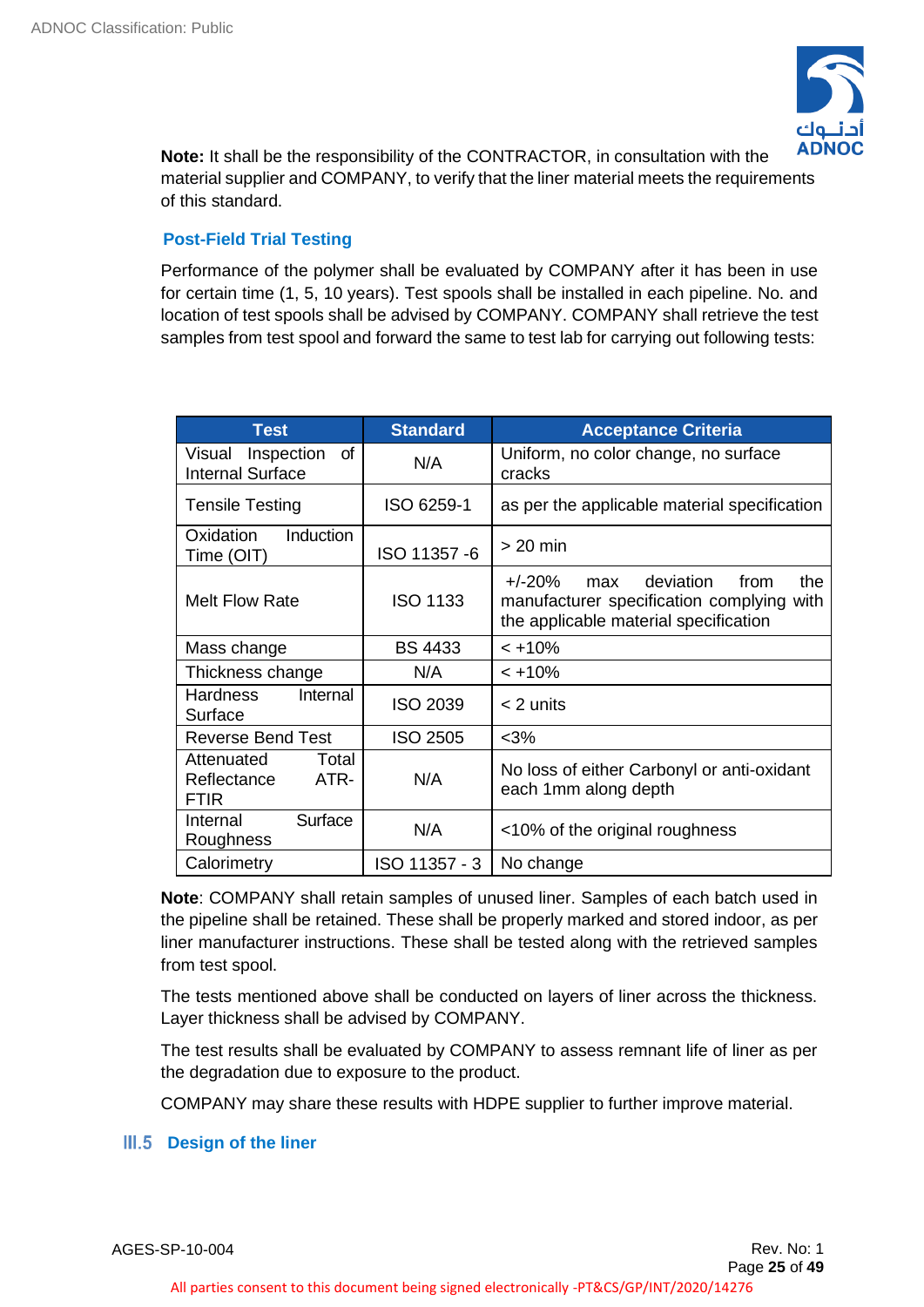

# <span id="page-25-0"></span>**III.5.1 General**

A corrosion assessment of pipeline/flowline shall be carried out to assess:

- i. The corrosion conditions in the annulus towards the carbon steel pipe, especially for those situations where water and H2S and/or CO2 are present in the fluids to be conveyed.
- ii. Annulus bleed-off requirements. Environmental Stress Cracking Resistance (property not involved in mechanical collapse calculations)

A design report shall be submitted with all calculations and assumptions taken. The following approvals shall be required:

- i. Mechanical, pull forces and flow calculations: ADNOC OPCOs Pipeline
- ii. Collapse calculations: ADNOC OPCOs Pipeline.
- iii. Corrosion assessment report Materials & Corrosion

The required liner thickness based on collapse calculations does not take into consideration annular pressure build up, and annular gas management is merely one mitigation methodology.

<span id="page-25-1"></span>The below described calculation method is applicable only to HDPE liner.

# **III.5.2 Design Pressure**

The design pressure ( $P_{des}$ ) for the liner is defined as the maximum operating pressure, (Pmop) multiplied by a safety factor, J.

 $P_{des} = JP_{map}$  (Equation 1)

A value of 1.33 is usually recommended for J.

Polymers swell due to fluid uptake when exposed to O&G produced fluids (water, oil, gas) and chemicals incorporated therein. The uptake depends on factors as the type of fluid, time, and temperature.

Similarly, a liner may shrink because of extraction of fugitive components such as plasticizers, low molecular-weight polymer fractions, and stabilizer additives. If the liner material is expected to change dimensions in the expected service, the magnitude of the change should be estimated and accounted for in the design to prevent radial and/or axial buckling of the liner.

Swelling of the liner changes its dimensional as well as mechanical properties, impacting its collapse resistance. Swell and mechanical data for HDPE, from installed systems, shall be provided by COMPANY as and when these are available.

# **Liner Design**

<span id="page-25-2"></span>The required wall thickness of the liner is determined from three conditions:

- i. Thickness requirement for handling and storage,
- ii. Installation (insert and pull through pipeline section),
- iii. Collapse, radial or axial.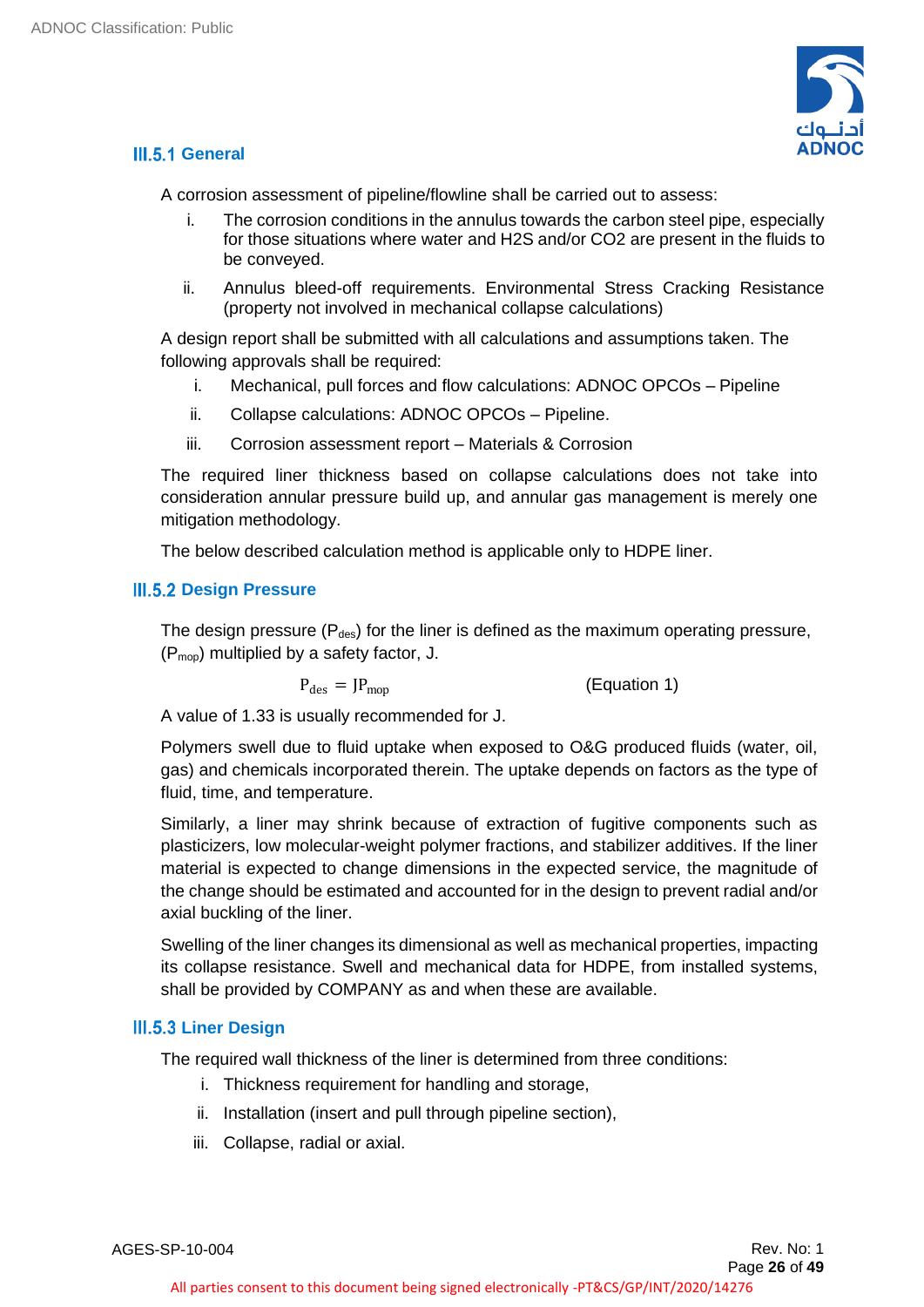

For calculation purposes, it is conservatively assumed that the pressure in the annulus is the same as the bore pressure.

Minimum required wall thickness calculation shall consider that the liner is of the grooved type, installed in tight fit and considering a intrinsically safe design.

The greatest thickness calculated from the individual above requirements shall be taken as the design liner wall thickness.

Liners can suffer radial and / or axial collapse due to the following reasons:

- i. Radial collapse pressure build-up in the annulus, swelling or shrinking of the liner;
- ii. Axial collapse either from differential thermal expansion, swelling or shrinking of the liner.

# A. Radial collapse

Radial collapse occurs when the critical buckling pressure has been exceeded.

Liners shall be designed to be collapse-resistant i.e. resist deformation under the pressure of the annulus relative to the pipeline pressure. Migration of annulus gases, presence of local large volumes caused by corrosion pits, or other locally larger volumes at high pressure may initiate collapse at lower pressures than the annulus pressurevolume product might suggest.

Buckling occurs when the force required to deform the liner ceases to increase with increasing deformation. The critical buckling pressure is the pressure in the annulus at the radial buckling point. Collapse may rapidly ensue after buckling, as less additional force is required to continue the liner wall motion than before buckling.

Collapse-resistant liners have a radial critical buckling pressure ( $P_{crit}$ ) that is higher than the maximum anticipated annulus pressure. The intent of a collapse-resistant design is to prevent radial buckling as a means of preventing irreversible deformation or rupture of the liner.

The collapse pressure,  $P_{crit}$ , shall be greater than  $P_{des}$ , so that the liner does not collapse under the degradation of its mechanical or dimensional properties caused by exposure to fluids.

The P<sub>crit</sub> decreases with decreasing tightness, decreasing liner thickness, and decreasing liner material modulus. The effects of chemical exposure on the material's properties shall be included in calculation of the critical buckling pressure resulting in an equilibrium value of P<sub>crit</sub> that accounts for changes in properties and fit during use.

# B. Axial collapse

The total axial strain is due to contribution of the following sources:

- i. Differential thermal induced strain consequence of temperature differences between the installation and operational temperatures;
- ii. Linear swell induced strain due to uptake of fluid components or lixiviation of polymer components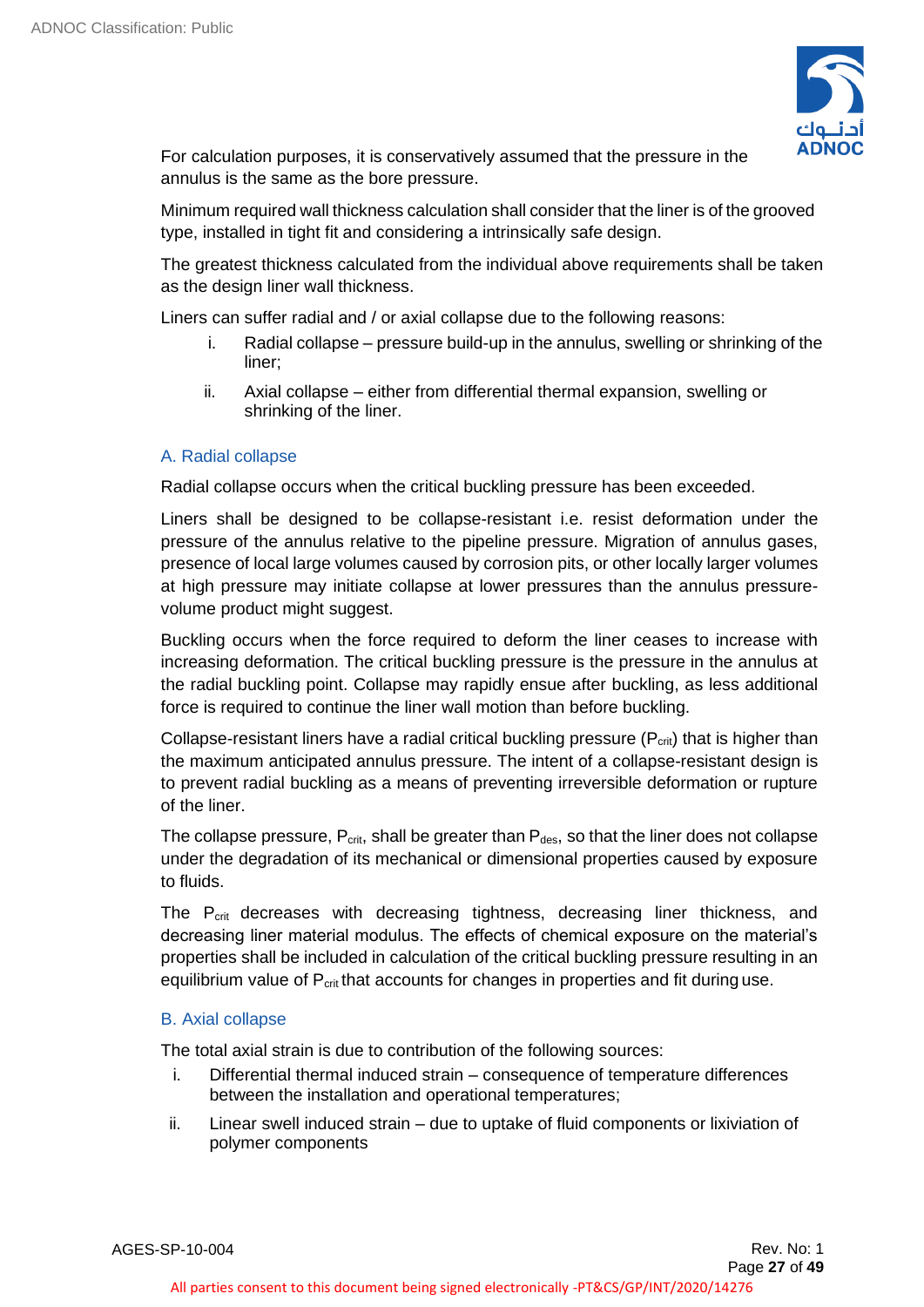

- iii. Hoop strain induced axial strain,
- iv. Bend induced strain (if applicable) occurrence of the resultant strain due to compression at the inner radius of the bend and the pre-tensioning strain of the liner

The total axial strain exerted on the liner is given by Equation  $2_{\text{in}}$ 

$$
\varepsilon = (1 + \gamma). \sqrt[3]{(\Delta V + 1)} - 1 + \alpha. \Delta T + [1 - \frac{R_{\text{bend}} - 0.5D}{R_{\text{bend}}})
$$
 (Equation 2)

- i.  $\epsilon_{ax}$  Induced axial strain (fraction)
- ii.  $\alpha$  Coefficient of thermal expansion (mm2/°C)
- iii.  $\Delta V -$  Volumetric swell (fraction)
- iv. ΔT Temperature difference between installation and design temperatures
- v. γ Poisson's ratio
- vi. D Internal diameter of the steel pipe
- vii.  $R_{bend}$  bend radius (The minimum recommended bend radius should be 40D)

The critical axial strain in the liner is the strain that will cause an unstable axial buckling of the liner. The liner will be resistant against axial collapse as long as the induced axial strain in the field application is smaller than this critical strain i.e., this critical axial strain shall be higher than the axial strain exerted during service:

$$
\varepsilon_{crit} > \varepsilon_{ax}.SF \qquad (Equation 3)
$$

Where:

<span id="page-27-0"></span>SF is a design safety factor (SF=1.5 for water; SF= 3 for multiphase oil)

# **III.5.4 Design calculation procedure**

The procedure to determine the design liner thickness shall consist of the following steps:

# Step 1. Determine the liner outer diameter

Define the outer diameter of the liner pipe considering the internal diameter of the carbon steel pipe, the requirements of the installation technique and the tightness of the liner.

Note that for grooved liners the external diameter of the liner shall be the dimension of the cylindrical part of the liner only, disregarding the groove height.

# Step 2. Determine the wall thickness required for a safe Handling and storing

To maintain roundness of the liner and dimensional stability during storage, possibly for several months and to minimize distortion during handling, Manufacturers recommend a minimum Standard Dimension Ratio (SDR) ranging from 26 to 17. A minimum SDR of 26 is recommended for less onerous applications, for all other applications an SDR of 17 is recommended.

Standard Dimension Ratio (SDR) is defined as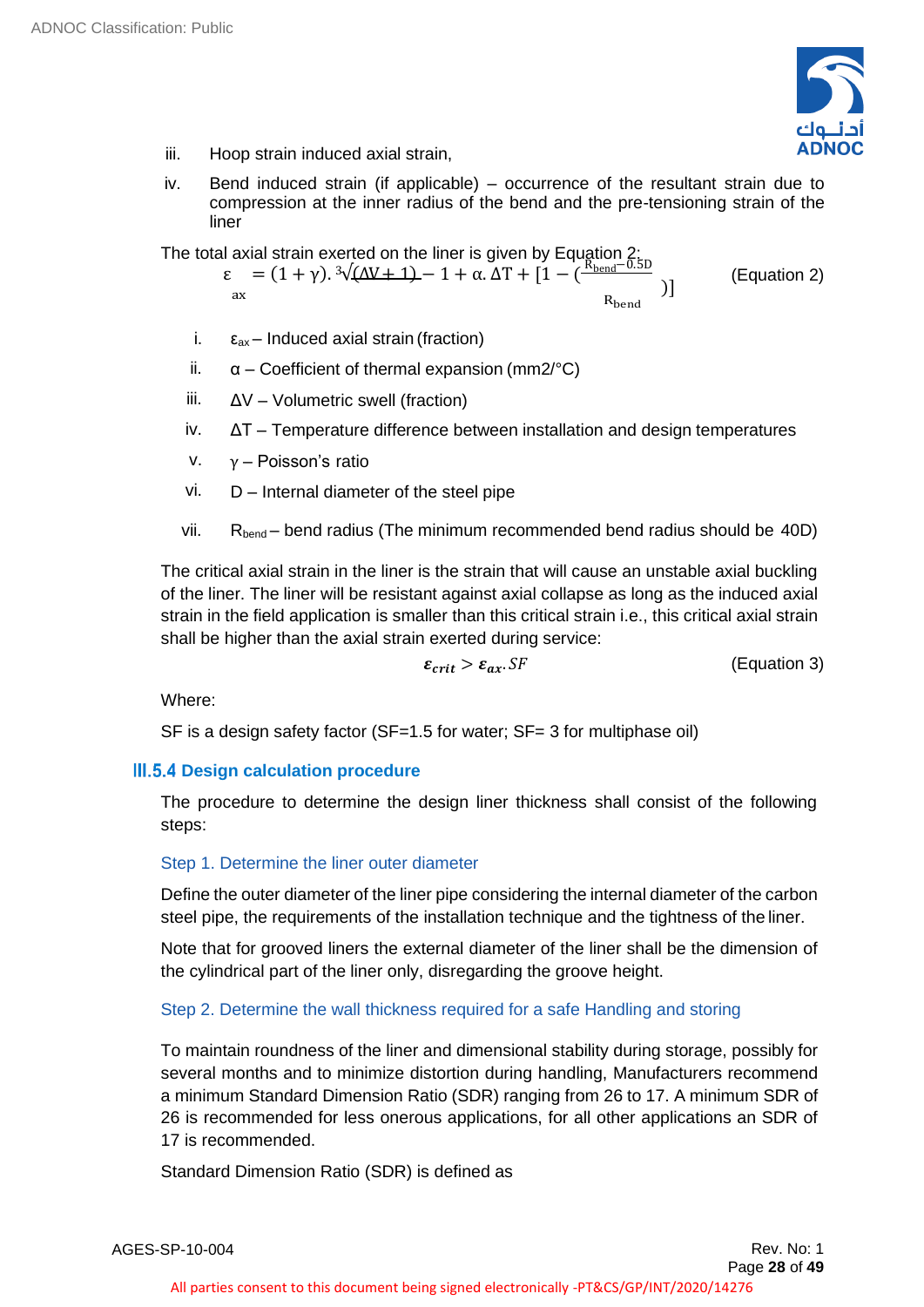$$
SDR = \frac{\emptyset_{ext}}{t}
$$

(Equation 4)

**ADNOC** 

Where:

 $\varnothing_{\rm ext}$  - External diameter of the liner, and

t – Thickness of the liner (disregarding the height of the grooved)

# Step 3. Determine the wall thickness from installation requirements

CONTRACTOR shall recommend the minimum wall thickness for handling and installation purposes. However, as liners are installed by pulling a pre-fabricated length of thermoplastic pipe into the carbon steel outer pipe the maximum axial stress carried by the liner shall be limited to 50% of the tensile yield strength of the thermoplastic polymer. The pulling load consists of the friction load of dragging the liner into the carbon steel pipe, the deformation load, which is a function of the installation technique, plus friction loads due to pipe bends etc.

# Step 4. Select material properties

Required material properties (modulus of the thermoplastic material and swelling strain) shall be selected for the service conditions based on COMPANY obtained properties (lab or field trial). If these data are not available, standard data presented in the following table shall be considered. Vendor may propose alternative values if collected from reputable document to demonstrate the values taken. Note that these values shall be accepted only if obtained in identical conditions as those found in COMPANY concerned application.

| Table 3 – Modulus of the thermoplastic material and swelling in oil environment. |  |  |  |
|----------------------------------------------------------------------------------|--|--|--|
|                                                                                  |  |  |  |

| Temperature<br>$(^{\circ}C)$ | <b>Diffusion</b><br>coefficient 10 <sup>6</sup><br>(mm <sup>2</sup> /sec) | <b>Volumetric</b><br>swell<br>(%) | <b>Linear</b><br>swell<br>$(\%)$ | 5% secant<br>modulus (MPa) |
|------------------------------|---------------------------------------------------------------------------|-----------------------------------|----------------------------------|----------------------------|
| 60                           | 0.91                                                                      | 10.7                              | 5.35                             | 116                        |
| 70                           | 1.54                                                                      | 13.9                              | 6.95                             | 78                         |
| 80                           | 2.54                                                                      | 17.0                              | 8.50                             | 53                         |

# Step 5. Determine the required wall thickness based on radial collapse calculations

In the tight fitting liner case, the steel host pipe provides supporting restraint during collapse. The initial critical buckling pressure Pcrit in MPa can be estimated by Equation (5):

$$
P_{crit} = \frac{E}{(1-\gamma)} \left(\frac{1}{SDR - 1}\right)^{2.2 + 2.9 \times \left(\frac{\Lambda}{D}\right)}
$$
 (Equation 5)

AGES-SP-10-004 Rev. No: 1

Page **29** of **49**

All parties consent to this document being signed electronically -PT&CS/GP/INT/2020/14276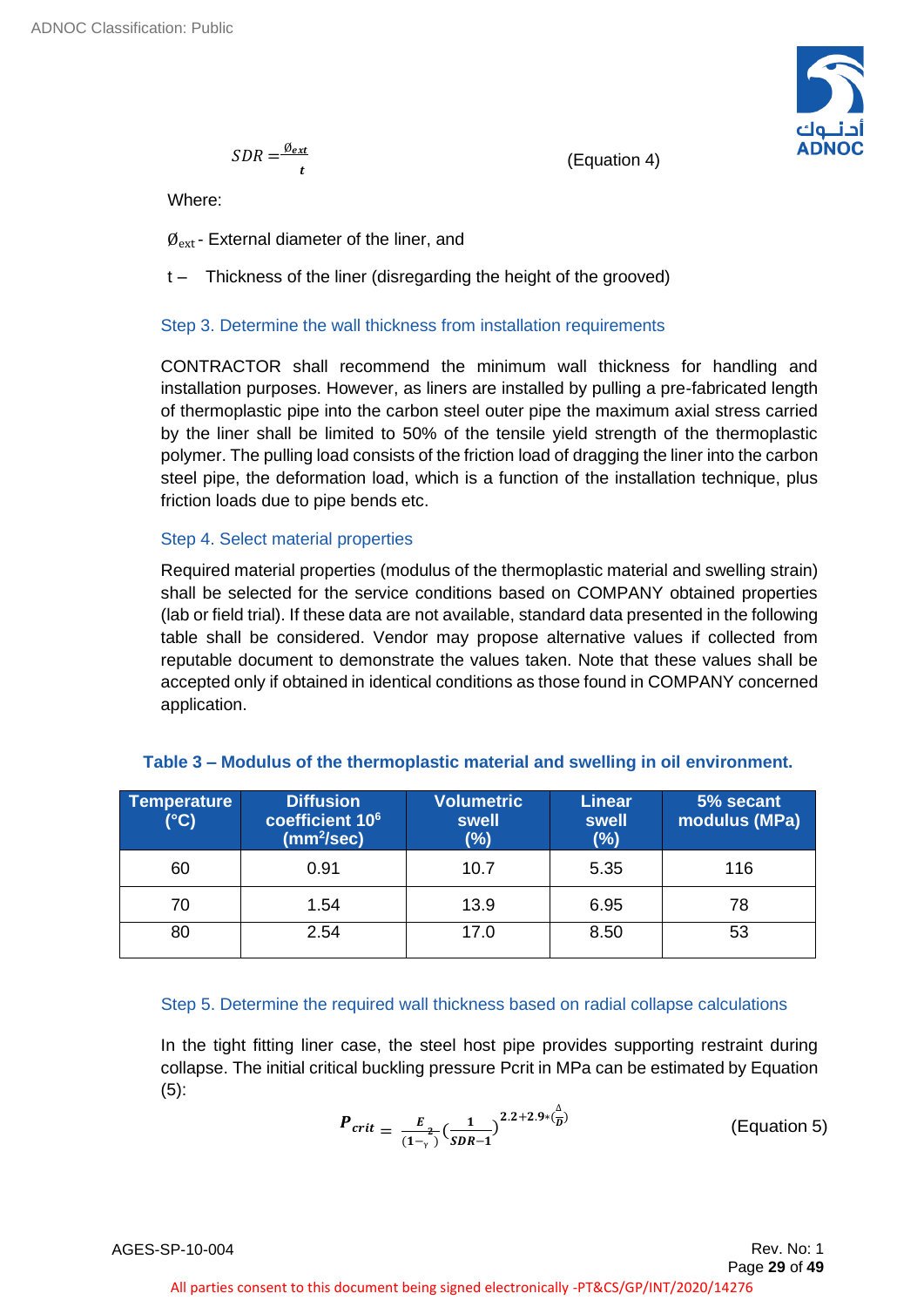

Where:

P<sub>crit</sub> – Critical radial collapse pressure (MPa)

 $E - 5$  % secant modulus (MPa) established under simulated operating conditions (temperature and fluid exposure). The 5 % secant modulus shall be used for the calculations, which shall be corrected for temperature (design temperature value) and fluid uptake.

γ – Poisson's ratio

Δ – Height of the imperfection or distance between liner and pipe in case of an imperfection

(mm). Assume 5mm as default value. This needs to be checked for corroded pipes.

D – Internal diameter of the steel pipe



# **Table 4 – Minimum values for critical collapse pressures as function of the application.**

| <b>Service</b>         | <b>Critical collapse pressure</b><br>(MPa) | <b>Remarks</b>                  |
|------------------------|--------------------------------------------|---------------------------------|
| WaterNOTE <sub>1</sub> | 1.5 x (Bore pressure)                      | Minimum $P_{crit} \ge 0.15 MPa$ |
| Multiphase oil         | 3 x (Bore pressure)                        | Minimum $P_{crit} \ge 0.3 MPa$  |

**Note 1**: A pipeline is considered in water service if the total hydrocarbon fraction does not exceed 0.5%vol of total fluids and no gas phase is present.

Step 6. Determine the required wall thickness based on the axial collapse calculations

AGES-SP-10-004 Rev. No: 1

All parties consent to this document being signed electronically -PT&CS/GP/INT/2020/14276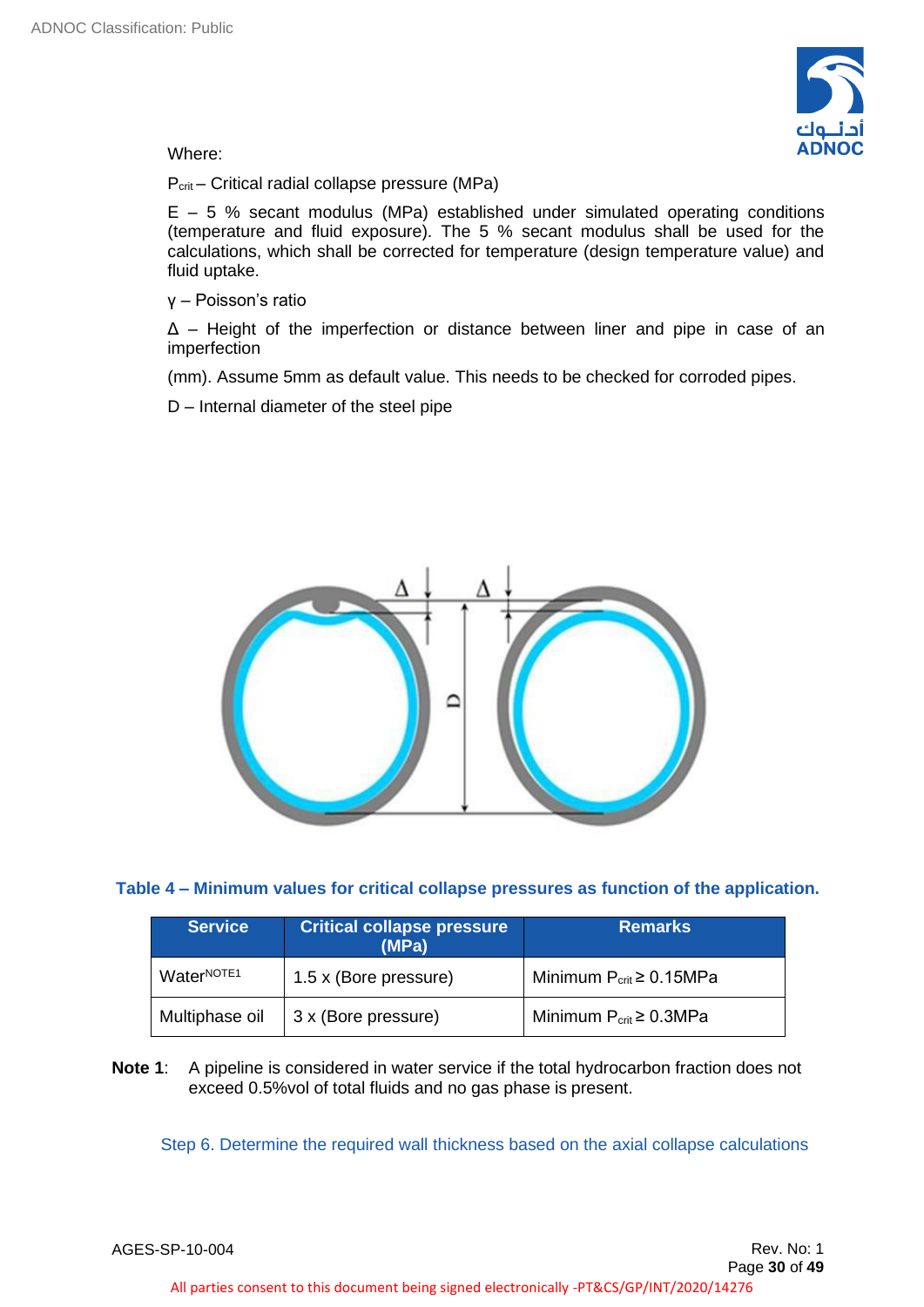

The critical axial strain in the liner is mathematically defined as:

$$
\varepsilon_{crit} = \left(\frac{1}{SDR}\right)^{8.9 \cdot (\frac{A}{D}) + 0.708}
$$

(Equation 6)

 $\varepsilon_{\text{crit}}$  – Critical axial strain, point of collapse, is the critical strain in axial direction that will cause an unstable axial buckling of the liner

 $b$  – Function of liner undersize and/or imperfection = 8.9 x IOD + 0.708 (SI Units)

Δ and D as defined above

The required wall thickness is the value that, after calculation of the resulting SDR, allows condition expressed by Equation 6 to be met. This calculation may require some iteration until the correct required thickness is determined.

The condition resulting in the largest wall thickness (lowest SDR ratio) for all the different calculations shall govern.

# Step 7. Confirmation of acceptable flow and pressure drop parameters as per the collapse calculations selected SDR

If a different value than the initial SDR is chosen to meet design criteria, flow calculations for the inner diameter of the liner shall be reviewed and the new liner SDR confirmed. In this case, pressure loss calculations shall be carried out for both the host pipe and the liner to establish whether the difference in pressure loss due to the reduced line diameter is acceptable. A friction factor shall be taken from table below.

| Liner       |            | Steel pipe - internal corrosion condition |               |
|-------------|------------|-------------------------------------------|---------------|
| <b>HDPE</b> | <b>New</b> | <b>Light</b>                              | <b>Severe</b> |

Friction factor (mm)  $\begin{array}{|c|c|c|c|c|c|c|c|c|} \hline \end{array}$  0.04 0.4  $\begin{array}{|c|c|c|c|c|c|c|c|} \hline \end{array}$  3.4

# **Table 5 – Friction Factor for pipelines**

# <span id="page-30-0"></span>**Manufacturing of Polymer Pipes**

# **III.6.1 Process of manufacture**

<span id="page-30-1"></span>Polyethylene liner pipe shall be produced and classified in accordance with a recognised Industry Standard (API 15LE or ISO 4427); the raw material grade being selected by the liner manufacturer shall be supplied by a PE 100+ Association member and shall meet the specified design, installation and operational requirements. Only bi-modal HDPE materials shall be accepted.

HDPE Manufacturer shall submit, for COMPANY review and approval, raw material Data Sheet showing at least the producer name, origin of raw material, date of manufacturing, resin type, chemical compositions, storing conditions, product code number, material certificates and shipment details.

Raw material shall be stored as per the recommendations of Producer. No raw material, beyond the expiry date of batch as per the Producer shall be utilized to manufacture pipes.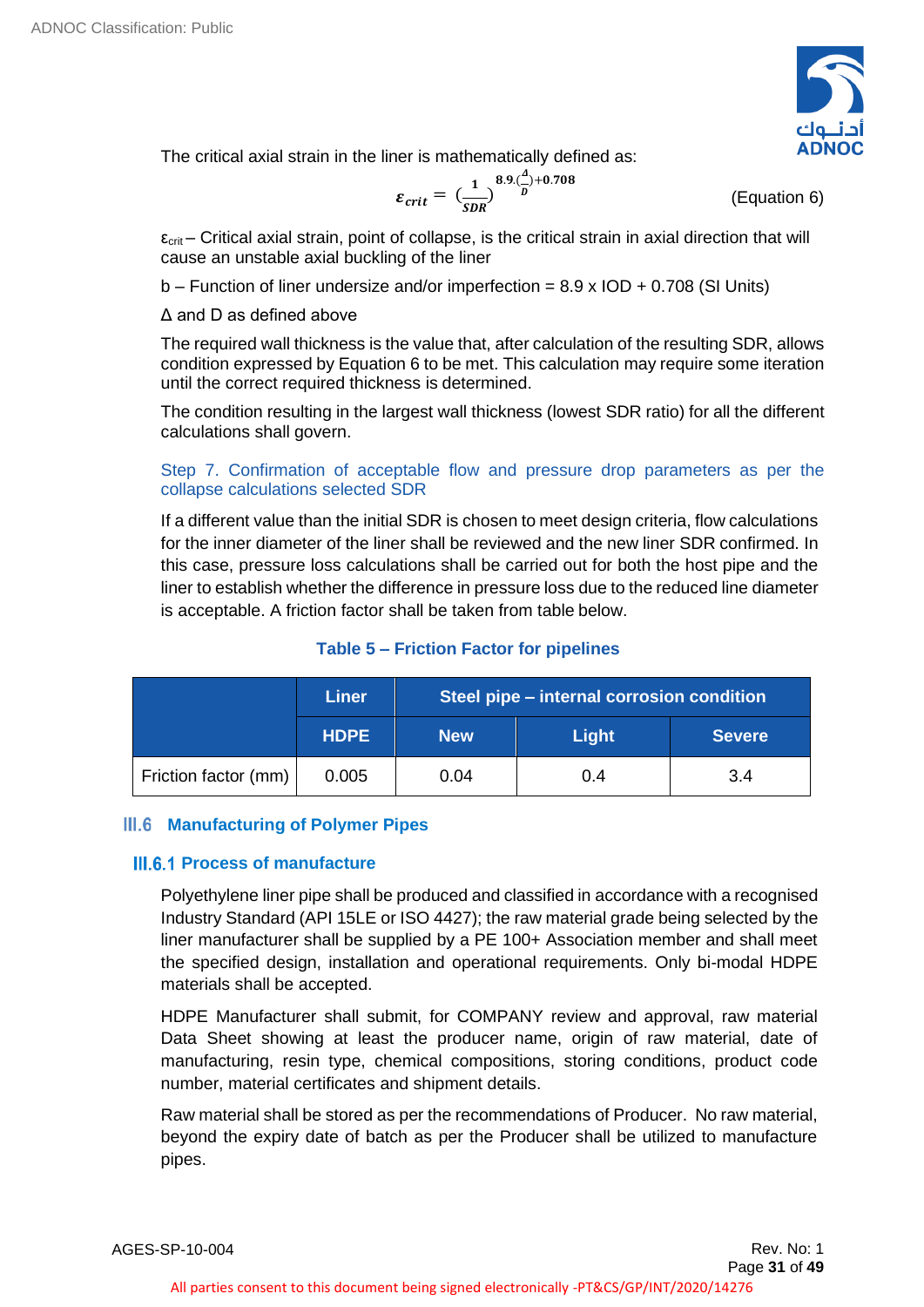

CONTRACTOR shall be responsible for identifying any supplementary requirements, such as special dimensional tolerances, necessary to meet the liner design criteria.

The thermoplastic liner shall be manufactured by extrusion. Extrusion involves melting, converging and forming the thermoplastic into a tubular product.

Other manufacturing processes shall not be used by the Manufacturer to produce the thermoplastic liner unless agreed by COMPANY.

Only virgin polymers shall be used for the production of the liner. Use of reworked (or re-cycled) materials shall not be permitted. The use of colouring agents should be avoided. Manufacturing of the liner shall not proceed until the material qualification program has been completed to the full satisfaction of COMPANY.

The Manufacturer shall complete the data sheets as per Table 6 and supply these as part of the tender documentation. The data provided by the CONTRACTOR shall be used as baseline data for the QC requirements.

| <b>Property</b>                                                                  | <b>Test Method</b> | <b>Manufacturer</b><br><b>Data</b> |
|----------------------------------------------------------------------------------|--------------------|------------------------------------|
| <b>Raw Material manufacturer</b>                                                 |                    |                                    |
| Material<br>grade (unique<br>type and<br>identification as used by manufacturer) |                    |                                    |
| Pipe supplier                                                                    |                    |                                    |
| Poisson ratio                                                                    |                    |                                    |
| Coefficient of thermal expansion (K-1)                                           |                    |                                    |
| Carbon black content (only for PE)                                               | <b>ASTM D 3350</b> |                                    |
| Density (g/cm3)                                                                  | <b>ASTM D 1505</b> |                                    |
| Melt index (g/10min at 190 °C, 2160 g load)                                      | <b>ASTM D 1238</b> |                                    |
| Modulus (MPa) at 20°C                                                            | <b>ISO 9969</b>    |                                    |
| Modulus (MPa) at design temperature                                              | <b>ISO 9969</b>    |                                    |
| Tensile strength (MPa at 50 mm/min)                                              | ASTM D 638         |                                    |
| Environmental stress crack resistance<br>(Condition C for 192 hours)             | <b>ASTM D 1693</b> |                                    |
| Induction<br>Temperature<br>Oxygen<br>(at 2000C)                                 | <b>ASTM D 3895</b> |                                    |
| Burst pressure (MPa)                                                             | <b>ASTM D 1599</b> |                                    |

# **Table 6 – Data for Pipe, Flange or Spool**

# **III.6.2 Flange material**

<span id="page-31-0"></span>Flanges shall be moulded or machined from extruded material and shall be from the same material as the pipe. The wall thickness of the flanges shall be equal to the wall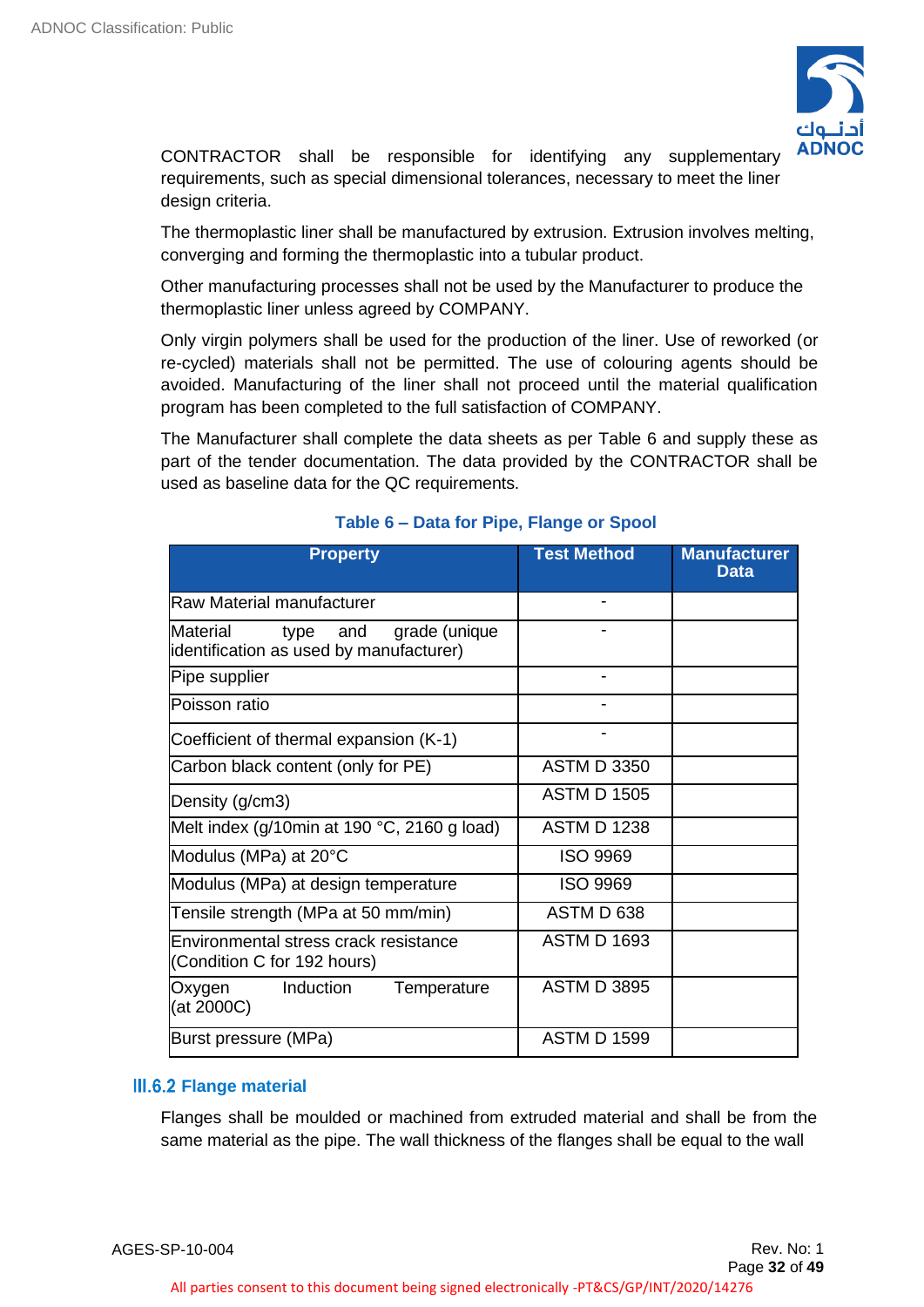

thickness of the pipe. Flared flanges may be used only for limited lengths which cannot be fitted with fused flanges, and only with the approval of the COMPANY.

# **HI.6.3 Rotational moulded spools**

<span id="page-32-0"></span>Rotational moulded spools may be used only with the approval of COMPANY. The material used shall have minimum material properties provided by the CONTRACTOR as listed in Table 6 otherwise agreed with the COMPANY.

The wall thickness of the liner in the spools should be equal to the minimum wall thickness determined in Section III.5.4.

**Note:** There is a maximum wall thickness which can be rotationally moulded.

There shall be no reliance on adhesion of the polymer to the steel surface.

# **Finish and Workmanship**

# <span id="page-32-1"></span>A. Pipe ends

Pipe ends shall be plain and straight. Cut pipe ends shall be clean without ledges, shaving tails, burrs or cracks. The interior of the pipe shall be blown or washed clean of cuttings and shavings.

# B. Finish

The internal and external surfaces of the plastic liner shall be free from defects such as blisters, cracks, scratches, dents, nicks or sharp tool marks which can affect the performance of the liner. Absence of these defects shall be determined visually or with a liquid dye penetrant. One sample per batch shall be tested.

# C. Microscopic examination

Microscopic examination at 10 times magnification or visual examination by means of transmitted light shall show no voids, foreign inclusions or other internal defects which affect the performance of the liner. One sample per batch shall be tested.

<span id="page-32-2"></span>For alternative non-destructive testing techniques the Company shall be consulted.

# **III.6.5 Dimensions, Weights and Tolerances**

# A. Size, tolerances

Pipe furnished to this ES shall comply with the dimensions and tolerances given in Table 3 of API Spec 15 LE or Tables 3 to 6 of ISO 4427.

CONTRACTOR shall specify nominal values of liner outside diameter and wall thickness. Tolerances on the outside diameter are listed in (Table 7):

# **Table 7 Tolerances on liner outside diameter**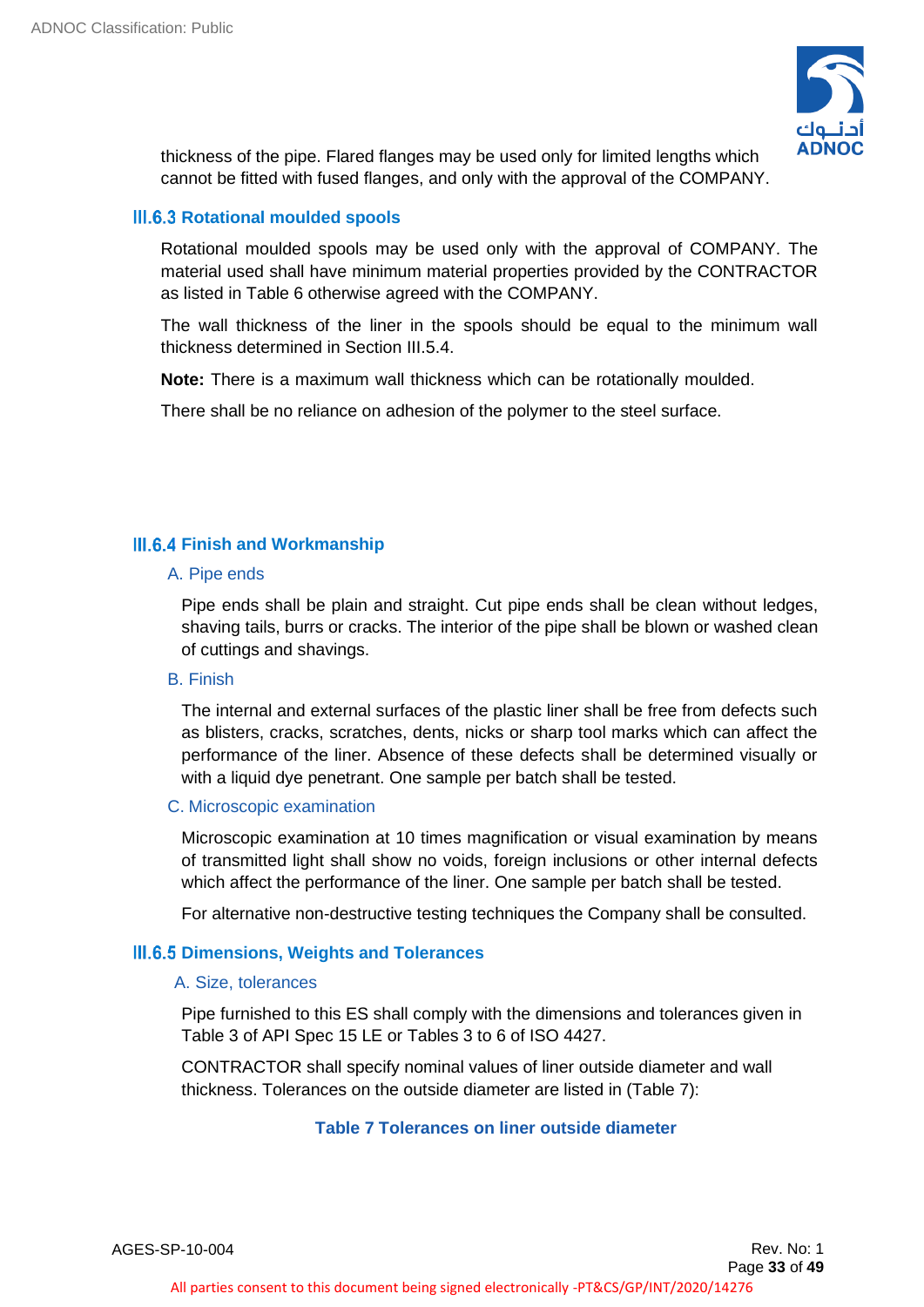

| <b>Liner Nominal Diameter</b><br>(ND) | <b>Minimum</b><br>diameter | <b>Maximum diameter</b> |
|---------------------------------------|----------------------------|-------------------------|
| $ND \leq 60$ mm                       | $-0$ mm                    | $+0.5$ mm               |
| $60 < ND \le 114$ mm                  | $-0$ mm                    | $+1$ mm                 |
| $ND > 114$ mm                         | - 0 mm                     | $+0.01*ND$              |

The tolerance on the liner wall thickness, excluding groove depth, shall be -0%/+5% of the specified value.

# B. Length of liner pipe joints

The length of individual joints of liner pipe shall be as long as possible, to minimize the number of field welds, consistent with transportation, handling and any other project constraints.

No jointers (two pieces fused together to make a length) shall be permitted.

The average, maximum and minimum liner joint lengths shall be agreed between CONTRACTOR and COMPANY with minimum length of 12 m.

# C. Ovality and out-of-roundness

The ovality of the pipe shall not exceed 5% when measured as listed in Table-1.

During production both ovality and out-of-roundness shall be monitored and recorded at the frequencies specified in (Table 1).

# **Hydro-testing**

<span id="page-33-0"></span>Liner pipe sections shall not show any sign of leakage (burst or weep) or ballooning when subjected to a hydrostatic pressure test. The hydrostatic test pressure shall be agreed between the COMPANY, CONTRACTOR and Manufacturer and is maintained for at least 3 minutes. As a guide the test pressure should be 1.5 times the "rated" pressure for the stand-alone thermoplastic pipe.

Failure is defined as:

| <b>Ballooning</b> | Any abnormal localised expansion of a pipe specimen while under<br>internal hydraulic pressure.                                                                               |
|-------------------|-------------------------------------------------------------------------------------------------------------------------------------------------------------------------------|
| <b>Burst</b>      | Failure by a break in the pipe with immediate loss of test liquid and<br>continual leakage of test liquid independent of applied pressure.                                    |
| Weep              | Failure that occurs through microscopic breaks in the pipe wall,<br>frequently only at or near the test pressure. At lower pressures, the pipe<br>may maintain its integrity. |

# <span id="page-33-1"></span>**III.6.7 Retest and rejection**

If a sample fails to meet any of the QC requirements, additional tests shall be made on the previously produced samples back to the previous acceptable sample. Pipes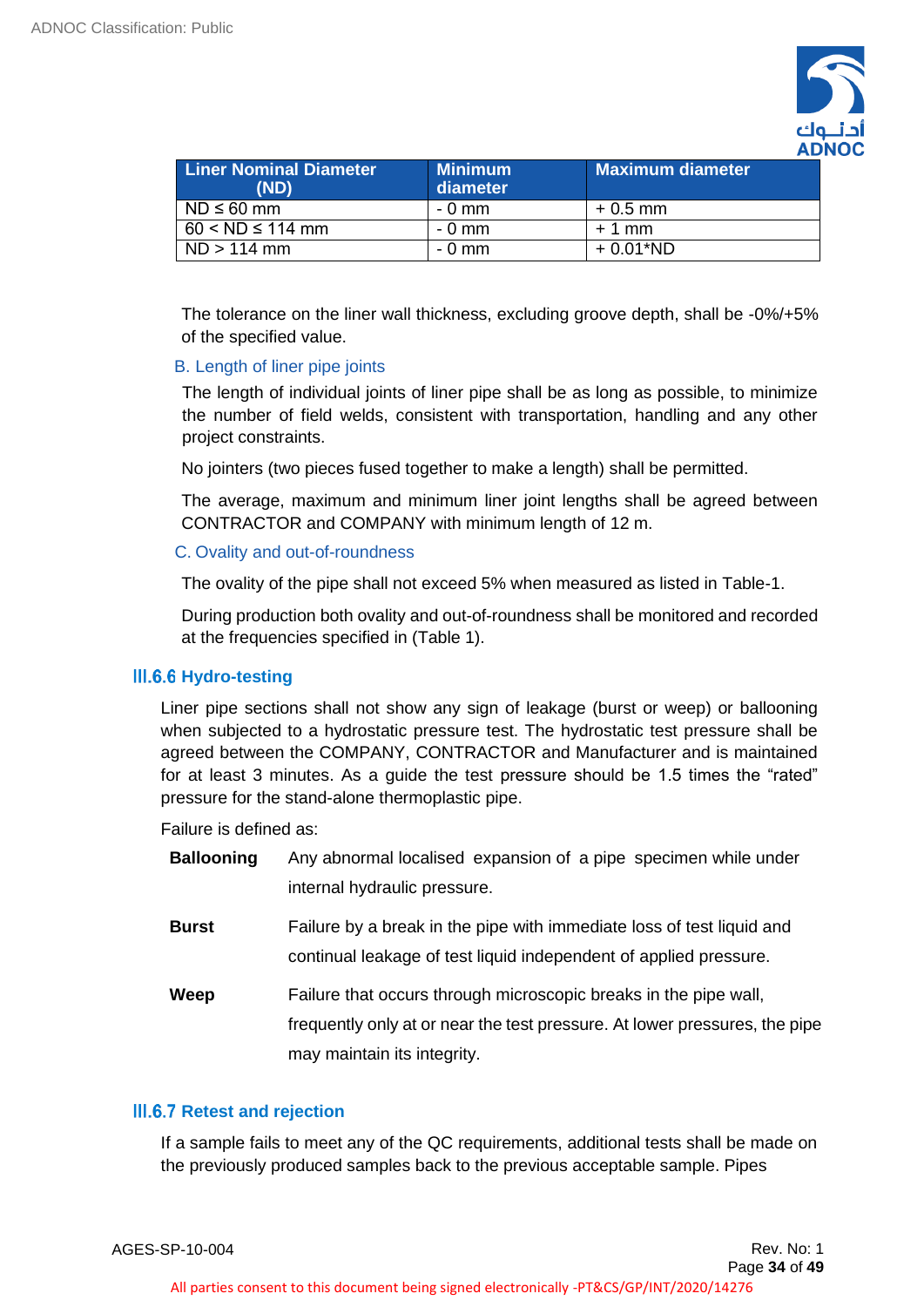

produced in the interim that do not pass the requirements shall be rejected. Testing frequency shall be every 10th pipe back to the previously acceptable sample.

# <span id="page-34-0"></span>**III.6.8 Inspection and rejection**

# A. Inspection by the Company

All Quality Control tests shall be witnessed by an Inspector approved by the COMPANY at the start of production and monitored during production at the COMPANY's discretion.

# B. Significant defects

Significant defects are those which adversely affect the service life of the liner pipe, e.g. inclusions, bends, dents, scratches, visible cracks, discoloration, foreign material contaminants or any other imperfection reducing the wall thickness below minimum acceptable limits (Table-7).

Material which contains significant defects on inspection shall be rejected. Significant defects include:

Scratches in pipe: Surface scratches and nicks in thermoplastic liner may not exceed a depth of 5% of the nominal wall thickness.

Scratches in flanges: thermoplastic flange surfaces shall be free of scratches and nicks.

Bends: bend angles in thermoplastic liner pipes shall not exceed 5°. Bend radii shall not be less than 5 times the nominal liner diameter.

Dents: The maximum depth shall be the lower of 6.5 mm or 2% of the pipe OD.

# C. Repair of defects

<span id="page-34-1"></span>Repair of defects is not permitted.

# **Handling and Storage**

# A. Storage

Straight lengths shall be stored on horizontal racks and given support to prevent damage. In either storage form, pipe shall not come into contact with hot water or steam and shall be kept away from hot surfaces.

Pipe shall be covered with adequate protection from direct sunlight. If the pipe has to be stored in the open air before, during or after shipment, it shall be protected from environmental contamination.

Pipe end covers shall be used to prevent ingress of moisture or dirt to the inside of the pipe.

# B. Handling

All pipes shall be cleaned, dried and packed before handling and transportation. Thermoplastic pipe can be susceptible to damage by abrasion and by sharp objects.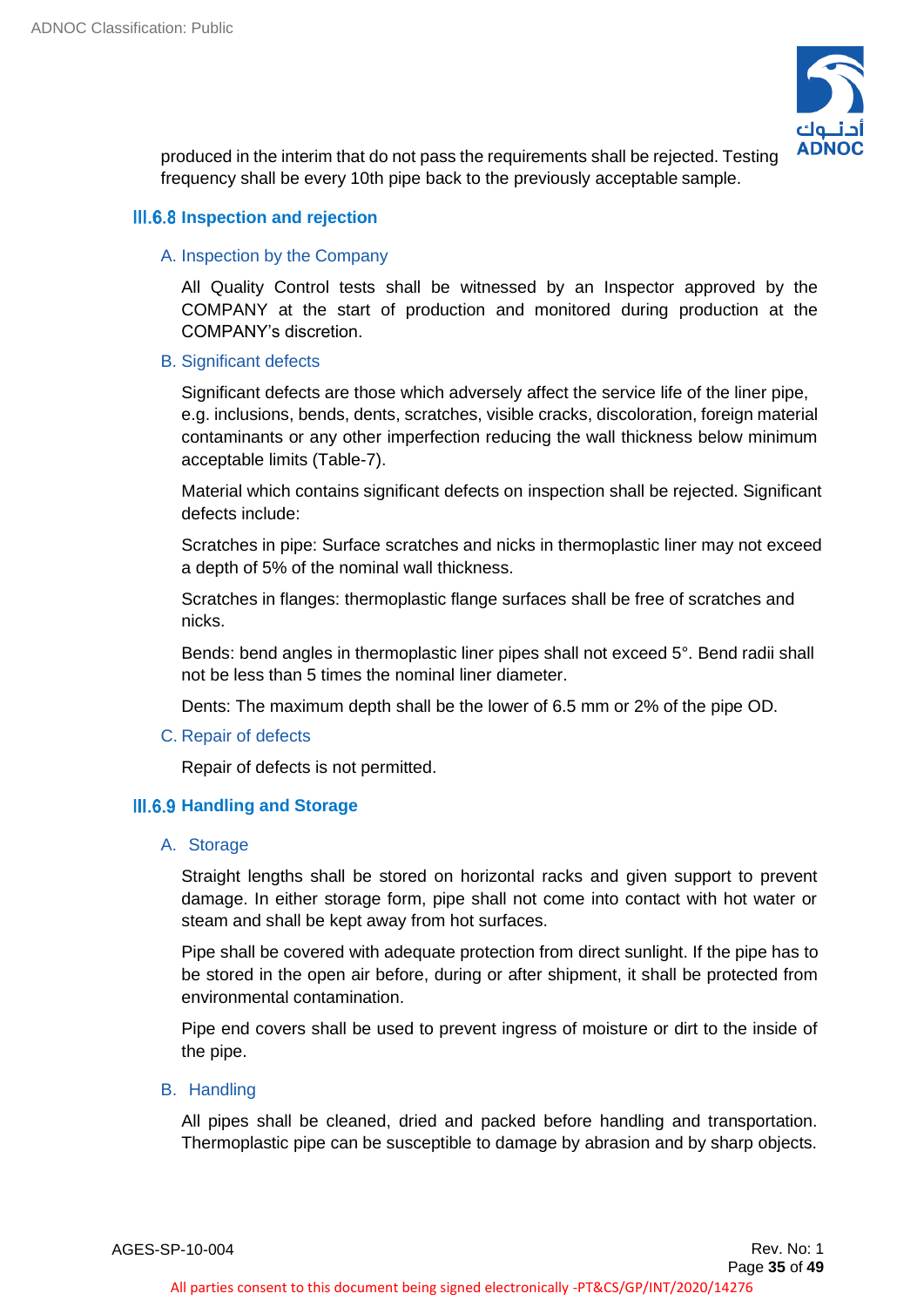

Dragging pipe sections over rough ground shall not be permitted. If, due to unsatisfactory storage or handling, a pipe is damaged it shall be rejected.

# C. Transportation

The minimum requirements for transportation shall be as specified in API RP 5L1 for railroad transportation.

# **III.7 Steel Pipeline Preparation**

<span id="page-35-0"></span>Whether liner is to be installed in a new pipeline or retro-fitted into an existing pipeline will influence the preparation of the inside surface of the carbon steel pipeline. An accurate assessment of the condition of the host pipeline is critical to ensure a successful lining operation.

**Note**: Following assessment of existing pipeline / flowline, an eMOC shall be raised by COMPANY for installation of HDPE Liner for subject pipeline / flowline.

For rehabilitation of existing pipelines, the preparation considerations shall include:

- i. Corrosion damage.
- ii. Presence of leaks.
- iii. Internal deposits.
- iv. Diameter variations and mismatches.
- v. Weld protrusions and misalignment.
- vi. General lay-out with bends, road, manifolds … etc.

In particular, the following checks shall be performed.

- i. The condition of the steel pipe should be assessed to determine that sufficient mechanical strength is retained to meet the design pressure rating for the proposed service, based on hydrotest and/or inspection survey data. This test should be carried out at a minimum test pressure of 1.5 times the design pressure.
- ii. Any leaking areas of pipeline or imperfections that have been repaired as result of pressure test shall be documented and reported to COMPANY.
- iii. Following pressure testing of carbon steel pipeline, CONTRACTOR shall remove all testing fluids by pigging:
	- a. Pigging procedure shall include separate cleaning and drying runs using appropriate style of pigs (foam pigs).
	- b. Following cleaning and dehydration runs, no free water or solid debris shall be observed as the pig exits the pipeline.
- iv. The internal condition and dimensions of all lines should be evaluated to ensure that the liner can be pulled through each segment without significant damage e.g. due to excessive local weld penetration ('icicles') or use of higher wall thickness pipe at road crossings or repaired section. These should be checked by gauging pigs/plates and/or by pulling a test sample of liner through every pulled pipe section.
- v. Locations for cutting of the line and any requirement for separate spooled sections should to be determined. The longest continuous length of liner which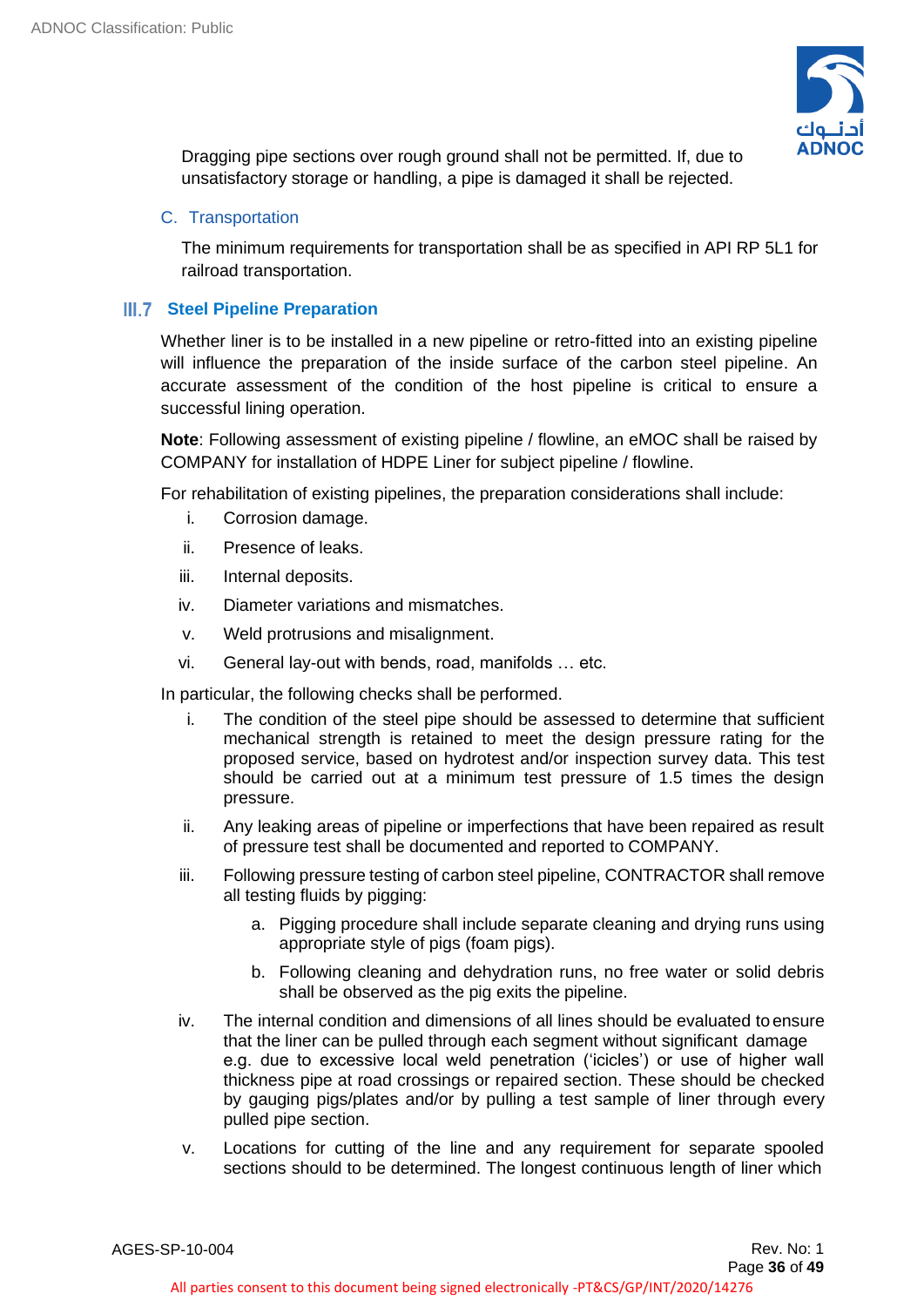

can be installed in straight pipe depends on diameter and wall thickness, but is generally reduced in practice by local curvature of the line. Breaks are also required at road crossings, changes in ID and any bends of radius less than 20D, (recommended minimum where possible is 40D).

- vi. Flanges welded to the steel line should be of matching bore and with a minimum radius at the inside edge of about 6 mm.
- vii. Two vents, one at either end shall be welded to the line for each lined section.
- viii. For lining existing buried pipelines, bellholes should be placed at the ends of the line and at any other locations where breaks in the liner need to be made. In addition to the normal safety considerations in excavating, sizing and ensuring stability of the bellholes, the following factors should also be considered:
- ix. The working area within the bellhole should be of sufficient size to accommodate the pipe fusion machine and operator.
- x. The entry slope should be sufficiently shallow to enable the liner pipe to bend smoothly from ground level to the pipeline depth without severe abrasion against the steel flange during pull-through. (Provision may also be required for pulling from two directions within a single bellhole).
- xi. Provision of sufficient length and width to enable the pipe ends to be offset for flange welding and pulling in of the liner.

For new installations, preparation consideration shall include:

- i. Site conditions;
- ii. Steel material selection (surface roughness);
- iii. Weld specification.

For both a new or existing pipeline, the pipe inner surface shall be thoroughly cleaned before liner installation ensuring removal of any debris/deposits adherent to the pipe internal surface and water.

# <span id="page-36-0"></span>**III.8** Inspection of liner materials

# <span id="page-36-1"></span>**III.8.1 General**

Material which shows injurious defects during onsite inspection shall be marked and rejected and the CONTRACTOR so notified.

# <span id="page-36-2"></span>**III.8.2 Defects**

- i. In pipe, surface scratches and nicks shall not exceed a depth of 5% of the nominal liner wall thickness.
- ii. Flange surfaces shall be free of scratches and nicks
- iii. The maximum depth of dents shall be the smaller of 6.5 mm or 2% of the pipe OD.

# <span id="page-36-3"></span>**III.8.3 Repair of defects**

Defects in any form shall not be repaired. Pipe lengths with defects exceeding the acceptance criteria as listed above shall be discarded and marked as rejects. Manufacturer shall issue a defective material traceability list showing pipe number, type of defects and repairing type.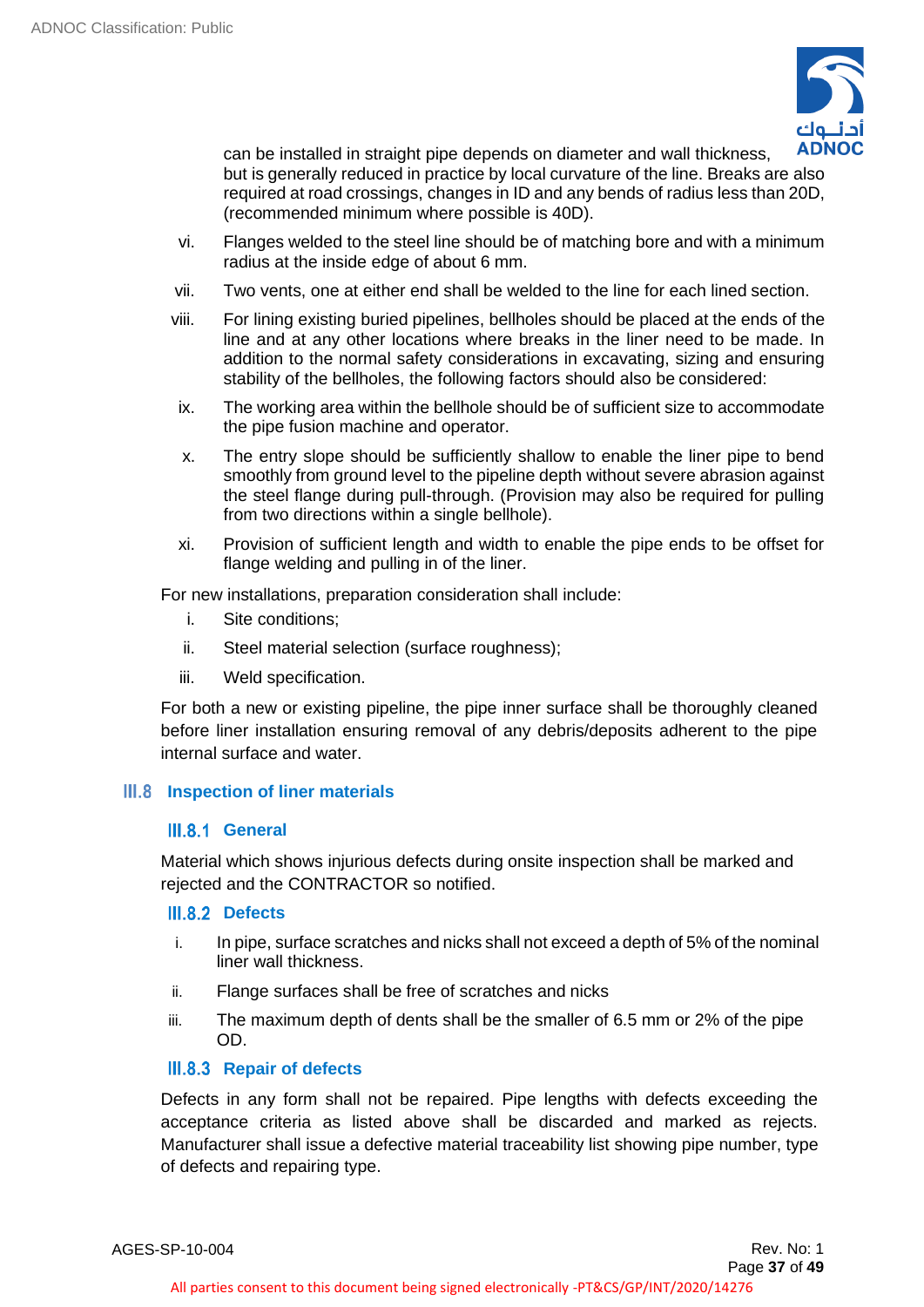

# <span id="page-37-0"></span>**Steel Pipeline Preparation – Steel Flanges, Connectors / Flangeless Welded Couplers**

- i. The locations of raised face flange pairs / flangeless welded couplers required for the liner installation shall be determined by the liner installation CONTRACTOR in consultation with COMPANY.
- ii. The steel flange dimensions and any special flange requirements to accommodate the liner shall be specified in a certified engineering drawing by the liner installation CONTRACTOR in the liner proposal.
- iii. Welding of the flanges shall be in accordance with COMPANY Standard Specification of Pipeline Welding.
- iv. Liner CONTRACTOR shall be responsible for the flange procurement and allflange modifications required for lining.
- v. The flange modifications shall include the following:
	- a. Installation of a radius on the 90 degree edge at the bore to flange face;
	- b. Adjustment of the outer circumference of the raised face to enable the proper fitting of the liner flange anti-extrusion rings;
	- c. Assurance that the modified flange has smooth corners at the flange fillet transition to the weld neck.
- vi. CONTRACTOR shall be responsible for flange installation.

**Note**: Flanges in off plot areas are not allowed. These shall be used only at both ends for tie-in and for the test spools. Flangeless welded couplers shall be used for all other locations.

# <span id="page-37-1"></span>**Vent point assemblies**

Vent point assemblies shall be installed in accordance with the design and shall be installed prior to installation of the liner.

CONTRACTOR shall install weldolet fittings a maximum of 375 mm (15 in) from the flange face to serve as part of the liner vent piping system.

- i. One weldolet vent fitting shall be installed adjacent to each flange / welded coupler, at the 12 O'clock position. The vent tubing should be welded to the weldolet.
- ii. Following the installation of the vent weldolet fittings on the pipeline, the drilling out of the vent hole shall be performed by the liner installation Contractor at the size specified in the liner installation CONTRACTOR specifications. Vent holes should be designed such that no extrusion of the liner will occur.
- iii. Liner annulus fluid re-injection system shall be installed at both ends of pipeline / flowline in case liner vent is not open to flare system. This is to prevent liner collapse due to pressure built up in the annulus. Re-injection system shall have a double isolation valve to isolate injection system in case re-injection NRV malfunctions.

# <span id="page-37-2"></span>**Liner Joining**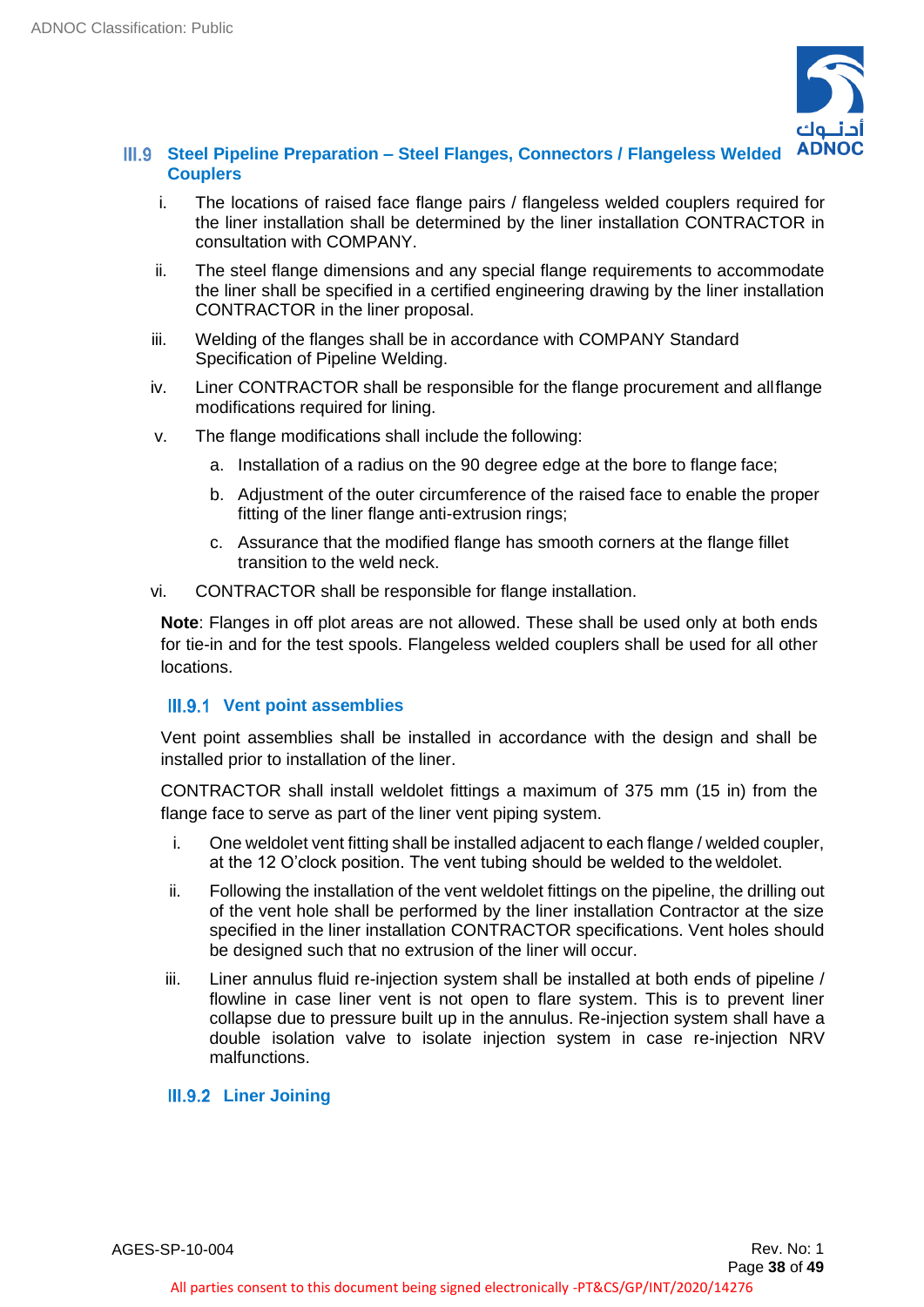

# A. General

The thermoplastic liner pipe shall be joined using the butt fusion welding process, as defined in ASTM D 2657, Technique II. Full automated butt weld equipment shall be used. The jointing process shall be qualified through NDT Technique such as Microwave and followed by destructive testing.

CONTRACTOR personnel performing the butt fusion welding shall be certified by the liner Manufacturer in the liner joining procedure.

Joining of liners with a wall thickness difference of more than 2 mm shall not be permitted. Procedures requiring the introduction of additional filler may also be used where appropriate. Measures to avoid oxidation and thermal degradation of the liner shall be taken.

After completion of the fusion weld, the internal and external bead of the weld shall be trimmed. After trimming, the surface of the joint shall be visually examined for evidence of good fusion. Nicks, gouges or undercuts caused by bead trimming are not acceptable and shall be removed or cut-out.

# B. Butt fusion welding procedure

CONTRACTOR shall prepare a detailed procedure for each type and size of joint and fitting to be welded. Separate procedures shall be prepared for shop and site welding.

Each butt fusion welding procedure shall detail the following information:

- i. Welding equipment type and model;
- ii. Material grade and Manufacturer;
- iii. Pipe/fitting dimensions at the joint;
- iv. Welding sequence.

Essential parameters to be controlled as detailed in the welding equipment operating manual for both the pre-heat and fusion stages include temperatures, times, pressures, hot plate condition in terms of roughness and cleanliness;

# Weld dimensions and tolerances

For each butt fusion welding procedure a test spool shall be prepared and welded. This shall consist of three pipe sections butt fusion welded together with a flange welded at each end, i.e. 4 circumferential welds in total. The assembly shall be tested as follows:

- i. Weld dimensions within tolerances of approved welding procedure;
- ii. Visual inspection no visible defects;
- iii. Ultrasonic and/or radiographic examination when specified by the Company acceptance criteria to be agreed;
- iv. Pressure test using water at the maximum design temperature and at a pressure agreed with COMPANY or 1.5 times the equivalent "rated" pressure for the standalone thermoplastic pipe - no leakage after 2 hours.

For each material grade and weld type, four additional test samples shall be prepared from the largest diameter represented. The test samples shall be tested to short-term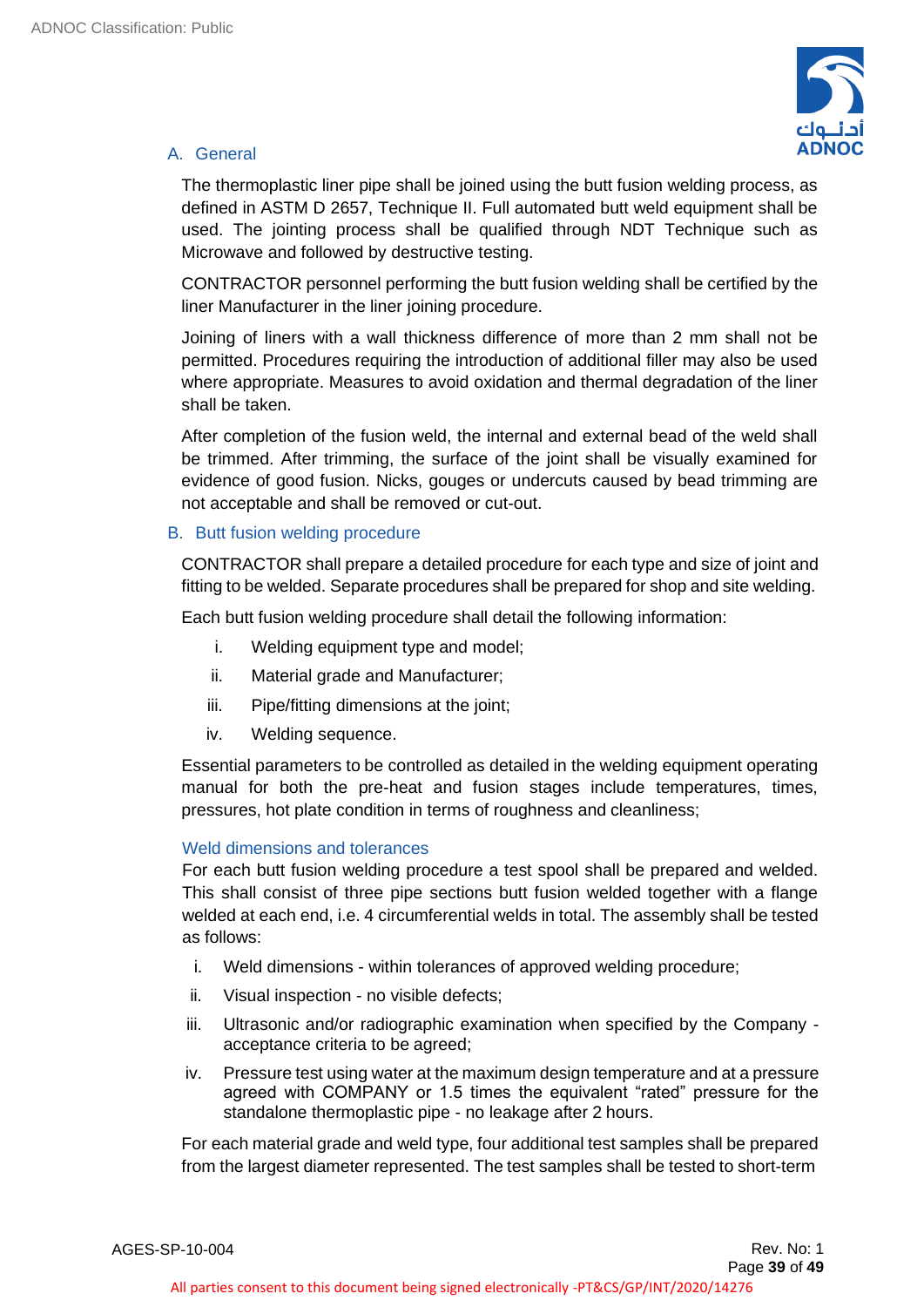

burst pressure according to ASTM D 1599. The acceptance criterion is that the pipe shall not fail at the weld.

All butt fusion welding operators who successfully complete the above welding procedure qualification shall be considered qualified for butt fusion welds of the same type, material grade and diameter range as represented by the procedure.

All qualified welders shall carry an ID card including a pass photo and stating name, validity (end date of project) diameter range, wall thickness and material grade for which they are qualified. The ID card shall be signed by COMPANY.

# <span id="page-39-0"></span>**III.9.3 Testing**

CONTRACTOR shall conduct an air test on the fused liner section prior to installation of the liner. A maximum pressure of 0.3 bar shall be applied for a duration of not more than 3 hours unless otherwise specified by COMPANY. The pipe should be anchored at 5 to 7 metre intervals with back-fill material before pressuring. All fusion joints shall be soaptested in the presence of an Inspector, approved by COMPANY.

Alternatively a water test may be performed. The pressure of the water test shall be 1.5 times the equivalent pressure rated (stand-alone) thermoplastic pipe. This test pressure shall be agreed between COMPANY and CONTRACTOR.

# Additional requirements for grooved liners

For externally grooved liners, the liner installation Contractor shall ensure that the grooves are aligned for fusion joining and that excess polyethylene resulting from the fusion is removed from the groove.

- i. For externally grooved liners, the liner installation Contractor shall install interconnecting grooves between all of the factory installed longitudinal grooves to provide a clear interconnection pathway between the longitudinal grooves and with the following requirements:
	- a. The depth of the interconnecting grooves to be no deeper than the depth of the factory installed grooves.
	- b. The orientation of the interconnecting grooves to be at 30 degrees ±10 degrees to the pipe axis.
- ii. The function of interconnecting grooves is to assure gas communication between the longitudinal grooves. This is important when e.g., fluids are formed in the grooves at low spots in the line. Interconnecting grooves are circumferential grooves.
- iii. The liner installation CONTRACTOR shall install the interconnecting grooves free of loose liner debris, frayed edges, or partially attached liner strips in or adjacent to the circumferential grooves.
- iv. The frequency of the interconnecting grooves should be installed on the following basis:
	- a. One per liner pipe length
	- b. One liner pipe installed through steel hot induction bends sections (90/45 degree bends), one per 3 m (10 ft) at bend section only.

# <span id="page-39-1"></span>**Liner Installation Techniques**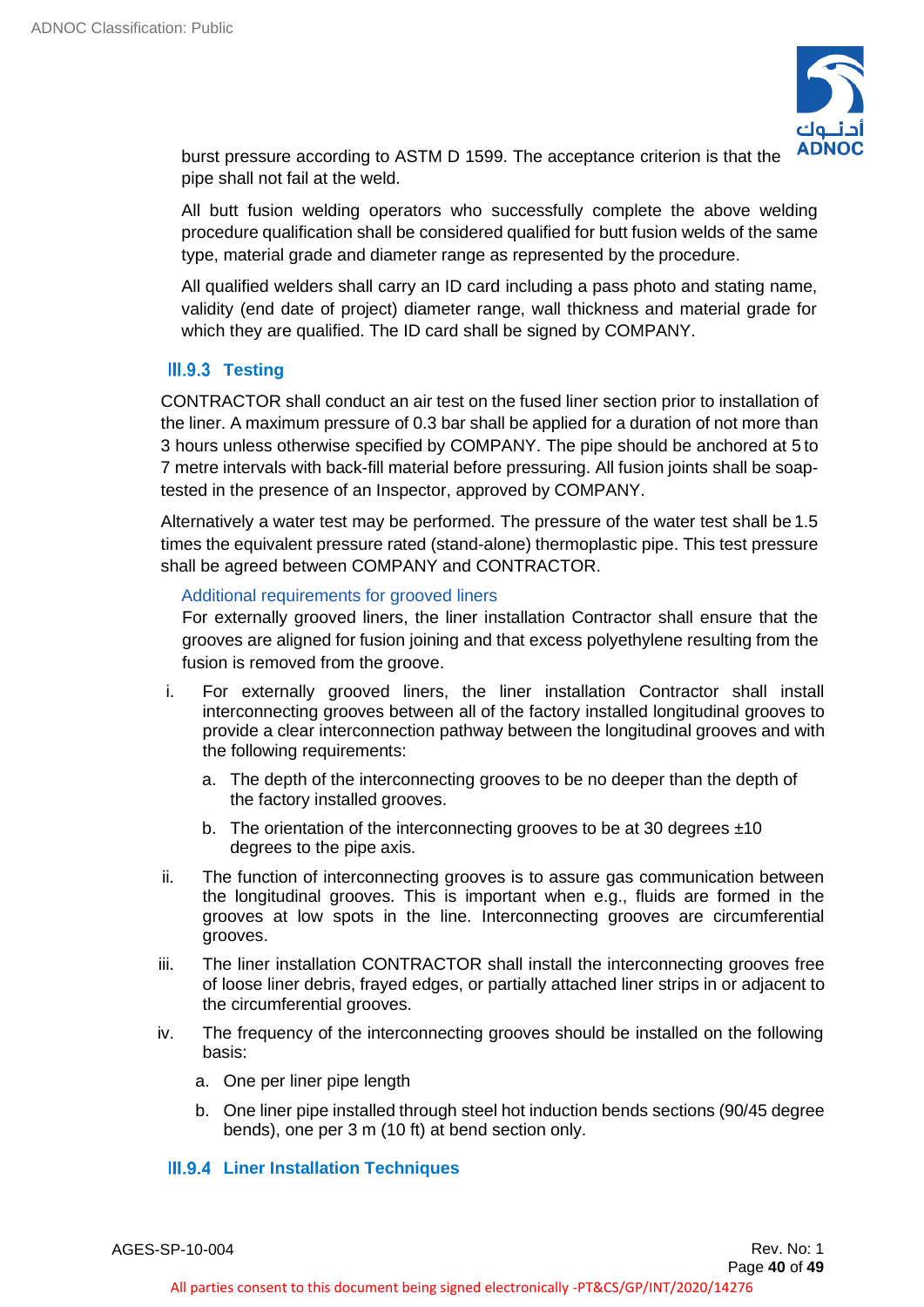

There are several commercially available liner installation techniques. There are three generic liner installation techniques:

- i. under sizing
- ii. consecutive reduction and pull-in
- iii. simultaneous reduction and pull-in

Only tight fit liners shall be deployed. The OD of HDPE liner shall be 1-3 % more than ID of host pipe to ensure tightness.

Only simultaneous reduction and pull in technology shall be deployed.

# A. Simultaneous reduction and pull-in

Simultaneous reduction and pull-in techniques reduce the liner diameter elastically through a die during the installation process. The immediate elastic recovery forces the liner into a tight fit inside the host pipe. However, to maintain the insertion clearance during pull-in the liner shall remain under tension at all times, implying that the liner shall be fed through the die and straight into the host steel pipe in one continuous pull.

# B. Reduction forming (with die)

Reduction forming or swaging (with die) is designed to maximize remaining bore diameter. Using a simple die, diameter reduction is converted into an axial length increase. When the tension is released, the elastic recovery is immediate with the liner length reducing as the liner diameter increases. The annulus is continuously vented with the end result being a very tight interference fit between the liner and the host pipe. This technique provides the tightest possible liner fit but is the most demanding in terms of engineering tolerances.

# C. Reduction forming (with rollers)

Reduction forming (with rollers) uses a set of profiled rollers to forge the reduced diameter in several stages, with the reduction deformation imposed more gradually on the liner than by reduction forming (with die). The last set of rollers is powered.

By controlling both the pull-in and roller loads an optimum conversion of length and wall thickness is achieved. Alternatively the rollers may not be powered, in which case the liner is pushed through the rollers.

# <span id="page-40-0"></span>**Liner Installation**

All equipment and material required for the installation and testing of the liner shall be provided by CONTRACTOR unless otherwise agreed.

Procedures to cover the installation of the thermoplastic liner inside the carbon steel pipeline shall be prepared by CONTRACTOR and submitted to COMPANY for approval.

# A. Preparation

# 1. Pre-installation communications

CONTRACTOR shall establish communication procedures between the ends of the pull section prior to the start of the liner pull-in.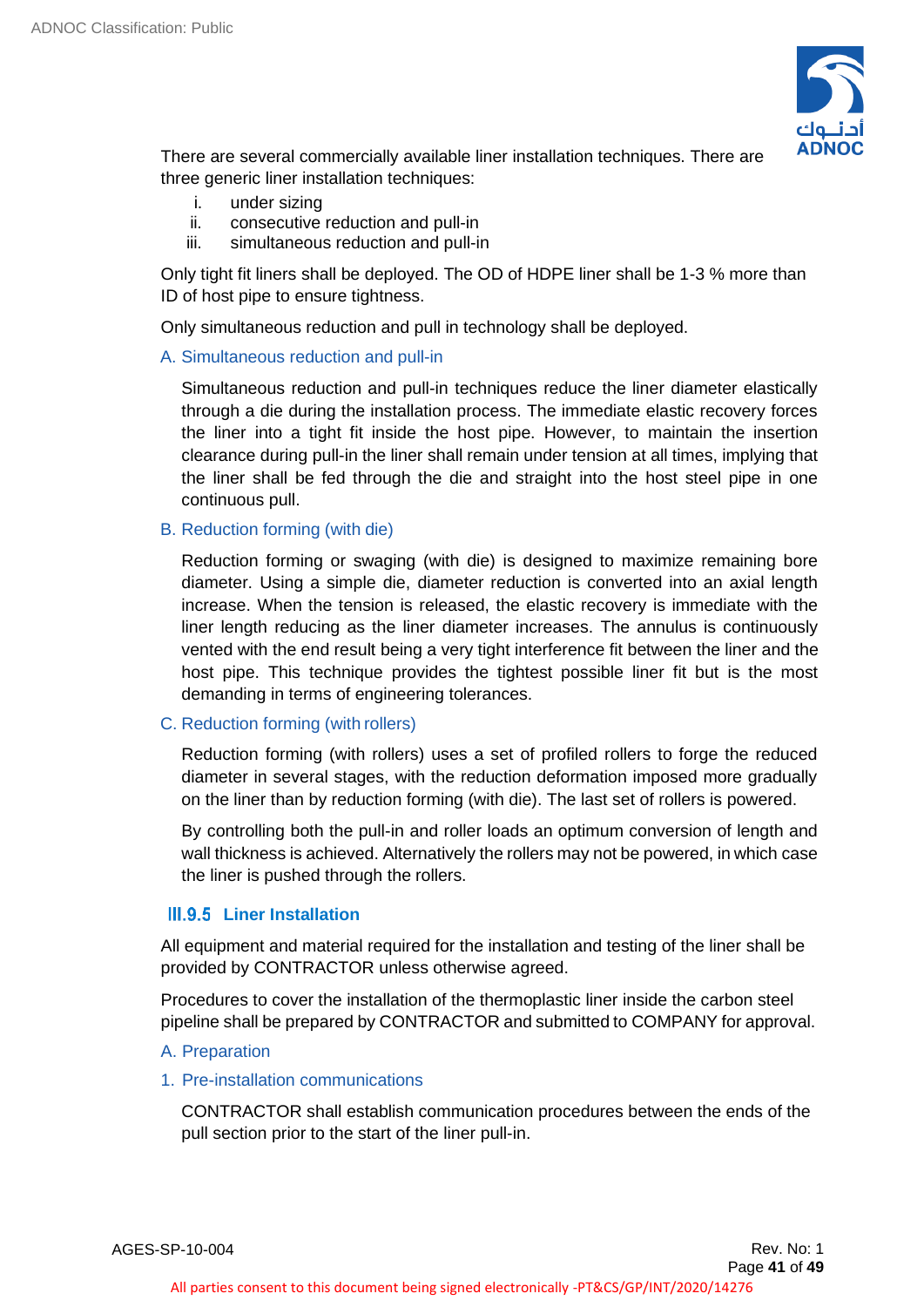

# 2. Pull wire

The pull wire shall be certified to a load of at least four times the anticipated maximum pull load.

3. Pipe cleaning

Before installation, CONTRACTOR shall clean the pipeline and demonstrate that the bore of the carbon steel pipeline is free from obstructions (e.g. excessive weld penetration, dents, etc.) that could interfere with or damage the liner during pull-in. A gauging plate shall be used to assess the internal diameter variations within the carbon steel pipeline.

# 4. Pull head and winch

The design of the pull head shall be such that sufficient clearance between the pull head and the pipe shall be maintained.

The winch shall contain as a minimum a distance indicator and recorder and a calibrated load indicator and recorder.

# 5. Wireline and pig train

The wireline unit should be suitably instrumented with footage and weight indicators, an overload control set to a maximum of 100% of the calculated maximum allowable pulling force and fitted with a speed controllable reel with cable spooling and braking facility.

CONTRACTOR should provide suitable pigs and launching equipment to propel the wireline and pig train through the pipeline

A typical pig train should include:

- i. Sizing pig
- ii. Cleaning pig
- iii. Cup pig

Once the wireline has been passed through the pipeline section, the pig train is pulled through, the pulling force being continuously monitored to determine the location of any constrictions.

For tight liners, the disc plate should be of sufficient diameter to verify that internal weld beads do not protrude excessively, taking into account the dimensional tolerances of the steel pipe.

The outer diameter of the liner pipe segment should be such that any excess weld penetration which could result in liner puncture during normal operation is detected. For loose liners this could imply that a larger diameter liner pipe may be necessary for test purposes than during operation.

The liner test segment attached to the pig train should emerge without serious damage. Scuffing of the liner surface is permissible but sharp longitudinal scars or other penetration damage exceeding 0.5 mm or 5% of the wall thickness, whichever is larger, is unacceptable and would require rectification by further pigging using a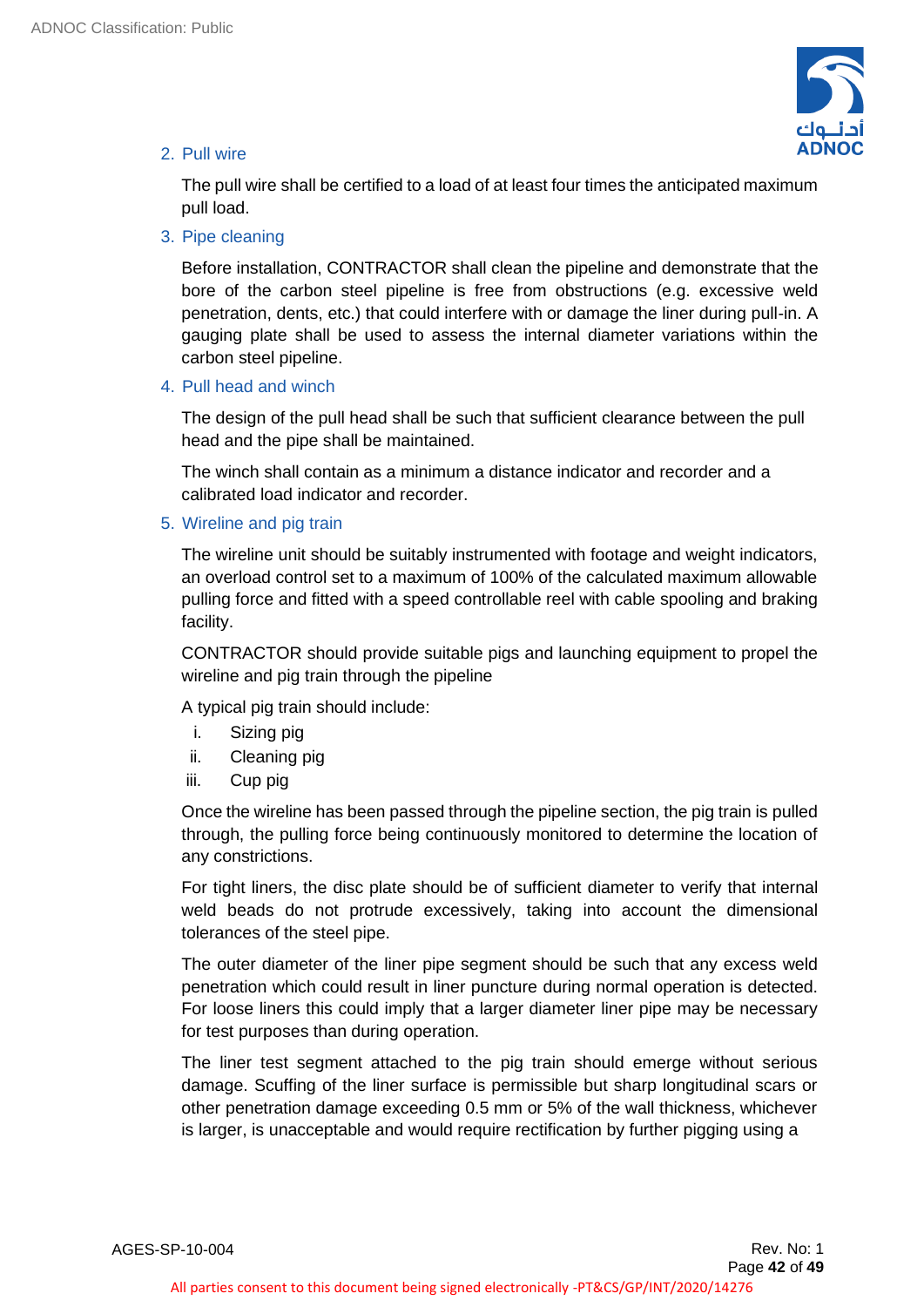

breaker pig or by other means before continuing with liner installation. After rectification another liner test segment should be pulled through.

# B. Insertion

1. General

Installation methods and procedures proposed shall include as a minimum:

- i. Description of equipment used.
- ii. Length of sections.
- iii. Maximum allowable and planned axial pull load. The maximum allowable axial stress in the liner should be limited to 50% of the tensile yield stress.
- iv. Type of lubrication Lubricants can be water or bentonite. The use of grease is not allowed unless by testing it is proven to be compatible with the thermoplastic liner and will not lead to stress cracking.
- v. Pull-in rate.
- vi. Methods for continuous load monitoring with calibrated equipment.
- vii. Precautions shall be taken to ensure that no debris is introduced into the line on the external or internal surface of the liner.
- 2. Pull-in load

The actual pull-in load shall be continuously monitored during pull-in. It shall not be allowed to exceed the maximum allowable pull-in load

C. Expansion

Thermoplastic polymers have a thermal coefficient of expansion greater than that of carbon steel. Consequently, allowance for thermal expansion and contraction after pull-in and during service shall be considered by Liner CONTRACTOR during the liner expansion phase of installation. A practical allowance shall be added to HDPE Liner.

# D. Vent installation smooth wall liners

- i. Smooth wall PE lined pipeline shall incorporate a vent point at each end of the lined pipeline segment, near the liner flange or welded coupler.
- ii. Vent holes shall be installed by the liner Contractor and designed such that no extrusion of the PE liner will occur.
- iii. Vent holes for smooth wall liners shall not be larger than 3.2 mm (1/8") in diameter.
- iv. All liner vents shall be equipped with stainless steel full port valves that have been subject to approval of the COMPANY.
- v. Where the vents are designed for continuous venting, they shall be installed with additional stainless steel tubing and manifold valves in accordance with the detailed specifications for the project.
- vi. The design of the vent station pipe and valve assemblies shall be subject to approval of the COMPANY before installation.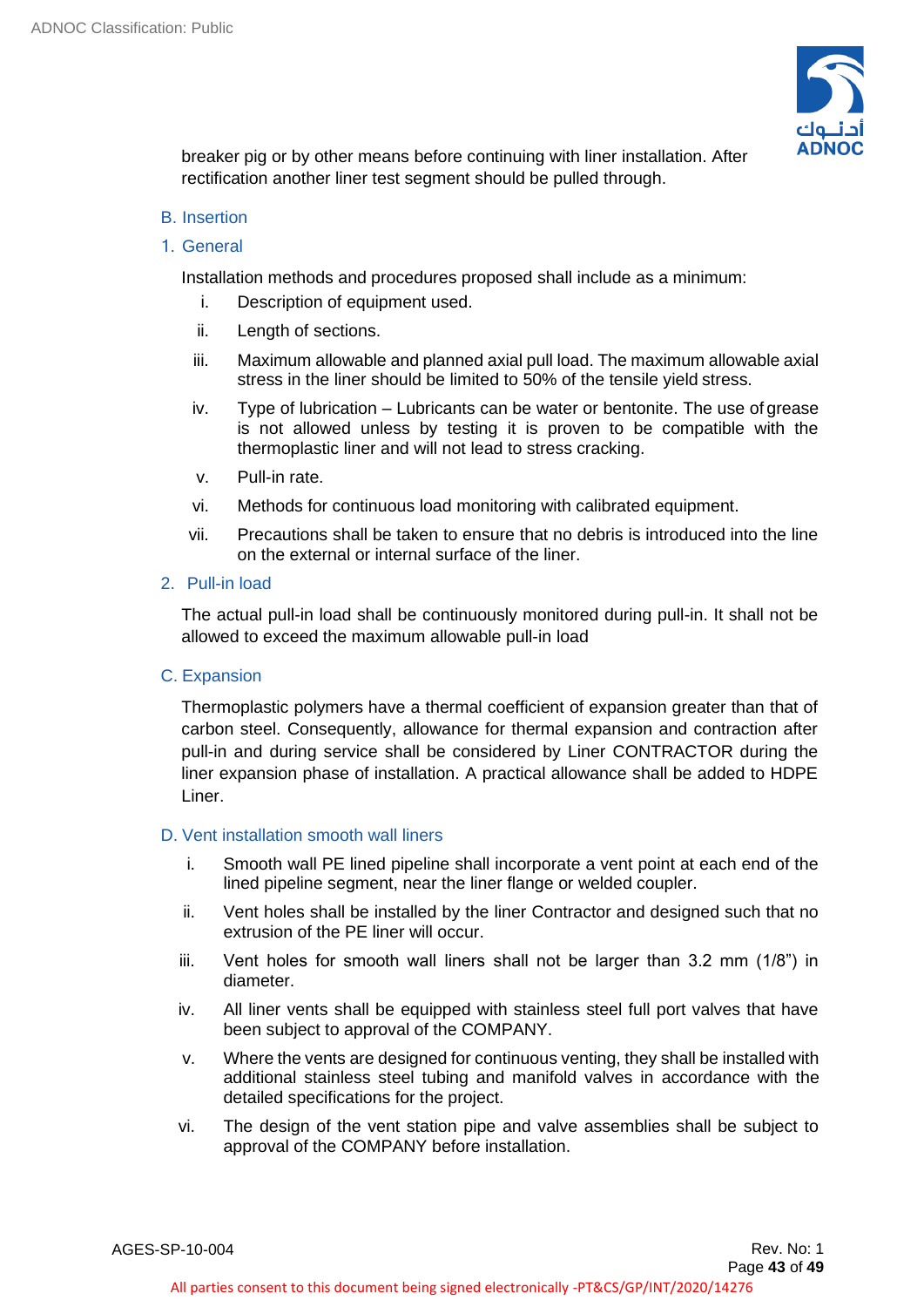

- vii. The vent station piping shall be pressure tested to 150 % of the pipeline design pressure for 15 minutes as specified in III.10.3.
- viii. The fillet weld connecting the vent weldolet to the pipeline and the weld connecting the vent tubing to the weldolet shall be welded and inspected in accordance with COMPANY Welding Specification. Pressure testing of the fillet weld between the weldolet and the line pipe shall not be carried out due to the design configuration of the vent.

# E. Vent installation grooved liners

- i. Grooved PE lined pipeline shall incorporate minimum two vents per liner section located at each flanged end or welded coupler end of the lined pipe section.
- ii. Vent holes shall be installed by the liner installation CONTRACTOR and designed such that no extrusion of the PE liner will occur.
- iii. Vent holes shall be 3.2 mm (1/8") in diameter.
- iv. All vents shall be equipped with a full port valve based on the design of the vent system piping.
- v. The vent stations shall be equipped with stainless steel tubing and valves in accordance with the project detailed specifications.
- vi. They are normally designed for either continuous or intermittent manual venting.
- vii. The design of the vent station pipe and valve assemblies shall be subject to approval by the COMPANY before installation.

**Note**: The liner vent fluids shall be diverted to station flare system or drain vessel as applicable. In case flare or drain vessel systems are not available, venting to atmosphere is allowed for sweet service application. Pre-Commissioning

# **Hydrotesting general**

- <span id="page-43-0"></span>i. CONTRACTOR shall supply water and equipment necessary to perform the pressure test on the installed liner.
- ii. The test pressures for the carbon steel host pipe, the liner pipe, the completed lined pipeline and the venting piping shall be as per Table 8. The final pressure test procedure of the completed system shall comply with local regulations.
- iii. All variances in the pipeline elevation shall be included in determining the minimum testing pressure required to provide the minimum required test pressure throughout the pipeline.
- iv. CONTRACTOR shall supply and install for the duration of the pressure test, a calibrated pressure-recording chart that is suitable for recording the pressure and ambient temperature.
- v. CONTRACTOR shall supply and install for the duration of the pressure test, calibrated pressure gauges at each end of the lined pipeline to allow monitoring of the test pressures.
- vi. The pressure test shall be witnessed by the COMPANY's representative.

# <span id="page-43-1"></span>**Hydrostatic pressure test completed system**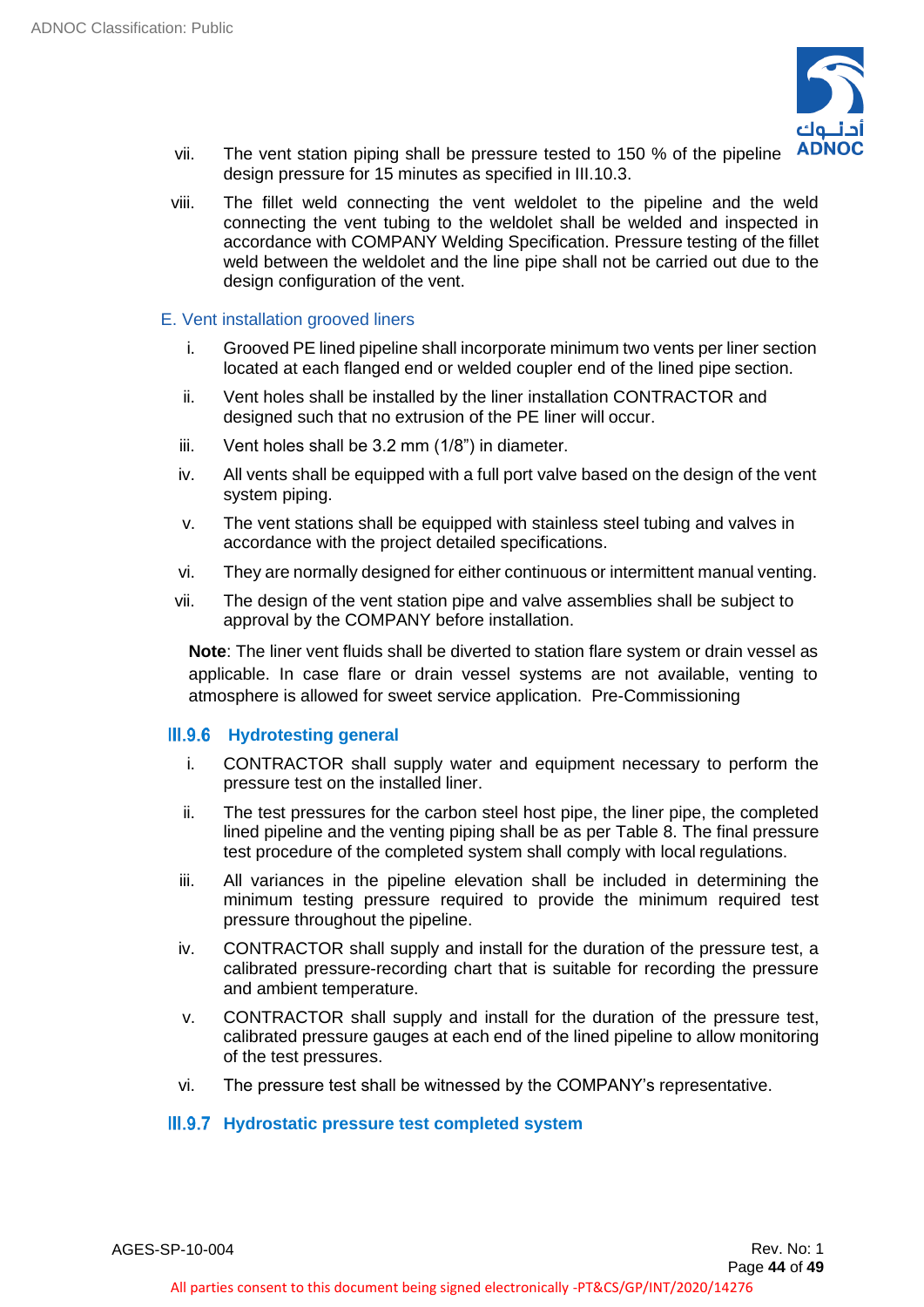

i. The completed lined pipeline system shall be hydro-tested with water at ambient temperature according to COMPANY Standard Specification for Pipelines Hydrostatic Test.

De-rating of the pipeline might be necessary based on the outcome of the assessment.

For the duration of the pressure test, all of the liner to steel pipeline annulus vents shall be opened and monitored at least once during the hydrostatic test and have no indication of pressure build up or excessive fluid flow.

- ii. The test medium for the final liner pressure test shall be water and its quality shall be subject to approval by the COMPANY.
- iii. During hydrostatic pressure testing, temperature and pressure shall be recorded continuously.
- iv. During the hydrostatic test, the pressure shall be increased initially to three times the liner pipe freestanding pressure rating with all vents open to allow annular fluids to escape.
- v. Once all fluids have escaped or after one hour of the hydrostatic test, which ever takes longer, the pressure shall be increased to the required test pressure.
- vi. All end terminations and vents shall be visually inspected with acceptance criterion of no weeping at flanges or through vent holes during the test.
- vii. At the end of the hydrostatic pressure test, the vents shall all be closed whilst the line is still under pressure.
- viii. Between two to four weeks after commissioning, all vents shall be opened and closed again to allow fluids that might have permeated through the annulus to the vents to escape and to check whether any liner defects have developed.

# <span id="page-44-0"></span>**Hydrostatic test vent piping**

Annulus vent piping shall be hydrotested with water in the fabrication shop at a minimum pressure of 1.5 x MOP for a test duration of 15 minutes.

| <b>Type of test</b>                                                                 | <b>Applicable</b><br><b>standard</b>                           | <b>Test pressure</b>                                                       | <b>Test</b><br><b>Medium/Hold</b><br>period                                                                              | <b>Documentatio</b><br>n                 |
|-------------------------------------------------------------------------------------|----------------------------------------------------------------|----------------------------------------------------------------------------|--------------------------------------------------------------------------------------------------------------------------|------------------------------------------|
| Carbon steel host   COMPANY<br>pipe before lining<br>(new carbon<br>steel pipeline) | Standard<br>Specification for<br><b>Pipelines</b><br>Hydrotest | New pipelines: as<br>per COMPANY<br>Standard<br>Specification              | Strength test only<br>(4 hours)<br>Complete system<br>leak tightness<br>test                                             | <b>CONTRACTOR</b><br>QA<br>documentation |
| Carbon steel host<br>pipe before lining<br>(retrofitting<br>existing pipeline)      |                                                                | 125 % of Original<br>Design Pressure<br>as per Project<br><b>Documents</b> | Strength test<br>4 hours followed<br>by 24 hours of<br>Leak Tightness<br>Test at 88% of<br><b>Hydro Test</b><br>Pressure |                                          |

# **Table 8 Pressure testing requirements**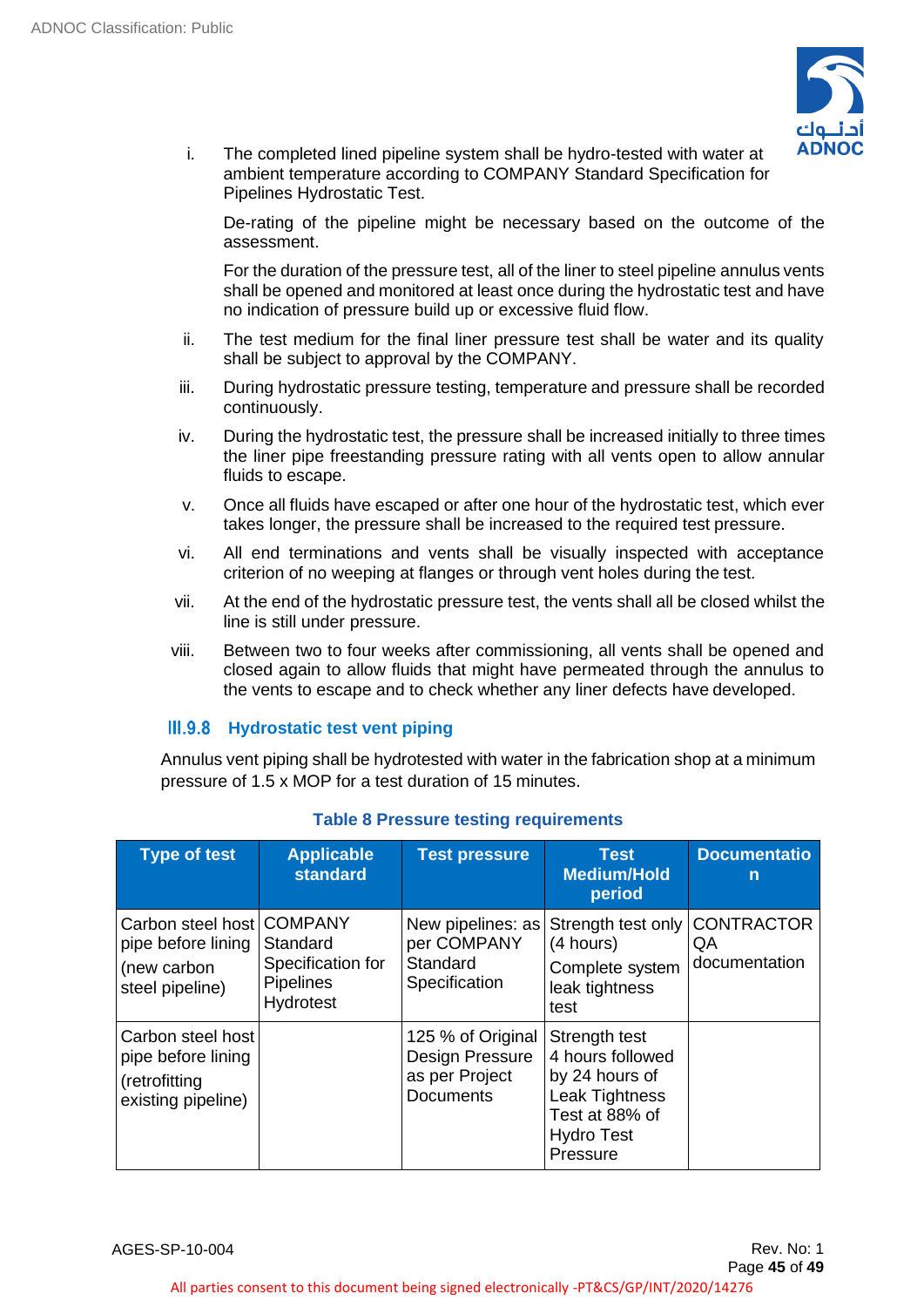

| Low pressure<br>leak test on<br>fusion welded<br>liner segments<br>(prior to insertion) | Air/Soap leak test 0.03 MPa<br>OR:      |                                                                                  | Leak Air/Soap<br>test of each<br>fusion joint<br>$\leq$ 3 hours.          | <b>CONTRACTOR</b><br>QA<br>documentation                                                    |
|-----------------------------------------------------------------------------------------|-----------------------------------------|----------------------------------------------------------------------------------|---------------------------------------------------------------------------|---------------------------------------------------------------------------------------------|
|                                                                                         | Hydrostatic<br>pressure test<br>(water) | ES 30-99-12-<br>0036 (AON)                                                       | ES 30-99-12-<br>0036 (AON)                                                |                                                                                             |
| Final lined pipe<br>hydro test                                                          |                                         | <b>COMPANY</b><br>Standard<br>Specification for<br><b>Pipelines</b><br>Hydrotest | <b>COMPANY</b><br>Standard<br>Specification for<br>Pipelines<br>Hydrotest | Continuous<br>Pressure<br><b>Recorder Chart</b><br><b>CONTRACTOR</b><br>QA<br>documentation |
| Annulus vent<br>piping (shop<br>testing)                                                |                                         | $1.5 \times MOP$                                                                 | Water / 15<br>minutes                                                     | <b>CONTRACTOR</b><br>QA<br>documentation                                                    |

# **III.10 Documentation**

# <span id="page-45-1"></span><span id="page-45-0"></span>**III.10.1 General**

The liner installation Contractor shall maintain documentation for the fusion welding, inspection, test and as-built details and hand-over to the primary Contractor on completion of the work.

# <span id="page-45-2"></span>**III.10.2 Flanges**

- i. The location of each flange pair shall be recorded against pipeline alignment drawings, preferably by global positioning system (GPS) coordinates.
- ii. Certified engineering drawing of the modified flange design, including the antiextrusion ring dimensional drawing shall be provided.
- iii. Flange assembly procedure and records shall be provided.

# <span id="page-45-3"></span>**III.10.3 Liner**

Complete manufacturing data sheets shall be provided as per section III.6 of this specification.

# **Hill.11 Hand-Over to Operations**

# <span id="page-45-4"></span>**III.11.1 General**

Before commissioning, CONTRACTOR shall develop procedures and assign responsibilities for the operation phase covering the following:

- <span id="page-45-5"></span>a. Normal operation
- b. De-pressurization
- c. Start-up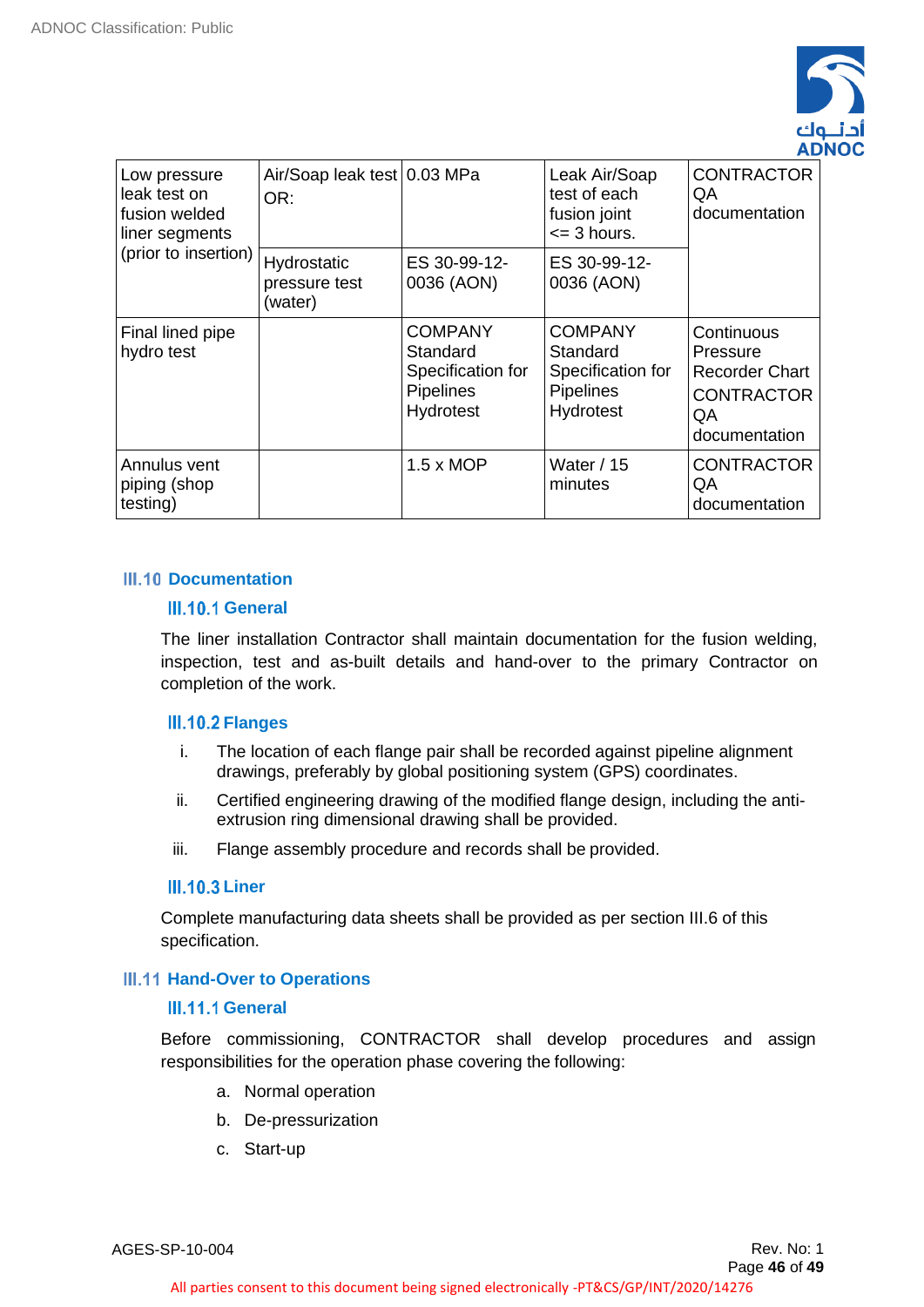

- d. Monitoring
- <span id="page-46-0"></span>e. Recovery after collapse

# **III.11.2 Procedures Handed Over to Operations**

Procedures developed and handed over for normal operation shall include the following:

- a. Instructions to leave vents open continuously or open at regular time intervals to bleed off the annulus
- b. Instructions to measure the fluids that escapes when manually operating valves
- c. For liquid hydrocarbons (with or without H2S), instructions for vents to be closed during normal operation and opened during maintenance for releasing gas and liquid in the annulus.

**Note**: Venting of sour (H2S containing) gas might present an operational hazard and vents shall not be opened where H2S concentration is expected to be more than 10 ppm.

- d. Instructions for appropriate safety procedures to be followed during routine venting.
- <span id="page-46-1"></span>e. Venting requirements for depressurization, re-pressurization and start-up.

# **III.11.3 Monitoring**

A condition-monitoring plan for the PE liner shall be developed and handed over to the operating organization, including the monitoring of pressure drops (to confirm liner collapse) and regular venting of the annulus to establish leaks.

# <span id="page-46-2"></span>**III.11.4 Recovery Plan**

The CONTRACTOR shall develop a generic recovery plan to hand over to the operating asset for actions to take in case of a leaking or collapsed liner.

# <span id="page-46-3"></span>**III.11.5 Repair**

The CONTRACTOR shall hand over generic maintenance and repair procedures to be used during the operating phase in case of leakage or deterioration.

# **III.12 Operational Procedure**

<span id="page-46-4"></span>An operational procedure shall be developed for all lined pipelines and flowlines. This procedure shall as a minimum address the following aspects:

- i. System description;
- ii. Operating envelope and maximum limits;
- iii. Venting procedure and frequency;
- iv. Pigging;
- v. Start-up procedure;
- vi. Routine operations;
- vii. De-pressuring.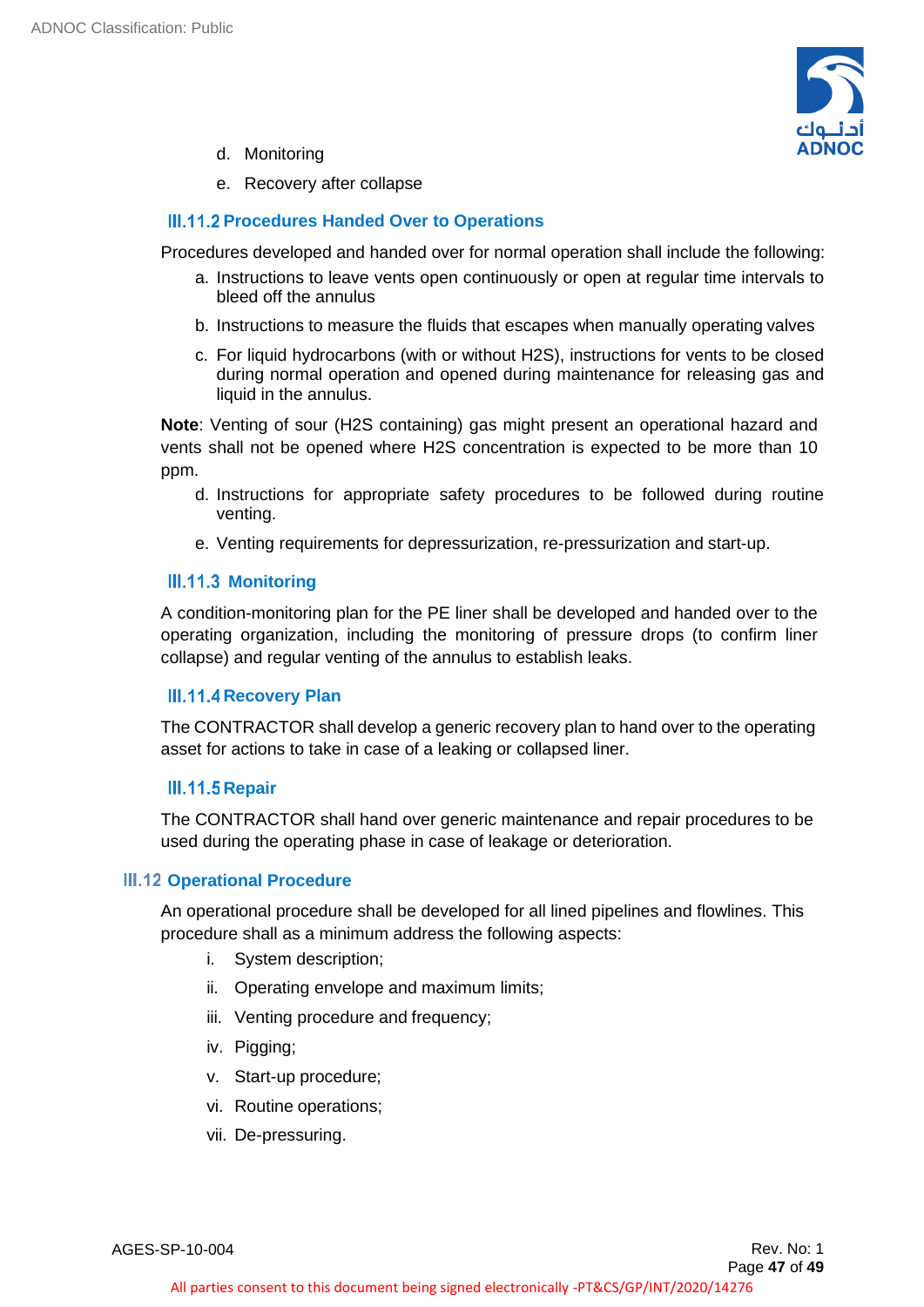

# <span id="page-47-0"></span>**III.12.1 Start-Up**

Immediately prior to starting up lined pipeline systems in gas service, any accumulated pressure shall be bled off at all the vents. As soon as the pipeline is up to operating pressure, the pressure at each vent point shall be checked and recorded. This should be repeated after 48 hours' operation.

# <span id="page-47-1"></span>**III.12.2 Operation during well shut-down**

In case of well shut-down for maintenance or other activities, the product shall be completely removed from the flowline so that the liner is not affected by high temperatures of the product due to non-flow.

# <span id="page-47-2"></span>**III.12.3 De-Pressurizing**

Before de-pressurizing the pipeline the vent points should be opened for at least one hour.

The rate at which the vent point can relieve the gas trapped in the annulus should be estimated to ensure that the venting rate, during de-pressurization, is sufficient to prevent a positive pressure difference between the annulus and the pipeline, i.e. at no time during de-pressurization should the annulus pressure be greater than the line pressure.

# <span id="page-47-3"></span>**III.12.4 Pigging**

Pipelines with liners do not usually require pigging. However, if the line requires pigging to remove fluids, then only foam pigs shall be used.

# <span id="page-47-4"></span>**III.12.5 Venting**

Venting procedures are required to prevent liner collapse during process upset conditions (large pressure fluctuations) or shutdowns. Venting is required when gases are present in the pipeline fluids. Venting is not required for liquid lines.

All vents shall be opened in the following conditions:

- i. Before changes in the operating conditions;
- ii. Before shutdown;
- iii. At least monthly to evacuate the permeated gas accumulated in the annulus.

Venting operations shall be recorded in a log and include: date, length of time vent remained open, vent pressure, volume of gas vented and other general observations. The requirement for monthly venting may be revised according to experience using the log entries to justify revising the venting frequency.

Alternatively it may be decided to operate the pipelines with the vents open (assuming approval from the appropriate Health, Safety and Environment authority), i.e. continuously venting the annulus. Open vents shall be inspected at least monthly to check integrity of the thermoplastic liner and blockage of the vent points.

# <span id="page-47-5"></span>**III.12.6 Maintenance**